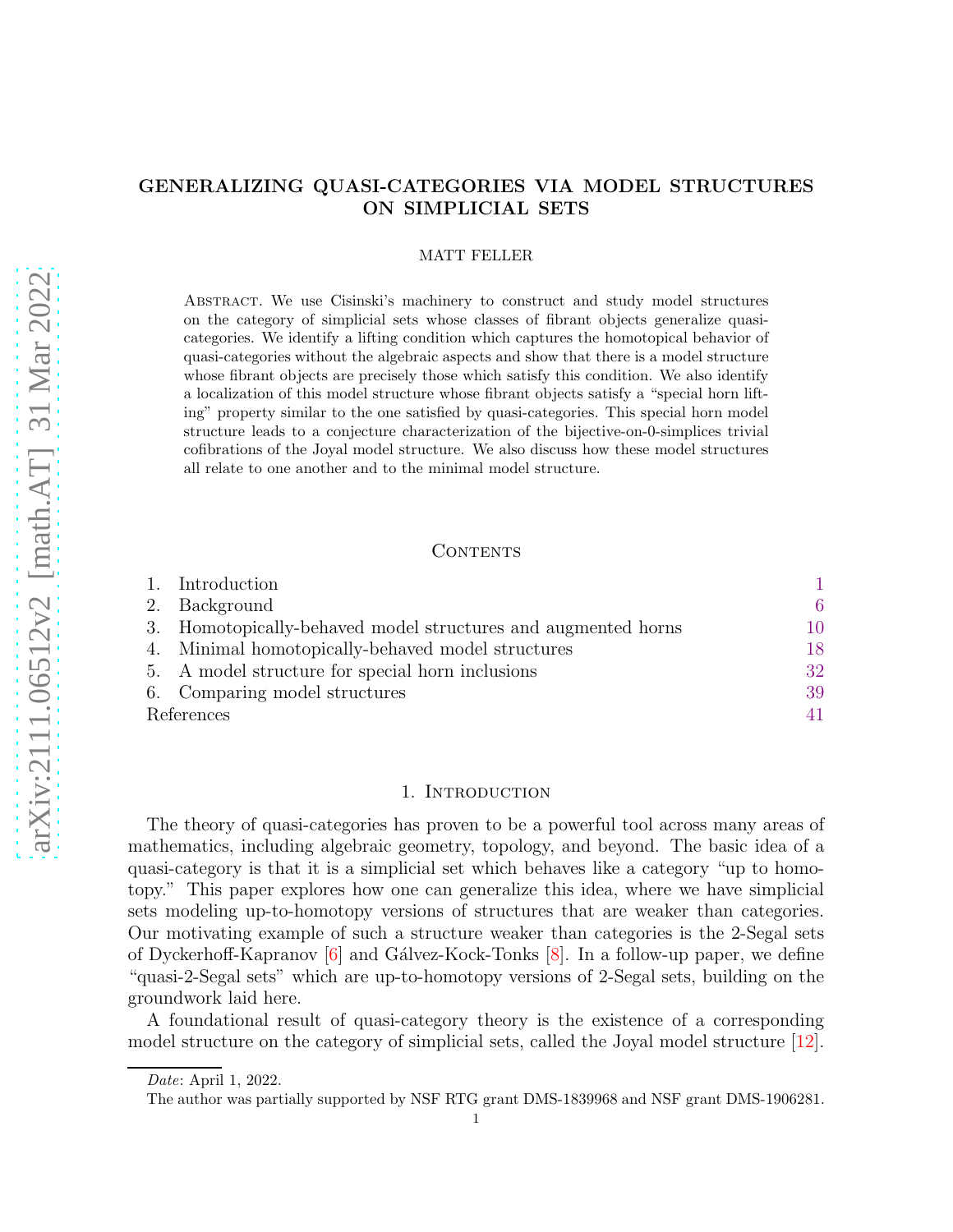A desirable quality of any generalization of quasi-categories is therefore the existence of a similar associated model structure. Taking this idea to heart, one could say that within simplicial sets the search for robust generalizations of quasi-categories is equivalent to the search for model structures. Hence, the aim of this paper is to dive into the sea of possible model structures and retrieve a few with properties that should prove useful for further study.

<span id="page-1-0"></span>1.1. Model structures on simplicial sets. A model category is a bicomplete category C imbued with a model structure, an abstract structure mimicking the classical homotopy theory of topological spaces [\[9\]](#page-40-4). A model structure consists of a choice of cofibrations, weak equivalences, and fibrations each of which satisfies similar properties as the analogous class of maps in topological spaces. Every model structure comes with a class of especially well-behaved objects, the cofibrant-fibrant objects. In the cases we consider in this paper, every object is cofibrant, meaning our well-behaved objects are simply the fibrant objects.

When our category is  $C = \text{SSet}$ , the category of simplicial sets, the two most prominent model structures are the Kan-Quillen model structure [\[14\]](#page-41-0) and the Joyal model structure [\[12\]](#page-40-3). The homotopy theory modeled by the Kan-Quillen model structure is equivalent to the homotopy theory of topological spaces, a fact first proved by Quillen in  $[14]$ , who also invented the concept of a model category and first constructed this model structure. The fibrant objects in this model structure are called Kan complexes, which one can think of as the simplicial sets which "behave like spaces." In the context of higher category theory, one can also view Kan complexes as models of  $\infty$ -groupoids or  $(\infty, 0)$ -categories, with this latter terminology indicating that there are *n*-dimensional morphisms for all  $n \geq 0$ , but that all k-dimensional morphisms for  $k > 0$  are invertible. This perspective is particularly useful in comparing to the Joyal model structure, whose fibrant are quasicategories, which are a certain model of  $(\infty, 1)$ -categories which Lurie [\[13\]](#page-41-1) in particular has used extensively. This model structure is originally due to Joyal [\[12\]](#page-40-3), whose original proof is written up more compactly in  $[5]$ ; also see  $[4]$  or  $[15]$  for other treatments.

These model structures are both examples of *Cisinski model structures* on sSet, meaning that they are cofibrantly generated and their cofibrations are precisely the monomorphisms. The Kan-Quillen model structure is a localization of the Joyal model structure in the sense that it has the same cofibrations and its class of fibrant objects (Kan complexes) is contained in the class of Joyal fibrant objects (quasi-categories). In general, the process of localizing a model structure to another with the same cofibrations and fewer fibrant objects is well understood; see [\[9\]](#page-40-4). There are other localizations of the Joyal model structure in the literature, for example in [\[2\]](#page-40-7) and in Chapter 9 of [\[3\]](#page-40-8).

By starting with the Joyal model structure and localizing, one ends up with fibrant objects which are quasi-categories with extra structure. If we instead want to do the opposite and generalize the notion of quasi-category, then we want to "de-localize." The goal of this paper is to lay the groundwork for constructing such de-localizations. Since there is no general framework for de-localization, such an endeavor is somewhat open-ended. Our approach in this paper is to focus on the homotopical aspects of quasicategories, constructing various model structures which maintain those aspects but lack a notion of composition. In particular, for morphisms  $f$  and  $g$  in a quasi-category  $Q$ , we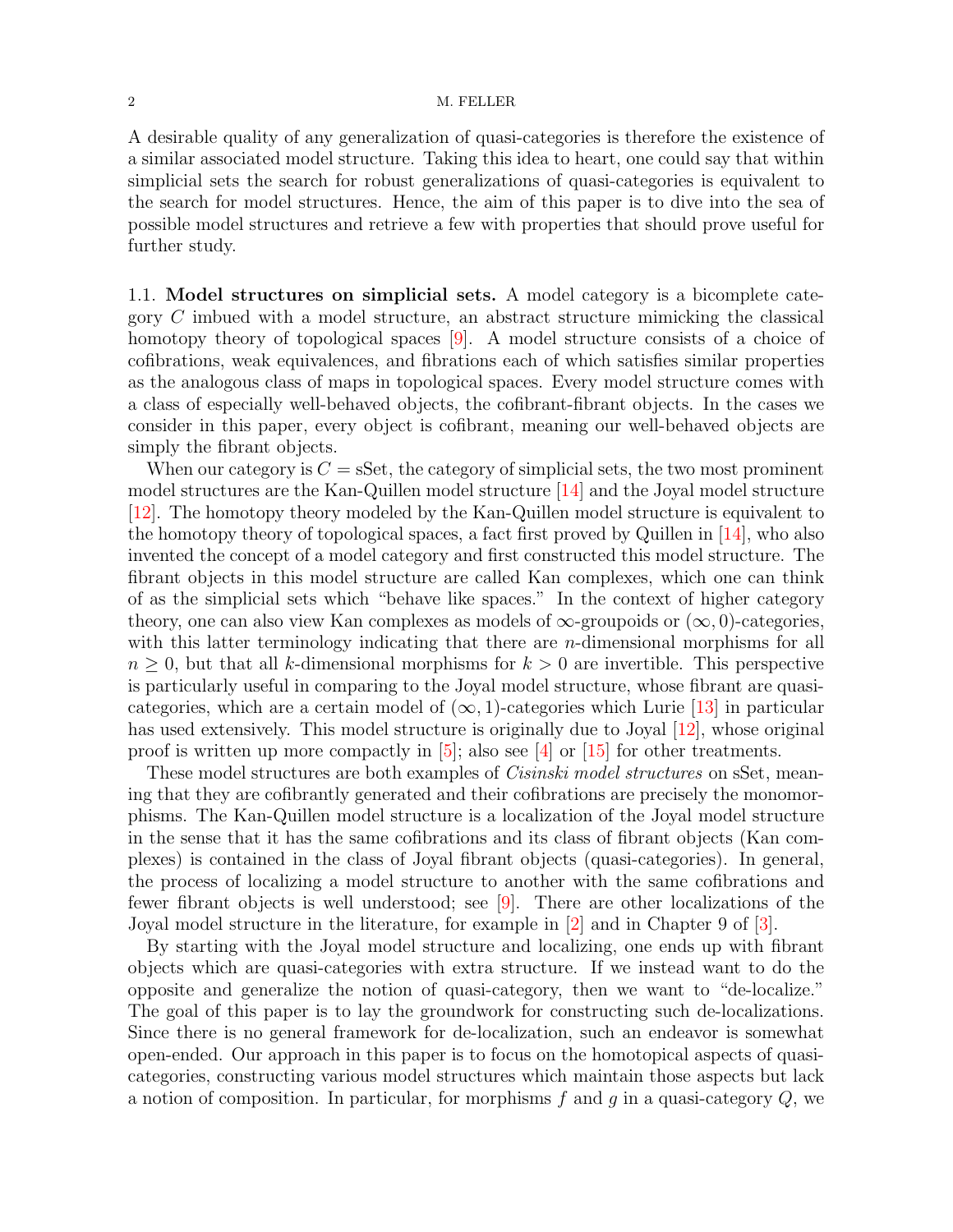consider a homotopy from f to g to be given by a 2-simplex

$$
x \xrightarrow[s_0 x \searrow s_1]{f} y
$$

with degenerate edge  $0 \rightarrow 1$  as indicated. We say that Q is *homotopically-behaved*, in the sense that all of the higher invertibility and compositionality we would expect from a good notion of homotopy are satisfied by the 2-simplices of this form, as well as by higher n-simplices whose edge  $i \to i+1$  for some  $0 \leq i \leq n-1$  is degenerate. The purpose of this paper is to study Cisinski model structures on sSet whose fibrant objects are homotopically-behaved, which we call homotopically-behaved model structures. Our main result is to construct and describe the homotopically-behaved model structure with the smallest possible class of weak equivalences.

**Theorem.** There exists a minimal homotopically-behaved model structure on sSet. The fibrant objects in this model structure are the simplicial sets with lifts of certain modified horn inclusions, which we call J-augmented horn inclusions.

We state this theorem in more detail as Theorem [4.33.](#page-30-0) The terms *homotopically*behaved and J-augmented horn inclusion are defined explicitly in Subsection [1.4.](#page-3-0)

1.2. 2-Segal motivation. Our motivation for considering de-localizations of the Joyal model structure is to construct a "quasi-2-Segal set" model structure, where the fibrant objects satisfy an up-to-homotopy version of the the 2-Segal condition introduced in [\[6\]](#page-40-1) and [\[8\]](#page-40-2). Recall that the (strict) Segal (or "1-Segal") condition encodes unique composition; the simplicial sets satisfying this condition (the "1-Segal sets") are equivalent to categories. The simplicial sets satisfying a weakened, up-to-homotopy version of the 1-Segal condition are the quasi-categories. The 2-Segal condition is generalization of the 1-Segal condition which encodes partially-defined, not-necessarily-unique composition which is still associative in a particular sense. It is therefore natural to try to extend this generalization from 1-Segal to 2-Segal to the up-to-homotopy setting, i.e., to look for a robust definition of "quasi-2-Segal sets." A compelling justification for a particular definition would be the existence of a model structure analogous to the Joyal model structure. Since the quasi-2-Segal sets should generalize quasi-categories, such a model structure should be a de-localization of the Joyal model structure. In forthcoming work we construct such a quasi-2-Segal model structure by localizing our minimal homotopically-behaved model structure with respect to maps which encode the 2-Segal condition.

1.3. Cisinski's theory and the minimal model structure. Proving the existence of a model structure from scratch is generally cumbersome and highly technical, but fortunately for our particular situation Cisinski's theory provides a powerful framework for building model structures which requires checking a much more manageable set of conditions. One aspect of this theory is the existence of a minimal model structure, whose class of fibrant objects contains the fibrant objects of every other Cisinski model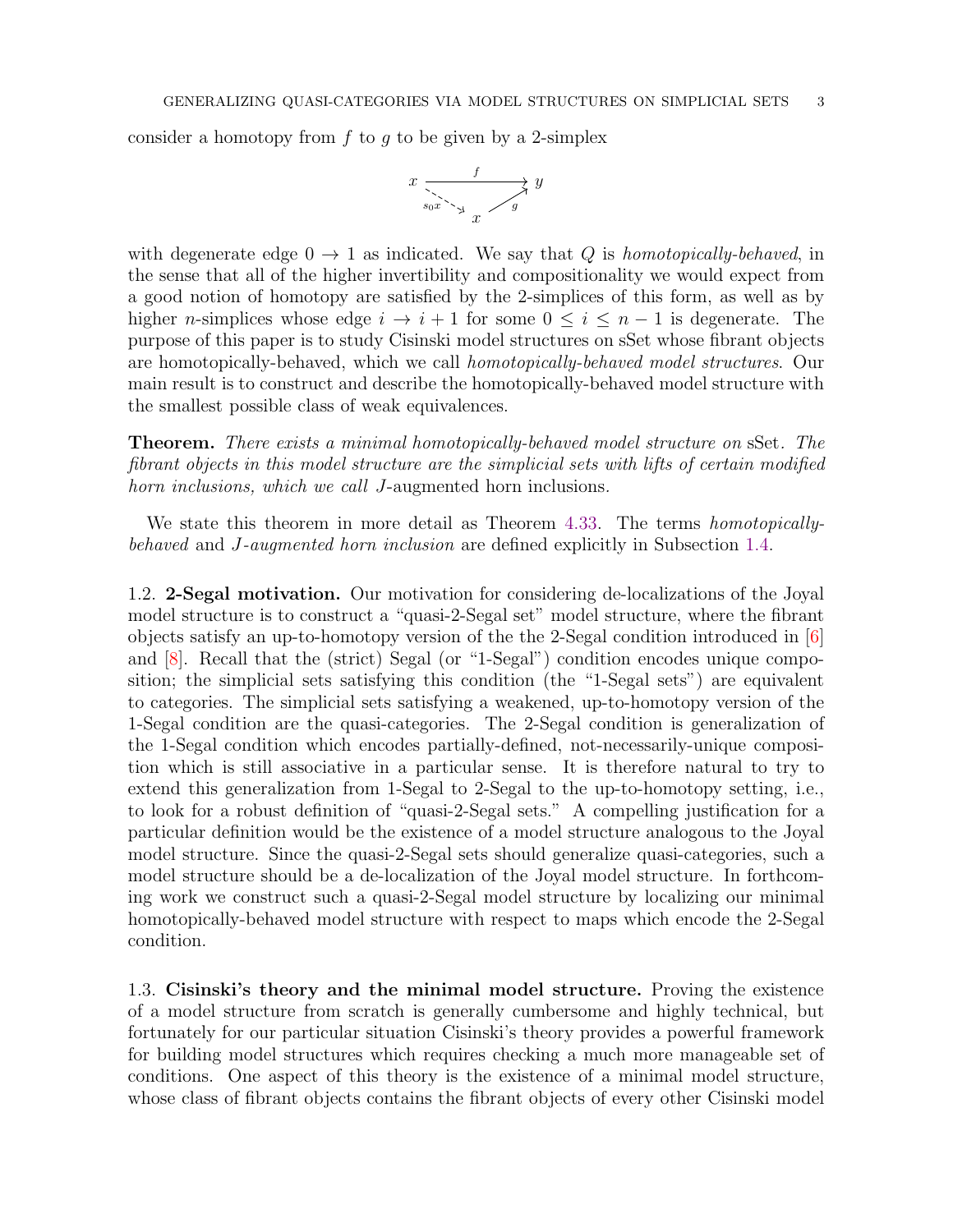structure.<sup>[1](#page-3-1)</sup> Therefore, one approach to de-localizing the Joyal model structure is to delocalize all the way back to the minimal model structure, and then localize from there.

As we see in a companion paper [\[7\]](#page-40-9), we lose a lot by de-localizing all the way down to the minimal model structure. In particular, the main result of that paper is a new characterization of the fibrant objects in the minimal model structure. What we find is that the notion of "homotopy" familiar from quasi-categories does not behave well in the fibrant objects of this model structure. In particular, the existence of a homotopy from  $f$  to  $g$  given by a 2-simplex with degenerate edge need not imply the existence a homotopy from  $q$  to  $f$ . Homotopies of this form also need not compose. One can devise an alternative notion of homotopy which behaves well in the minimal model structure, essentially by demanding that all higher invertibility data be present from the start, but then one sacrifices the simplicity that comes from a homotopy being embodied by a single simplex.

<span id="page-3-0"></span>1.4. Homotopically-behaved model structures and augmented horns. We denote by  $\Delta[n]_{i\to i+1}^*$  the standard *n*-simplex with the edge  $i \to (i+1)$  collapsed to a degeneracy. The idea that an *n*-simplex with degenerate  $i \rightarrow (i+1)$  edge is a homotopy of  $(n-1)$ -simplices can be expressed by the surjective map  $\Delta[n]_{i\to i+1}^* \to \Delta[n-1]$  being a weak equivalence. Thus, we introduce the terminology *homotopically-behaved* for Cisinski model structures on sSet where each of these surjective maps  $\Delta[n]_{i\to i+1}^* \to \Delta[n-1]$ is a weak equivalence. In Section [4](#page-17-0) we construct the minimal homotopically-behaved model structure, whose fibrant objects have the least possible structure while maintaining the desirable homotopical aspects of quasi-categories. Localizing this model structure with respect to the maps from the 2-Segal condition yields a "quasi-2-Segal set" model structure whose fibrant objects must then also have the desirable homotopical aspects of quasi-categories.

At the same time, we construct a nontrivial localization of this model structure at  $K \to *$ , where K is the simplicial set one gets by gluing in a left and right inverse to  $\Delta[1]$ ; see Example [4.5.](#page-18-0) Although this model structure does not appear to be directly useful for defining quasi-2-Segal sets, it may be of independent interest in understanding the broader picture of model structures on simplicial sets.

The key inspiration for our approach comes from the special outer horn extension property of quasi-categories. Recall that a *horn*  $\Lambda^{i}[n]$  is the union of all of the faces of the n-simplex  $\Delta[n]$  except for  $d_i\Delta[n]$ , which we say is *inner* if  $0 < i < n$  and is *outer* if  $i = 0$  or  $i = n$ . We refer to these horns as *ordinary horns* to distinguish them from the augmented horns we introduce below. A quasi-category is a simplicial set Q such that every inner horn  $\Lambda^{i}[n] \to Q$  extends to an *n*-simplex  $\Delta[n] \to Q$ . A quasi-category need not have extensions of an outer horn such as  $\Lambda^{0}[n] \to Q$ . However, if the edge  $0 \to 1$ is sent to an edge in Q which is invertible in a certain sense, then we say  $\Lambda^0[n] \to Q$ is an example of a special outer horn, and it turns out that quasi-categories do have extensions of all special outer horns.

<span id="page-3-1"></span><sup>&</sup>lt;sup>1</sup>One could also call this "maximal," but we prefer "minimal" since the class of weak equivalences is as small as possible, and the fibrant objects have the least structure.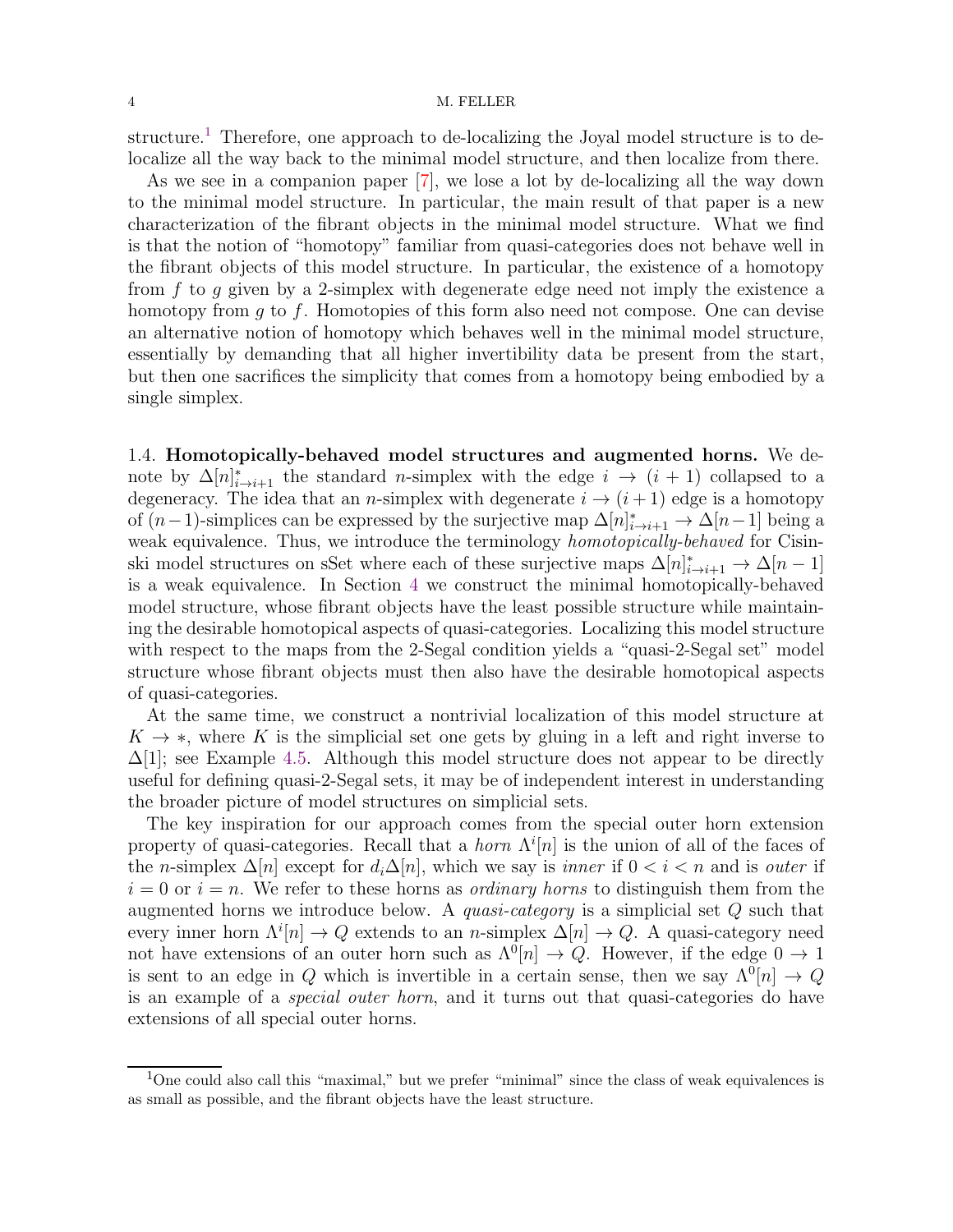In a general homotopically-behaved model structure, the fibrant objects need not have extensions of ordinary horns. However, the central idea of our approach is to create augmented horns, where we glue a simplicial set onto a particular edge to "invert" it. In Section [3,](#page-9-0) we see how certain augmented horn inclusions are forced to be weak equivalences in a homotopically-behaved model structure. Furthermore, we can characterize the fibrant objects in the minimal homotopically-behaved model structure in terms of lifts of J-augmented horn inclusions, as we stated in Theorem [1.1.](#page-1-0) We denote by J the nerve of the free-living isomorphism, so and define J-augmented horn inclusions to be ordinary horn inclusions  $\Lambda^{j}[n] \hookrightarrow \Delta[n]$  with a copy of J glued in along either the  $(j-1) \rightarrow j$  edge or the  $j \rightarrow (j+1)$  edge. We see in Corollary [4.28](#page-28-0) that the minimal homotopically-behaved model structure localizes to the Joyal model structure.

1.5. Special horns. The notion of invertibility in Section [3](#page-9-0) comes from attaching a simplicial set I which is contractible in the sense that the map  $I \rightarrow *$  is a weak equivalence, with our main examples being  $I = J$  and  $I = K$ . In Section [5,](#page-31-0) we see that this notion does not account for all of the edges we want to consider invertible in the context of quasi-categories, and identify a separate class of augmented horn inclusions which we call the special horn inclusions. We show that there is a model structure whose fibrant objects are precisely the simplicial sets with special horn inclusions.

Recall that we deemed the localization of the minimal homotopically-behaved model structure at  $K \to *$  to be unsuitable for our ultimate purposes in defining quasi-2-Segal sets. This special horn model structure is a further localization, and hence is also not suitable. However, this this model structure may be of interest with regards to studying the Joyal model structure. In particular, we conjecture that the special horn inclusions, together with the inner horn inclusions, generate the class of bijective-on-0-simplices trivial cofibrations in the Joyal model structure; see Conjecture [5.24.](#page-37-0)

1.6. Pointwise cylinders. A central element of Cisinski's theory is the exact cylinder, which is a functorial choice of simplicial set  $E \otimes X$  for each simplicial set X, satisfying certain axioms. Many applications of Cisinski's work use an exact cylinder given by the Cartesian product  $E \otimes X = I \times X$  for some simplicial set I with distinct vertices  $\{0\} \hookrightarrow I$  and  $\{1\} \hookrightarrow I$ . For our purposes, the necessary proofs are greatly simplified by instead using an alternative kind of exact cylinder, which we call a pointwise cylinder. We introduce pointwise cylinders in Subsection [4.1.](#page-17-1) In Subsection [4.2,](#page-18-1) we see that the minimal homotopically-behaved model structure is also minimal with respect to pointwise cylinders, in the sense that we construct it using a pointwise cylinder in Cisinski's machinery and any other such constructed model structure is a localization of it.

1.7. Organization. In Section [2,](#page-5-0) we cover basic definitions and notation, and then summarize Cisinski's theory. In Section [3,](#page-9-0) we define homotopically-behaved model structures and augmented horn inclusions. In Section [4](#page-17-0) we show that there is a minimal homotopically-behaved model structure and that its fibrant objects are the simplicial sets with extensions of certain augmented horns. In Section [5,](#page-31-0) we define special horns as a separate kind of augmented horn, and use Cisinski's machinery to show that there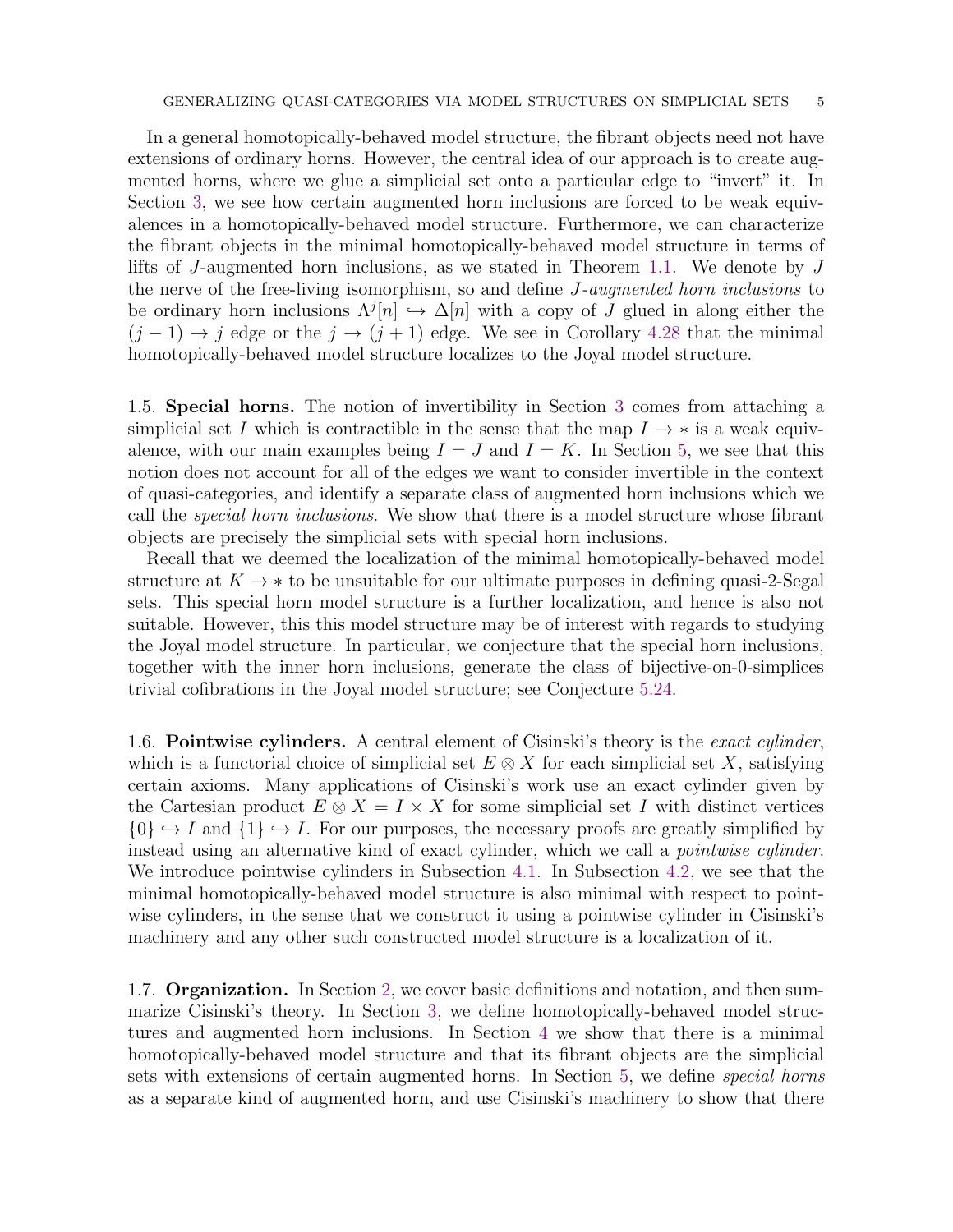exists a model structure whose fibrant objects are simplicial sets with special horn extensions. In Section [6](#page-38-0) we summarize and compare the various model structures constructed in this work.

<span id="page-5-0"></span>1.8. Acknowledgement. I would like to thank Julie Bergner for her extraordinarily helpful feedback.

## 2. Background

We recall some basic notions, as well as the necessary aspects of Cisinski's theory.

2.1. Basics of simplicial sets and model structures. Let  $\Delta$  denote the category whose objects are the finite non-empty ordered sets  $[n] = \{0 \leq 1 \leq ... \leq n\}$  for  $n \geq 0$  and whose morphisms are order-preserving maps. We write  $d^i$ :  $[n] \rightarrow [n+1]$  and  $s^i$ :  $[n+1] \rightarrow [n]$  for the co-face and co-degeneracy maps, respectively, which generate the morphisms of  $\Delta$ .

A simplicial set is a functor  $\Delta^{op} \to$  Set. We denote the category of simplicial sets by sSet and the representable simplicial sets by  $\Delta[n]$ , except that we often denote  $\Delta[0]$ instead by  $*$  since it is the terminal object in sSet. We use  $d^i: \Delta[n] \to \Delta[n+1]$  to denote the map of simplicial sets arising from the Yoneda embedding corresponding to the morphism  $d^i: [n] \to [n+1]$ , and similarly for  $s^i$ . The set  $X([n])$  is denoted by  $X_n$ , and an element in this set is called an *n-simplex* of X, although we often refer to 0-simplices as *vertices* and 1-simplices as *edges* By the Yoneda Lemma, we can conflate the *n*-simplices of X with maps  $\Delta[n] \to X$ .

**Definition 2.1.** For  $n \geq 1$  and  $0 \leq i \leq n$ , the union in  $\Delta[n]$  of all of its faces except the face  $d^i\Delta[n]$  is  $\Lambda^i[n]$ , called an *n*-horn, or simply a horn. If  $i=0$  or  $i=n$ , it is an outer horn and if  $0 < i < n$  it is an *inner horn*. The union of all of the faces of  $\Delta[n]$  is  $\partial \Delta[n]$ , its boundary.

Let Cat denote the category of small categories and functors. There is a full and faithful embedding  $N:$  Cat  $\hookrightarrow$  sSet, called the *nerve* functor; see Section 1.4 of [\[4\]](#page-40-6). We can view  $\Delta$  as a subcategory of Cat by the usual way that posets are considered categories, in which case the representable  $\Delta[n]$  is in fact the nerve of  $[n]$ .

We say that a map  $q: X \to Y$  has the right lifting property with respect to  $f: A \to B$ , denoted by  $f \mathbb{Z} q$ , if for all commutative squares

$$
A \xrightarrow{u} X
$$
  
\n
$$
f \downarrow \qquad \qquad \frac{1}{\exists \ell} \qquad \downarrow g
$$
  
\n
$$
B \xrightarrow{v} Y,
$$

there exists a *lift*, i.e., a dotted arrow  $\ell$  making each triangle commute. More generally, we say that a class of morphisms  $\mathcal B$  has the right lifting property with respect to  $\mathcal A$ , denoted by  $\mathcal{A} \boxtimes \mathcal{B}$ , if  $f \boxtimes g$  for all f in  $\mathcal{A}$  and q in  $\mathcal{B}$ . The class of morphisms with the right lifting property with respect to A is denoted by  $\mathcal{A}^{\mathbb{Z}}$ , and the class of morphisms f such that  $f \boxtimes \mathcal{B}$  is denoted by  $\boxtimes \mathcal{B}$ .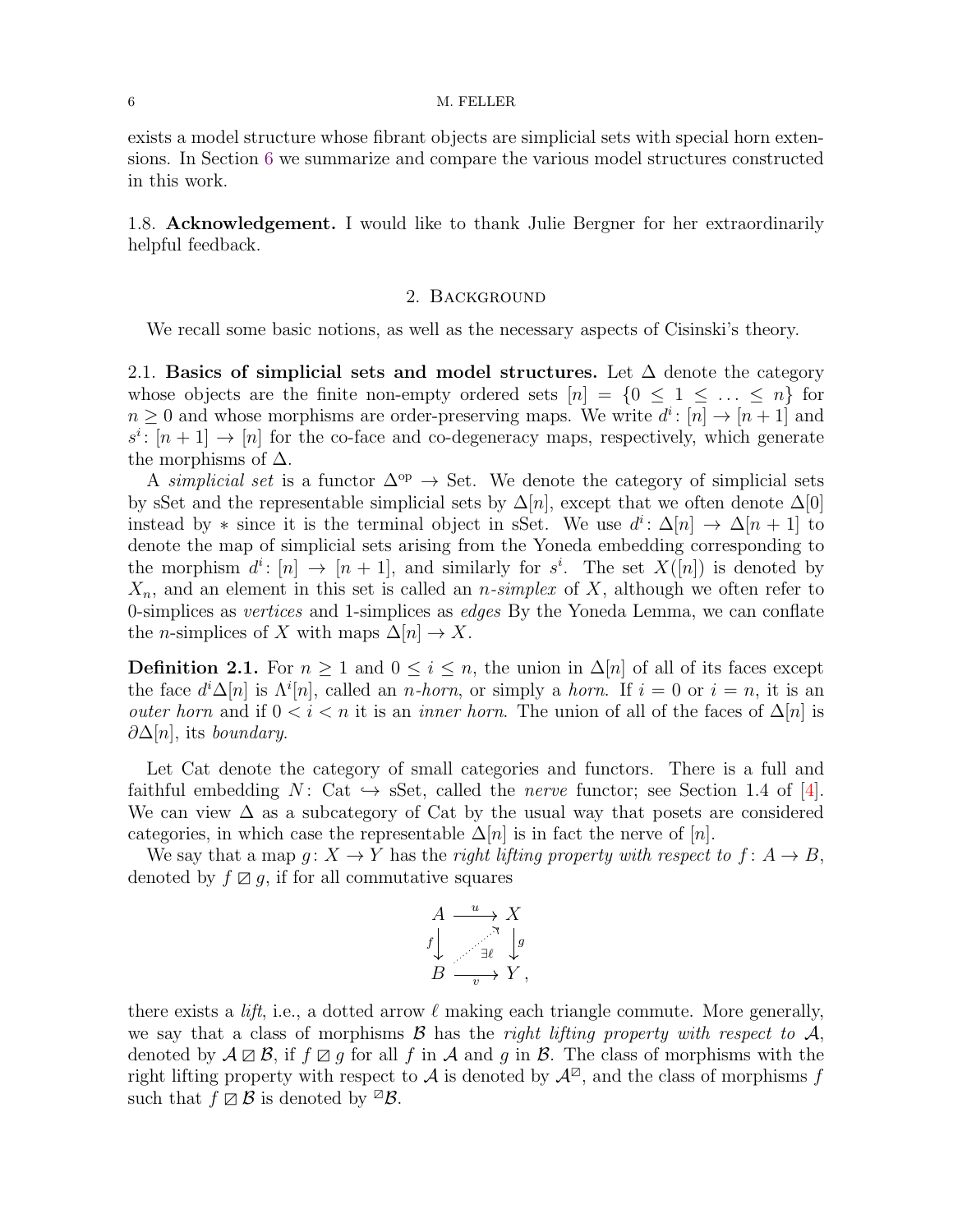Given a set S of morphisms, the class  $\mathbb{Z}(S^{\boxtimes})$  is the closure of S under taking pushouts, transfinite compositions, and retracts. For this reason, we sometimes say that  $S$  generates the class <sup> $\overline{\omega}(S^{\overline{\omega}})$ . For example, the set of boundary inclusions  $\{\partial \Delta[n] \to \Delta[n]\}_{n\geq 0}$ </sup> generates the class of monomorphisms in sSet.

A model structure on a category consists of a choice of three classes of morphisms, the cofibrations, the fibrations, and the weak equivalences, subject to certain axioms; see  $[4,$ Def. 2.2.1. A morphism which is both a  $(c)$  fibration and weak equivalence is a *trivial* (co)fibration. The fibrant objects are those such that the map to the terminal object is a fibration. Dually, the cofibrant objects are those such that the map from the initial object is a cofibration.

We restrict our focus to *Cisinski* model structures on sSet, which are cofibrantly generated model structures whose cofibrations are precisely the monomorphisms. A model structure is *cofibrantly generated* if there are sets  $\mathcal I$  and  $\mathcal J$  such that  $\mathcal I$  generates the cofibrations and  $\mathcal J$  generates the trivial cofibrations. Since the set of boundary inclusions generates the class of monomorphisms, a given model structure on sSet whose cofibrations are the monomorphisms is a Cisinski model structure as long as there is a set  $J$  which generates the class of trivial cofibrations. Given two Cisinski model structures  $\mathcal M$  and  $\mathcal M'$  on sSet whose classes of weak equivalences are W and W' respectively, we say that  $\mathcal{M}'$  is a localization of  $\mathcal{M}$  if  $W' \supseteq W$ .

Altogether, the relevant properties of a Cisinski model structure for our purposes will be the following.

- (1) The class of weak equivalences satisfies the 2-out-of-3 property: if two of  $f, g, gf$ are weak equivalence, then so is the third.
- (2) The trivial fibrations are precisely the maps with the right lifting property with respect to all monomorphisms.
- (3) The class of trivial cofibrations is closed under pushouts, transfinite compositions, and retracts.

Remark 2.2. We could add another item to the list above: the fibrations are precisely the maps with the right lifting property with respect to the trivial cofibrations. In fact, if the trivial cofibrations are generated by a set  $S$ , then a map f is a fibration as long as  $S \boxtimes f$ . In particular, a simplicial set X is fibrant if  $S \boxtimes (X \rightarrow *)$ . However, a common situation for cofibrantly generated model categories is that, while one can prove abstractly the existence of a set of generators for the trivial cofibrations, one does not have a concrete description of such a set. A major example is the Joyal model structure, where it is still an open problem to provide an explicit generating set of trivial cofibrations. In the Joyal model structure we do have the next best thing, which is that there is a set of trivial cofibrations, the inner horns, which determine the fibrant objects. Throughout this paper we will be in a similar situation, where we have a set  $\Lambda$  which does not necessarily generate the trivial cofibrations of our model structure, but which does identify the fibrant objects, in that X is fibrant if and only if  $\Lambda \boxtimes (X \to *)$ . The set  $\Lambda$  is sometimes called a *pseudo-generating* set for that model category.

2.2. Cisinski's theory. The main result we need from Cisinski is Theorem [2.12,](#page-9-1) which says that if a set of monomorphisms  $\Lambda$  satisfies certain properties, then  $\Lambda$  is a pseudogenerating set for some model category. The purpose of this subsection is to recall the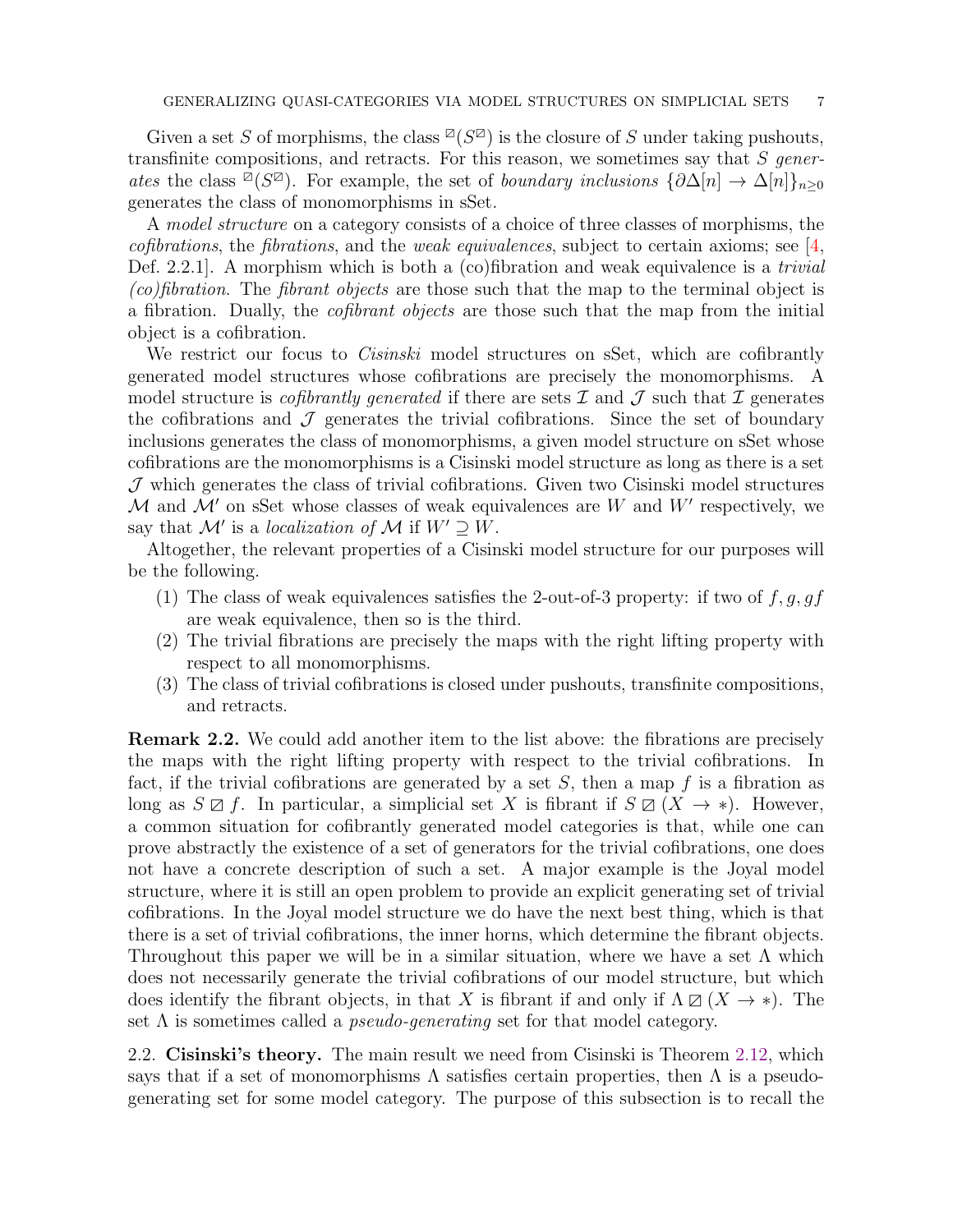definitions necessary to state this result precisely and to make some observations that will be useful later on.

We begin by recalling the notion of a cylinder.

**Definition 2.3.** [\[4,](#page-40-6) Def. 2.4.6] A *cylinder* of a simplicial set X is a factorization

$$
X \sqcup X \xrightarrow{(\partial_0, \partial_1)} I \otimes X \longrightarrow X
$$

of the canonical fold map  $(id_X, id_X)$ , where the first map is a monomorphism. The maps  $\partial_{\varepsilon}$  for  $\varepsilon = 0, 1$  pick out copies of X which do not intersect inside of  $I \otimes X$ .

Beware that the notation  $I \otimes X$  in the above definition is purely formal. The simplicial set  $I \otimes X$  need not be a monoidal product or tensor of any kind.

Remark 2.4. In an arbitrary model category, we define cylinders similarly, where the first map is required to be a cofibration. In the context of Cisinski's theory, all of the model structures we consider have as cofibrations precisely the class of monomorphisms, justifying this definition.

A functorial cylinder is a compatible choice of cylinder for every simplicial set. To make this definition rigorous, we first notice that  $X \mapsto X \sqcup X$  and  $X \mapsto X$  are endofunctors of sSet, which we denote by  $1 \sqcup 1$  and 1, respectively. There is a natural transformation (id, id):  $1 \sqcup 1 \implies 1$  whose component at each X is the canonical fold map  $(\mathrm{id}_X, \mathrm{id}_X)$ .

Definition 2.5. [\[4,](#page-40-6) Def. 2.4.8] A functorial cylinder is a factorization

$$
1 \sqcup 1 \xrightarrow{(\partial_0, \partial_1)} I \otimes - \longrightarrow 1
$$

of the natural transformation (id, id), where each component of the natural transformation  $(\partial_0, \partial_1)$ : 1 ⊔ 1  $\implies I \otimes -$  is a monomorphism.

The motivation behind these definitions is to generalize the idea (from the Kan-Quillen model structure on sSet) of  $\Delta[1] \times X$  being a cylinder of a simplicial set X, in the sense that a map  $X \times \Delta[1] \rightarrow Y$  gives a homotopy of maps  $X \rightarrow Y$ . Imposing some further conditions helps maintain the spirit of the original setting, where we imagine  $I \otimes X$  as something like a stretched out copy of X.

<span id="page-7-1"></span>**Definition [2](#page-7-0).6.** [\[4,](#page-40-6) Def. 2.4.8] An exact cylinder<sup>2</sup> is a functorial cylinder satisfying the following axioms.

- (DH1). The functor  $I \otimes -$  commutes with small colimits and preserves monomorphisms.
- (DH2). For any monomorphism of simplicial sets  $j: A \hookrightarrow B$ , the square

$$
A \xrightarrow{j} B
$$
  
\n
$$
(\partial_{\varepsilon})_A \downarrow \qquad \qquad \downarrow (\partial_{\varepsilon})_B
$$
  
\n
$$
I \otimes A \xrightarrow{\overline{I \otimes j}} I \otimes B
$$

is a pullback for each  $\varepsilon = 0, 1$ .

<span id="page-7-0"></span><sup>&</sup>lt;sup>2</sup>The origin of this definition is  $[3]$ , where the term is "donnée homotopique élémentaire," hence "DH."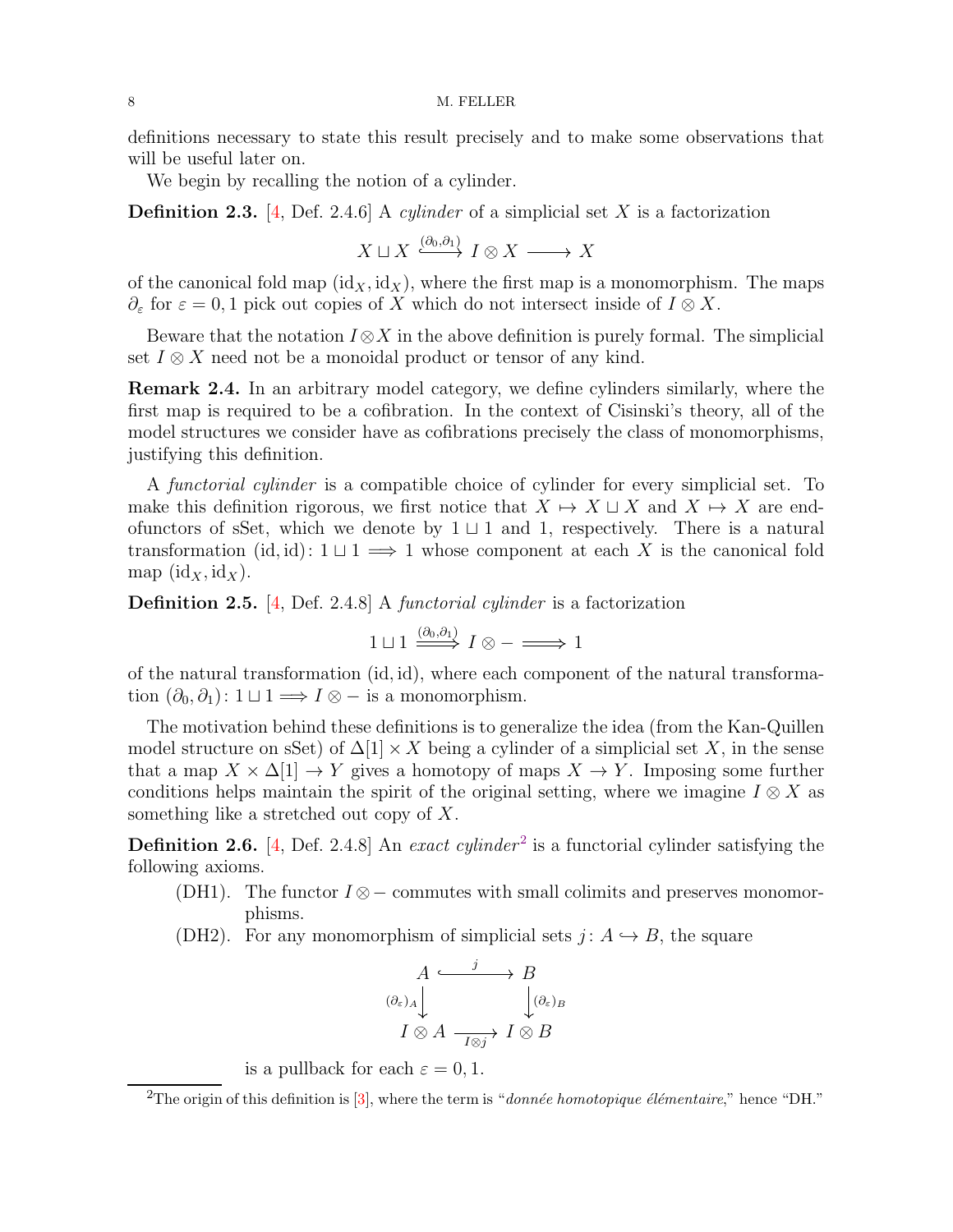<span id="page-8-0"></span>**Remark 2.7.** Assuming  $I \otimes -$  preserves monomorphisms (as (DH1) calls for), all of the morphisms in the square in (DH2) are monomorphisms. We can interpret the condition that the square be a pullback as saying that the intersection of  $I \otimes A \subseteq I \otimes B$  with  $B \subseteq I \otimes B$  is precisely A.

**Example 2.8.** Let I be a cylinder of the terminal simplicial set  $\Delta[0]$ . In other words, choose a monomorphism of simplicial sets  $\Delta[0] \cup \Delta[0] \hookrightarrow I$ . The functor defined by  $I \otimes X = I \times X$  determines an exact cylinder. In particular, when  $I = \Delta[1]$ , we recover the familiar notion of cylinder from the Kan-Quillen model structure.

Many applications of this theory involve cylinders defined by Cartesian product, but our approach uses a new kind of exact cylinder which we introduce in Subsection [4.1.](#page-17-1)

Let us follow Remark 2.4.9 in [\[4\]](#page-40-6) and establish some more notation. Given an exact cylinder  $I \otimes -$ , by taking the pushout of the left and top maps in the square for axiom (DH2), we get the inclusion map

$$
(I \otimes A) \cup B \longrightarrow I \otimes B.
$$

To emphasize the dependence of this inclusion on whether  $\varepsilon = 0$  or 1 in the inclusion  $\partial_{\varepsilon} : \Delta[0] \hookrightarrow I$ , we rewrite this map as

$$
(I \otimes A) \cup (\{\varepsilon\} \otimes B) \longrightarrow I \otimes B,
$$

thinking of  $\{0\}$  and  $\{1\}$  as endpoints of  $I = I \otimes \Delta[0]$ .

In this spirit, we also write  $\partial I$  for the union of  $\{0\}$  and  $\{1\}$  inside of I, and we write  $\partial I \otimes X$  as the union of  $\{0\} \otimes X$  and  $\{1\} \otimes X$  in  $I \otimes X$ . Then we have a canonical inclusion

$$
(I \otimes A) \cup (\partial I \otimes B) \longrightarrow I \otimes B,
$$

arising from a diagram akin to the square in axiom (DH2).

We are now ready for one of the key definitions we need from Cisinski.

<span id="page-8-1"></span>**Definition 2.9.** [\[4,](#page-40-6) Def. 2.4.11] Given an exact cylinder  $I \otimes -$ , we say that a class of morphisms <sup> $\varnothing(\Lambda^\varnothing)$ </sup> generated by a set  $\Lambda$  of monomorphisms is an  $(I \otimes -)$ -anodyne class if the following conditions hold.

- (An1). For each monomorphism of simplicial sets  $X \hookrightarrow Y$  and  $\varepsilon = 0, 1$ , the induced map  $(I \otimes X) \cup (\{\varepsilon\} \otimes Y) \hookrightarrow I \otimes Y$  is in  $\mathbb{Z}(\Lambda^{\mathbb{Z}})$ .
- (An2). For each  $A \hookrightarrow B$  in  $\mathbb{Z}(\Lambda^{\mathbb{Z}})$ , the induced map  $(I \otimes A) \cup (\partial I \otimes B) \to I \otimes B$ is also in  $\mathbb{Z}(\Lambda^\mathbb{Z})$ .

We can restate each of axioms (An1) and (An2) in a form which is easier to check.

<span id="page-8-2"></span>**Lemma 2.10.** Let  $I \otimes -$  be an exact cylinder and let  $\Lambda$  be a set of monomorphisms. Then axiom (An1) is equivalent to (An1') below and axiom (An2) is equivalent to (An2') below.

- $(An 1')$ . For each  $n \geq 0$  and  $\varepsilon = 0, 1$ , the map  $(I \otimes \partial \Delta[n]) \cup (\{\varepsilon\} \otimes \Delta[n]) \hookrightarrow I \otimes \Delta[n]$ induced by  $\partial \Delta[n] \hookrightarrow \Delta[n]$  is in  $\mathbb{Z}(\Lambda\mathbb{Z})$ .
- (An2<sup>'</sup>). For each  $A \hookrightarrow B$  in  $\Lambda$ , the induced map  $(I \otimes A) \cup (\partial I \otimes B) \to I \otimes B$  is in  $\mathbb{Z}(\Lambda^\mathbb{Z})$ .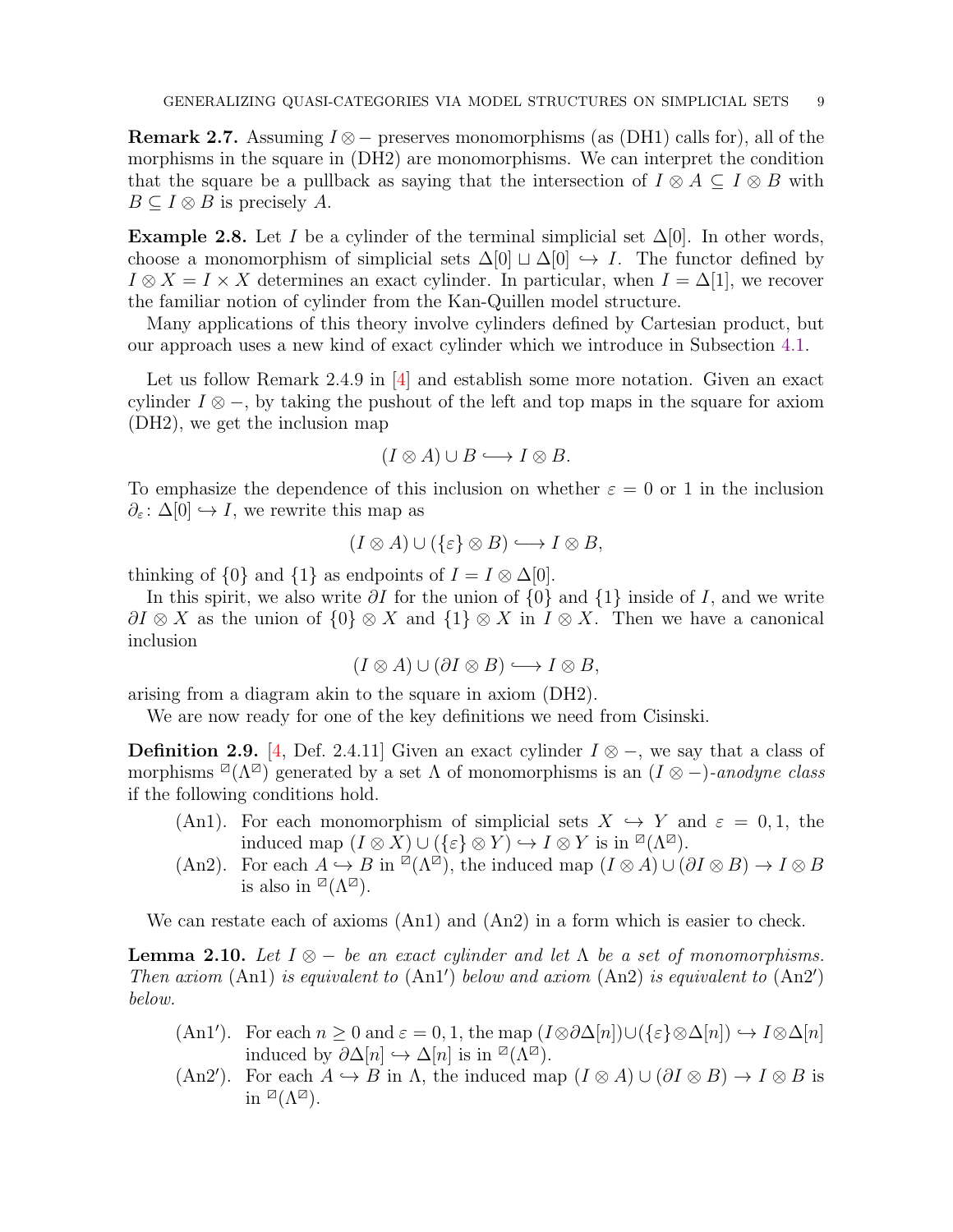*Proof.* The equivalence  $(An1') \iff (An1)$  follows from the equality

$$
\{(I \otimes \partial \Delta[n]) \cup (\{\varepsilon\} \otimes \Delta[n]) \hookrightarrow I \otimes \Delta[n] \mid n \ge 0, \ \varepsilon = 0, 1\}^{\boxtimes}
$$
  
= 
$$
\{(I \otimes X) \cup (\{\varepsilon\} \otimes Y) \hookrightarrow I \otimes Y \mid X \hookrightarrow Y \text{ in } sSet, \ \varepsilon = 0, 1\}^{\boxtimes},
$$

which is a consequence of correspondence  $(2.4.13.4)$  of Example 2.4.13 in [\[4\]](#page-40-6) which ultimately relies on the fact that the boundary inclusions generate the class of monomorphisms. The equivalence of (An2′ ) and (An2) follows from a similar argument, replacing  $\{\varepsilon\}$  with  $\partial I$  and arbitrary monomorphisms  $X \hookrightarrow Y$  with maps in  $\mathbb{Z}(\Lambda^{\mathbb{Z}})$ .

**Definition 2.11.** Given an exact cylinder  $I \otimes -$  and a morphism of simplicial sets  $f_0, f_1: A \to X$ , we say that an I-homotopy from  $f_0$  to  $f_1$  is a map  $h: I \otimes A \to X$  such that precomposing h with  $\{\varepsilon\} \otimes A \hookrightarrow I \otimes A$  yields  $f_{\varepsilon}$  for  $\varepsilon = 0, 1$ . We say that  $f, g \colon A \to X$ are I-homotopic if there is a finite zigzag of I-homotopies from  $f$  to  $g$ . Suppressing the dependence on I, we let  $[A, X]$  denote the quotient of the set  $\text{Hom}(A, X)$  by identifying maps which are I-homotopic.

<span id="page-9-1"></span>**Theorem 2.12.** [\[4,](#page-40-6) Thm. 2.4.19] Given an exact cylinder  $I \otimes -$  and a set of monomorphisms  $\Lambda$  such that  $\mathbb{Z}(\Lambda^{\boxtimes})$  is an  $(I \otimes -)$ -anodyne class, there is a cofibrantly generated model structure on sSet whose cofibrations are the monomorphisms and whose fibrant objects are the simplicial sets with the right lifting property with respect to  $\Lambda$ . The weak equivalences in this model structure are maps  $X \to Y$  such that for every fibrant W the induced map  $[Y, W] \to [X, W]$  is a bijection.

Remark 2.13. It is a theorem of Joyal that if two model structures share the same cofibrations and fibrant objects, then they are the same model structure; see Proposition E.1.10 in [\[12\]](#page-40-3). Therefore, the weak equivalences described in the above theorem are determined once we know our cofibrations are the monomorphisms and our fibrant objects are those with lifts against  $\Lambda$ . Throughout this paper, we shall implicitly use this fact from Joyal to conclude that when the class of fibrant objects of a Cisinski model structure is contained in the class of fibrant objects in another, the class of weak equivalences of the former model contains the class of weak equivalences of the latter.

## <span id="page-9-0"></span>3. Homotopically-behaved model structures and augmented horns

In this section, we define *homotopically-behaved* model structures to be Cisinski model structures where the retract map from an n-simplex with  $i \rightarrow (i+1)$  edge collapsed to a degeneracy onto the  $(n - 1)$ -simplex is a weak equivalence. This condition captures the idea that a map out of an n-simplex with degenerate  $i \rightarrow (i+1)$  edge is a homotopy of  $(n-1)$ -simplices. We show that this condition is equivalent to the condition that certain modified horn inclusions are weak equivalences.

3.1. Augmented horn extensions. In a quasi-category, we can view higher homotopies as simplices with a degenerate edge  $i \to i + 1$ . More precisely, for  $n \geq 1$ , a homotopy between *n*-simplices x, y consists of an  $(n+1)$ -simplex H with some  $0 \leq i \leq n$ such that the edge  $i \rightarrow (i+1)$  is degenerate and  $\{d_i H, d_{i+1} H\} = \{x, y\}.$ 

Before continuing this discussion, let us fix some notation.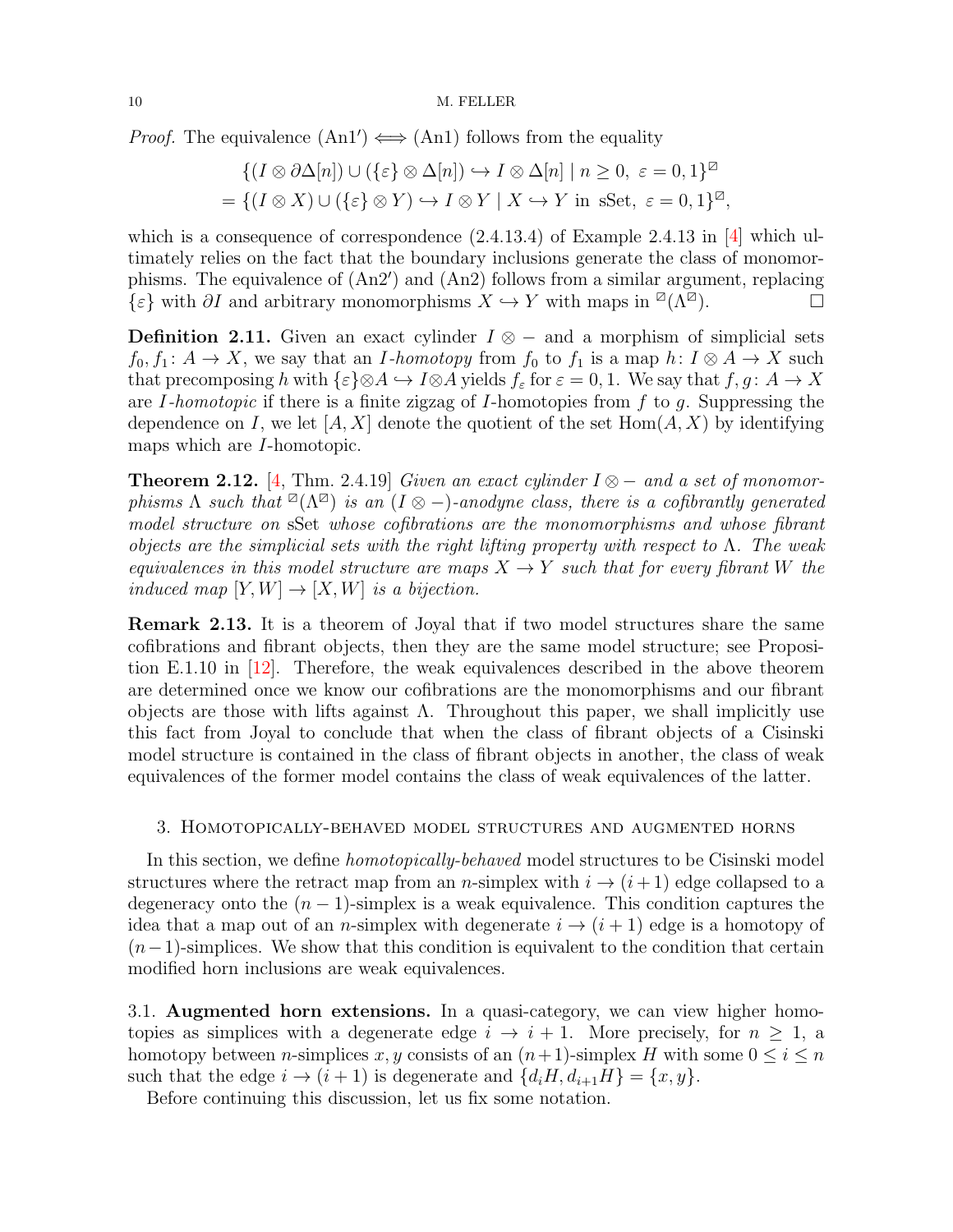**Definition 3.1.** Given  $n \geq 2$ ,  $0 \leq i \leq n-1$ , a subcomplex  $A \subseteq \Delta[n]$  containing the  $i \to (i+1)$  edge of  $\Delta[n]$ , and a map  $\Delta[1] \to X$ , let  $A_{i \to i+1}^X$  be the pushout



**Example 3.2.** To get  $\Lambda^1[2]^X_{1\to 2}$ , we attach  $\Delta[1] \to X$  along the edge  $1 \to 2$ , as in the following diagram



Our main use for these  $A_{i\to i+1}^X$  is to discuss modified versions of the ordinary horn inclusions. Given a horn inclusion  $\Lambda^{j}[n] \hookrightarrow \Delta[n]$ , the horn  $\Lambda^{j}[n]$  contains the edges  $(j-1) \rightarrow j$  and  $j \rightarrow (j+1)$  (excluding the cases  $-1 \rightarrow 0$  and  $n \rightarrow n+1$  as there are no such edges). For each  $\Delta[1] \rightarrow X$  and  $i = j - 1, j$ , we get an induced inclusion  $\Lambda^{j}[n]_{i\to i+1}^X \hookrightarrow \Delta[n]_{i\to i+1}^X$ . The modified horn inclusions we study are two special cases of this situation. The first case is when  $X = *$ , so the induced inclusion  $\Lambda^{j}[n]_{i\to i+1}^{*} \hookrightarrow$  $\Delta[n]^*_{i\to i+1}$  is the ordinary horn inclusion with the  $i\to i+1$  edge collapsed to a degeneracy. The second case is when  $\Delta[1] \rightarrow X$  is an inclusion, so that the induced map is the ordinary horn inclusion with a copy of X glued in along the  $i \to i + 1$  edge. Let us set some terminology for these special cases.

<span id="page-10-0"></span>**Definition 3.3.** Fix  $n \geq 2$  and  $0 \leq i \leq n-1$ .

- (1) When  $X = *$ , the terminal simplicial set, we say that  $\Lambda^{j}[n]_{i\to i+1}^{*}$  is a pinched horn for  $j = i, i+1$ , that  $\Delta[n]_{i\to i+1}^*$  is a pinched n-simplex, and that the inclusion  $\Lambda^{j}[n]_{i\to i+1}^{*} \hookrightarrow \Delta[n]_{i\to i+1}^{*}$  for  $j = i, i+1$  is a pinched horn inclusion.
- (2) When  $\Delta[1] \to X$  is an inclusion, we say that  $\Lambda^{j}[n]_{i\to i+1}^{X}$  is an X-augmented horn for  $j = i, i+1$ , that  $\Delta[n]_{i \to i+1}^X$  is an X-augmented n-simplex, and that the inclusion  $\Lambda^{j}[n]_{i\to i+1}^{X} \hookrightarrow \Delta[n]_{i\to i+1}^{X}$  for  $j = i, i+1$  is an X-augmented horn inclusion.

**Remark 3.4.** The notation  $A_{i\to i+1}^X$  and terminology "X-augmented" are technically ambiguous because they depend on the map  $\Delta[1] \to X$ , but the choice of map should be clear from context in all instances in this paper.

Since we think of maps out of a pinched  $(n+1)$ -simplex  $\Delta[n+1]^*_{i\to i+1}$  as homotopies of  $n$ -simplices, we can interpret this situation as saying that maps out of a pinched  $(n+1)$ -simplex  $\Delta[n+1]^*_{i\to i+1}$  are equivalent to maps out of the standard n simplex  $\Delta[n]$ up to homotopy. This interpretation is encoded more precisely by the surjective map  $\Delta[n+1]^*_{i\to i+1} \to \Delta[n]$  being a weak equivalence in the Joyal model structure. As our goal is to construct model structures with fibrant objects that have the same homotopical behavior as quasi-categories, a natural starting place is to declare each of these surjective maps  $\Delta[n+1]^*_{i\to i+1}$   $\to \Delta[n]$  for  $n \geq 1$  and  $0 \leq i \leq n$  to be weak equivalences in our model structure. The aim of this subsection is to use 2-out-of-3 arguments to identify other maps which are forced to be weak equivalences in this situation.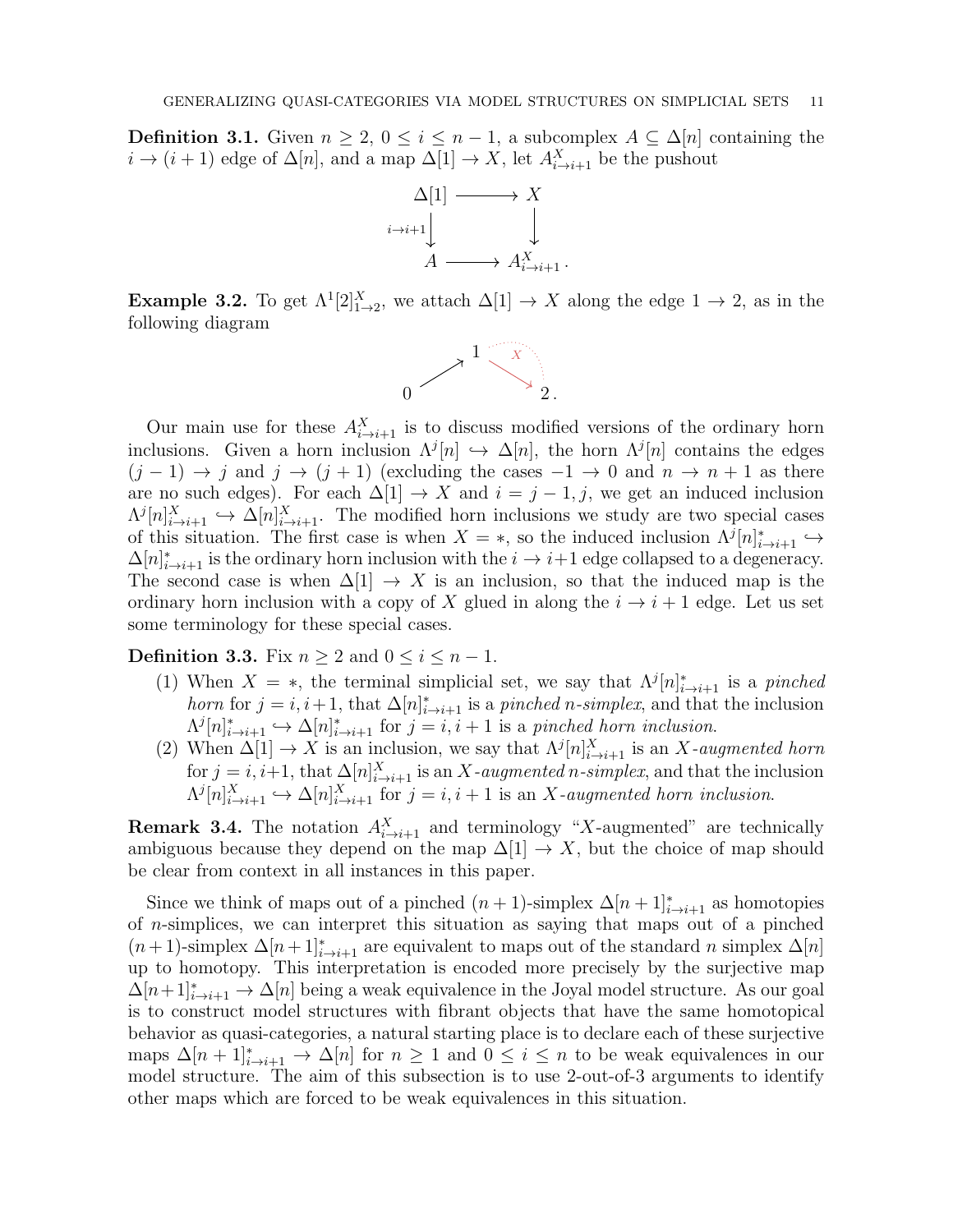Definition 3.5. We say that a Cisinski model structure on the category of simplicial sets is a homotopically-behaved model structure if the surjective maps  $\Delta[m+1]^*_{k\to k+1} \to \Delta[m]$ are weak equivalences for all  $m \geq 1$  and  $0 \leq k \leq m$ .

Our first step is to notice that these maps have sections, which must also be weak equivalences by the 2-out-of-3 property.

<span id="page-11-0"></span>**Lemma 3.6.** The surjective maps  $\Delta[m+1]^*_{k\to k+1} \to \Delta[m]$  are weak equivalences for all  $m \geq 1$  and  $0 \leq k \leq m$  if and only if the sections  $d^k, d^{k+1}: \Delta[m] \hookrightarrow \Delta[m+1]_{k \to k+1}^*$  are as well.

Our next step is to show that pinched horn inclusions are forced to be weak equivalences. Our proof requires first defining *generalized pinched horns*. Given  $n \geq 2$ ,  $0 \leq i \leq n-1$ , and subset  $S \subseteq \{0, \ldots, n\}$  such that  $|S| \geq 2$  and exactly one of  $i, i+1$ is in S, the generalized horn  $\Lambda^{S}[n] \subseteq \Delta[n]$  is the union of all  $d_j$  faces of  $\Delta[n]$  for j in S. There exists an  $\ell \in S$  not equal to i or  $i+1$  and so the  $d_{\ell}$  face of  $\Delta[n]$  contains the  $i \to (i+1)$  edge, and therefore  $\Lambda^{S}[n]$  contains the  $i \to (i+1)$  edge of  $\Delta[n]$ , allowing us to apply Definition [3.3.](#page-10-0)

**Definition 3.7.** Given  $n \geq 2, 0 \leq i \leq n-1$ , and subset  $S \subseteq \{0, ..., n\}$  such that  $|S| \geq 2$ and exactly one of  $i, i+1$  is in S, we say that  $\Lambda^S[n]_{i\to i+1}^*$  is a *generalized pinched horn* and that  $\Lambda^S[n]_{i\to i+1}^* \hookrightarrow \Delta[n]_{i\to i+1}^*$  is a *generalized pinched horn inclusion*. Similarly, given X and an inclusion  $\Delta[1] \hookrightarrow X$ , we say that  $\Lambda^{S}[n]_{i\to i+1}^{X}$  is a *generalized* X-augmented horn and that  $\Lambda^{S}[n]_{i\to i+1}^X \hookrightarrow \Delta[n]_{i\to i+1}^*$  is a generalized X-augmented horn inclusion.

In addition to using 2-out-of-3, the proofs of the upcoming propositions rely on the fact that every Cisinski model structure is left proper by Proposition 13.1.2 in [\[9\]](#page-40-4). We state this standard fact as a lemma.

<span id="page-11-1"></span>Lemma 3.8. In a Cisinski model structure, pushouts along inclusions preserve weak equivalences.

<span id="page-11-2"></span>**Proposition 3.9.** A Cisinski model structure is homotopically-behaved if and only if every generalized pinched horn inclusion is a weak equivalence.

Proof. We first prove the forward implication. By Lemma [3.6,](#page-11-0) we know that the composite of

 $\Delta[n-1] \longleftrightarrow \Lambda^S[n]_{i\to i+1}^* \longleftrightarrow \Delta[n]_{i\to i+1}^*$ 

is a weak equivalence, so it suffices to show that the map on the left is a weak equivalence by the 2-out-of-3 property. This map on the left is the inclusion of either the  $d^i$  or  $d^{i+1}$ face, whichever is in S.

For  $n = 2$ , the map on the left is actually an isomorphism since  $\Lambda^{S}[2]$  is the union of two 1-simplices, one of which gets collapsed to a point to create  $\Lambda^S[2]^*_{i \to i+1}$ .

For  $n \geq 3$ , we proceed by induction on |S|. For the base case  $|S| = 2$ , the inclusion  $\Delta[n-1] \hookrightarrow \Lambda^S[n]_{i\to i+1}^*$  amounts to gluing in a copy of  $\Delta[n-1]_{i'\to i'+1}^*$  along one of the faces of  $\Delta[n-1]$ . In other words, it is a pushout of the weak equivalence  $\Delta[n-2] \hookrightarrow$  $\Delta[n-1]^*_{i'\to i'+1}$  along an inclusion, and so is a weak equivalence.

Now if  $|S| \geq 3$ , we pick some  $j \in S$  not equal to i or  $i+1$  and let  $S' = S \setminus \{j\}$ . By induction we know that the inclusion  $\Delta[n] \hookrightarrow \Lambda^{S'}[n+1]^*_{i\to i+1}$  is a weak equivalence, so it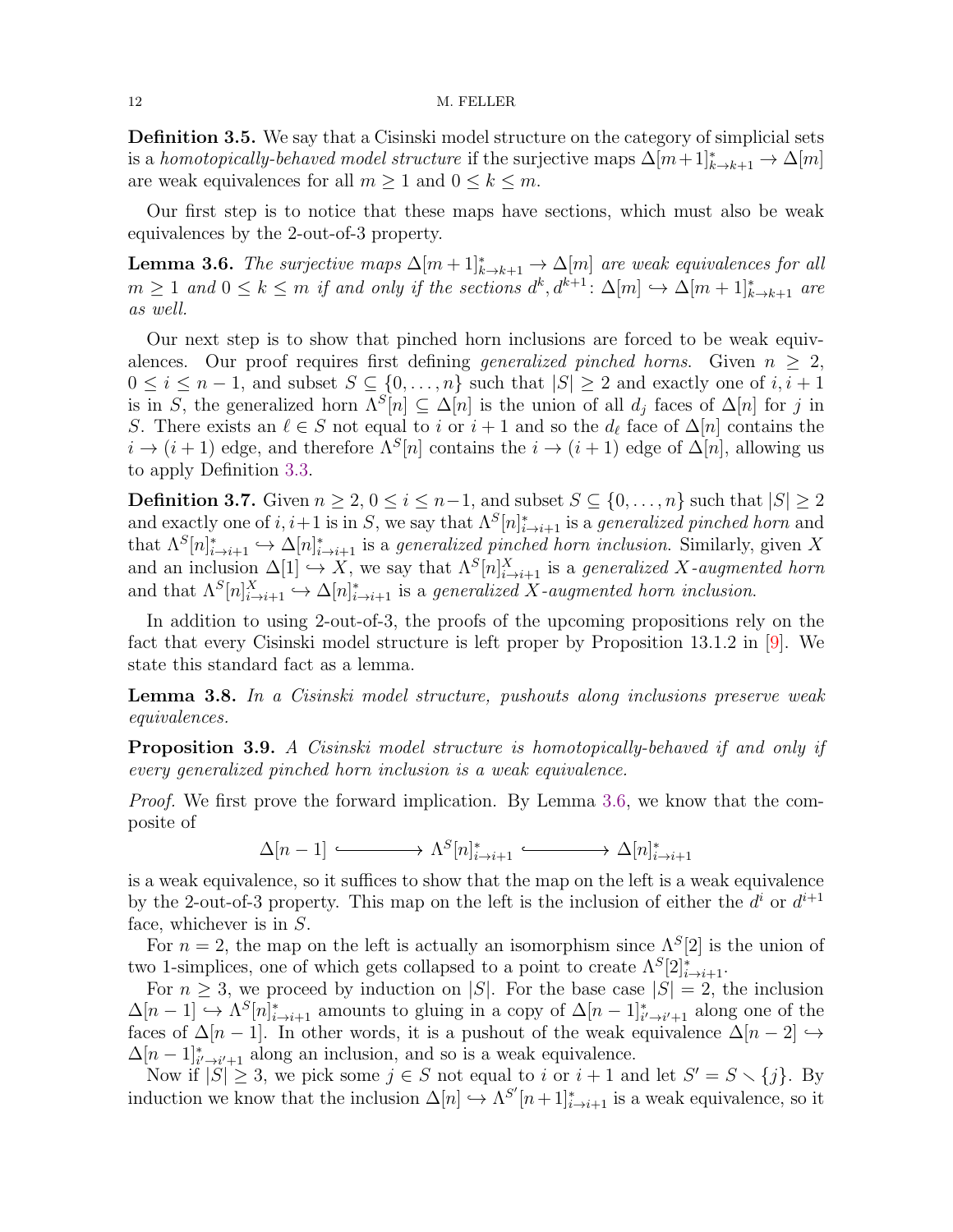suffices to show that the inclusion  $\Lambda^{S'}[n+1]^*_{i\to i+1} \hookrightarrow \Lambda^S[n+1]^*_{i\to i+1}$  is as well. But this latter inclusion is itself a pushout of a pinched generalized horn whose subset of indices is of size one less than  $|S|$ , and so is a weak equivalence.

We now turn to the reverse implication, so let us assume that every generalized pinched horn inclusion is a weak equivalence. In particular, we can pick S such that  $|S| = 2$ , and consider the composite

$$
\Delta[n-1] \xrightarrow{\sim} \Lambda^{S}[n]_{i \to i+1}^* \xrightarrow{\sim} \Delta[n]_{i \to i+1}^*.
$$

By Lemma [3.6,](#page-11-0) it suffices to show that every such composite map is a weak equivalence, and therefore (by 2-out-of-3) to show that the map on the left is a weak equivalence. We proceed by induction on  $n$ . As we saw in the proof of the forward implication, in the base case  $n = 2$  the map on the left is an isomorphism. For  $n \geq 3$ , the map on the left is a pushout of  $\Delta[n-2] \hookrightarrow \Delta[n-1]_{i\to i+1}^*$ .  $\overrightarrow{i\rightarrow}i+1$ .

We can now go one step further and show that certain generalized augmented horn inclusions must also be weak equivalences in a homotopically-behaved model structure.

<span id="page-12-0"></span>**Proposition 3.10.** Given a simplicial set I and an inclusion  $\Delta[1] \hookrightarrow I$ , if the map  $I \rightarrow *$  is a weak equivalence in a given Cisinski model structure, then the model structure is homotopically-behaved if and only if every generalized I-augmented horn inclusion is a weak equivalence in that model structure.

Proof. In the diagram



the horizontal maps are all weak equivalences by Lemma [3.8.](#page-11-1) The bottom-left vertical map is a weak equivalence if and only if the bottom-right vertical map is by the 2 out-of-3 property, which is a weak equivalence if and only if the model structure is homotopically-behaved by Proposition [3.9.](#page-11-2)

Let us recall the definition of  $J$ , the key example of a simplicial set which is weakly equivalent to ∗ in every Cisinski model structure on sSet.

**Definition 3.11.** Let  $\mathbb{I}$  be the category with two objects and precisely one morphism in every hom-set, sometimes called the free-living isomorphism. We denote the nerve of the free-living isomorphism by  $J = N(\mathbb{I}).$ 

<span id="page-12-1"></span>Corollary 3.12. A Cisinski model structure is homotopically-behaved if and only if every generalized J-augmented horn inclusion is a weak equivalence.

*Proof.* Observe that  $J \rightarrow *$  has the right lifting property with respect to all monomorphisms, and so is weak equivalence in every Cisinski model structure. Therefore the hypothesis of Proposition [3.10](#page-12-0) is satisfied for  $\Delta[1] \hookrightarrow J$ .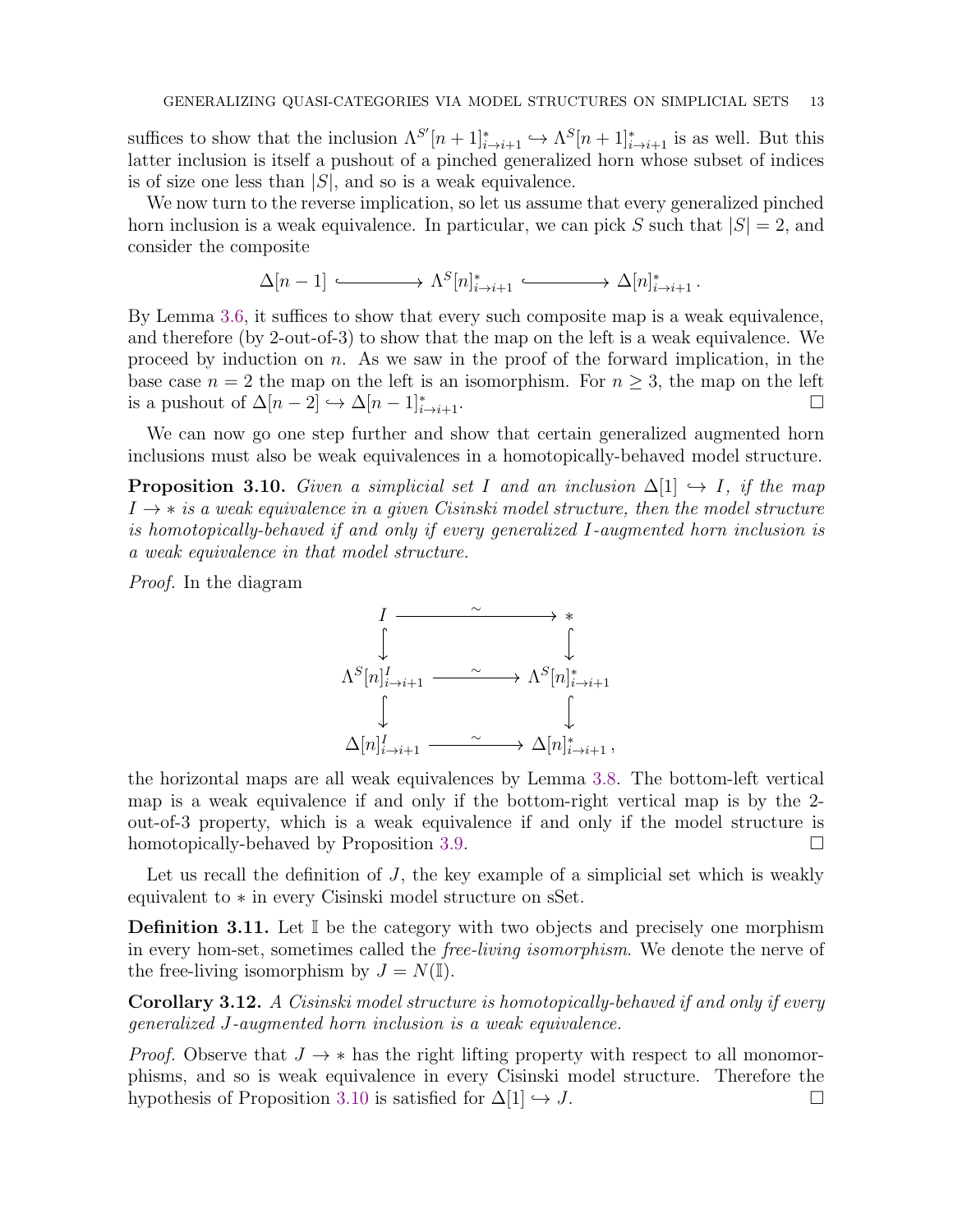We can further strengthen this statement once we prove the following lemma.

<span id="page-13-0"></span>**Proposition 3.13.** Given a simplicial set I and  $\Delta[1] \hookrightarrow I$ , every generalized I-augmented horn inclusion can be realized as a sequence of pushouts of I-augmented horn inclusions.

Proof. We emulate Joyal's proof for generalized inner horns, Proposition 2.12(iv) in [\[12\]](#page-40-3). To show that every generalized *I*-augmented horn inclusion  $\Lambda^{S}[n]_{i\to i+1}^{X} \hookrightarrow \Delta[n]_{i\to i+1}^{*}$  is a pushout of I-augmented horn inclusions, we proceed by induction on  $k = n - |S|$ . The base case,  $k = 0$ , is immediate because then  $|S| = n$  so  $\Lambda^{S}[n]_{i \to i+1}^{X} \hookrightarrow \Delta[n]_{i \to i+1}^{*}$  is itself an I-augmented horn inclusion. For  $k \geq 1$ , we pick  $\ell$  in  $\{0, \ldots, n\} \setminus (S \cup \{i, i + 1\})$  and let  $T = S \cup \{ \ell \}.$  Then we have

$$
\Lambda^{S}[n]_{i\to i+1}^{X} \xrightarrow{\qquad} \Lambda^{T}[n]_{i\to i+1}^{X} \xrightarrow{\qquad} \Delta[n]_{i\to i+1}^{*}.
$$

The right map has  $n - |T| < n - |S| = k$ . The left map is a pushout of a generalized I-augmented horn inclusion with indexing set  $S'$  with the same size as  $S$ , so that  $n 1-|S'|=n-1-|S|< k$ . Therefore, both of these maps are sequences of pushouts of I-augmented horn inclusions by the inductive hypothesis, meaning the composite is as well.  $\Box$ 

<span id="page-13-1"></span>**Corollary 3.14.** Let  $\mathcal M$  be a Cisinski model structure on sSet. Given a simplicial set I and an inclusion  $\Delta[1] \hookrightarrow I$ , if the map  $I \to *$  is a weak equivalence in the model structure  $\mathcal{M}$ , then  $\mathcal M$  is homotopically-behaved if and only if every I-augmented horn inclusion is a weak equivalence  $\mathcal M$ . In particular, the model structure  $\mathcal M$  is homotopically-behaved if and only if every J-augmented horn inclusion is a weak equivalence in M.

Proof. By Proposition [3.13,](#page-13-0) generalized I-augmented horn inclusions are weak equivalences if and only if I-augmented horn inclusions are. Apply this observation to Propo-sition [3.10](#page-12-0) and Corollary [3.12.](#page-12-1)

We conclude this subsection by comparing the lifting properties of fibrant objects in a homotopically-behaved model structures to those of quasi-categories.

**Definition 3.15.** Let  $h: S$  is  $\rightarrow$  Cat be the left adjoint of the nerve functor. We say an edge in a simplicial set X is a *categorical pre-isomorphism* if it becomes an isomorphism in the category  $h(X)$ .

**Remark 3.16.** The functor h freely builds a category out of a simplicial set X where the set of objects of  $hX$  is the set of 0-simplices  $X_0$ , and the set of morphisms is generated by the 1-simplices with 2-simplices witnessing composition. We discuss  $h$  in more detail in [5.](#page-31-0) The key takeaway at the moment is that the universal property of the unit  $X \to hX$ implies that an edge  $e$  of X is a categorical pre-isomorphism precisely if every map from X to the nerve of a category sends  $e$  to an isomorphism.

An intuitive justification for why augmented horn inclusions are weak equivalences in a homotopically-behaved model structure comes from recalling the special outer horn lifting property of quasi-categories.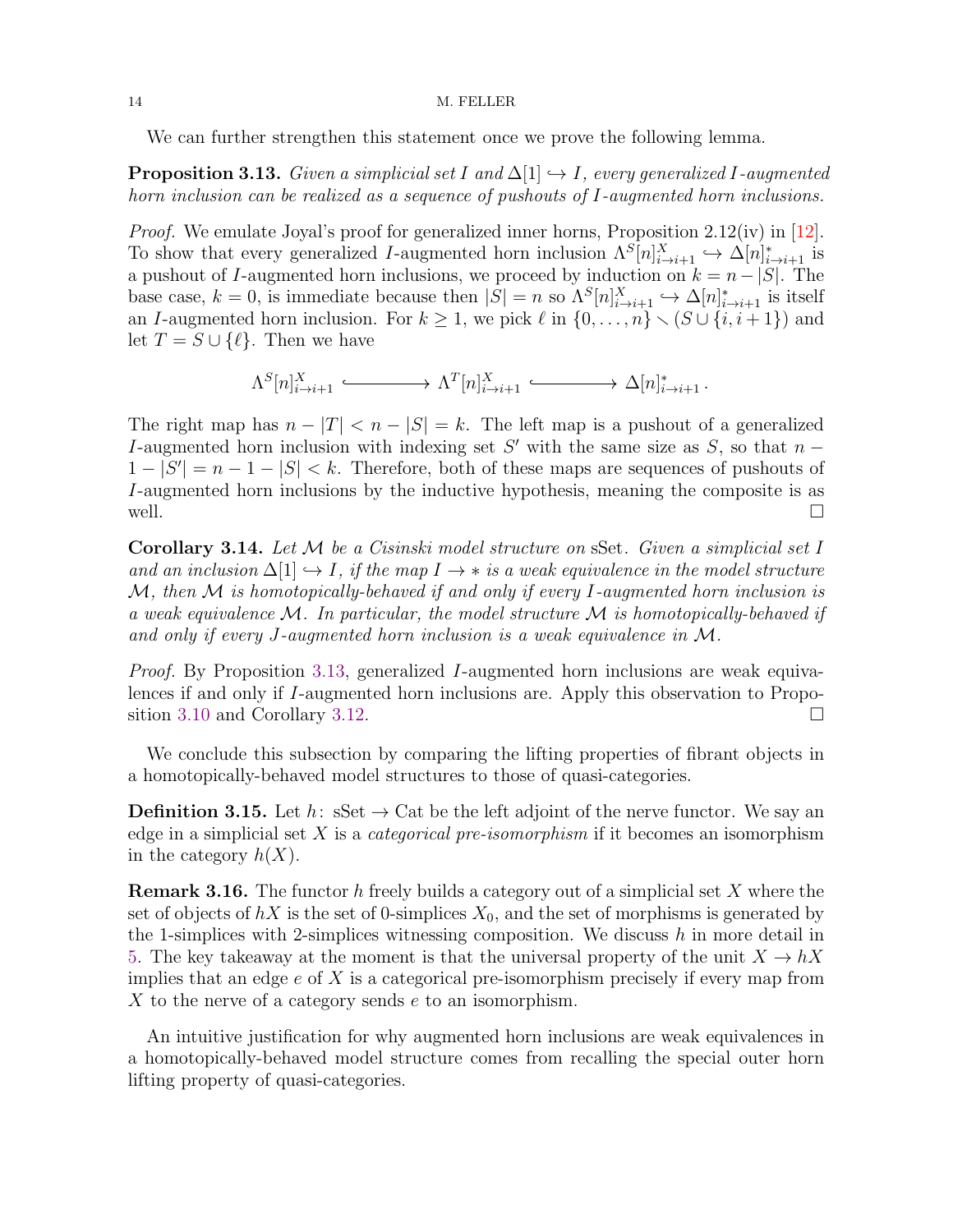**Proposition 3.17.** [\[10,](#page-40-10) Thm. 1.3] If Q is a quasi-category, then for every  $n \geq 2$  and every  $u: \Lambda^0[n] \to Q$  such that the edge  $0 \to 1$  in  $\Lambda^0[n]$  is sent to a categorical preisomorphism by u, we have a lift



Similarly, for every  $n \geq 2$  and every  $v: \Lambda^n[n] \to Q$  such that the edge  $n-1 \to n$  in  $\Lambda^{n}[n]$  is sent to a categorical pre-isomorphism by v, we have an extension of v along  $\Lambda^n[n] \hookrightarrow \Delta[n].$ 

We can interpret this result is as follows: even though quasi-categories do not necessarily have lifts of all outer horns, if we know that the  $0 \to 1$  edge of the horn  $\Lambda^0[n] \to X$ or the  $(n-1) \to n$  edge of the horn  $\Lambda^{n}[n] \to X$  horn is "invertible" in X in a certain sense, then we do get a lift.

This same intuition applies to I-augmented horn inclusions in homotopically-behaved model structures where  $I \rightarrow *$  is a weak equivalence. Since I is weakly equivalent to a point, it makes sense to think of all of the edges of I as invertible. Therefore, a map  $\Lambda^{j}[n]_{i\to i+1}^{I} \to X$  (where  $j = i$  or  $i+1$ ) is a horn in X where we view the  $i \to (i+1)$  edge as invertible. The I-augmented horn inclusions being weak equivalences in this model structure implies that if X is fibrant, then we get a lift  $\Delta[n]_{i\to i+1}^I \to X$  extending that horn.

3.2. Augmented triangulations. The goal of this subsection is to address a complication arising from the discussion above. To explain, let us first make the following definition.

**Definition 3.18.** Given Z and an inclusion  $\iota: \Delta[1] \hookrightarrow Z$ , we say that an edge  $e: \Delta[1] \rightarrow$ X in an arbitrary simplicial set X is an Z-edge if e factors through  $\iota$ .

Given a simplicial set I and  $\Delta[1] \hookrightarrow I$  and a homotopically-behaved model structure with  $I \rightarrow *$  a weak equivalence, we have seen above how it makes sense to view I-edges in arbitrary simplicial sets as invertible. But then any good notion of "invertible edges" should satisfy a *simplicial 2-out-of-3* property: if two edges of a 2-simplex  $\Delta[2] \rightarrow X$  are invertible, then so is the third edge. The complication is that in an arbitrary simplicial set, the set of I-edges do not necessarily satisfy the simplicial 2-out-of-3 property (unless  $I = \Delta[1]$ . As a minimal counter-example, one can simply take  $\Delta[2]$  itself and glue in a copy of  $I$  along two of its non-degenerate edges. The takeaway is that no single  $I$  can be used to identify which edges we want to view as invertible in an arbitrary simplicial set (except for the special case when  $I = \Delta[1]$ ).

To address this concern, let us characterize the edges which we want to be invertible even if they are not I-edges themselves. We begin by defining unordered triangulations.

**Definition 3.19.** Given  $n > 2$  and a regular  $(n+1)$ -gon with vertices labeled 0 through n (in no particular order), we say an *unordered triangulation*  $\mathcal T$  is a decomposition of this  $(n + 1)$ -gon into 2-simplices such that every 0-simplex corresponds to a unique vertex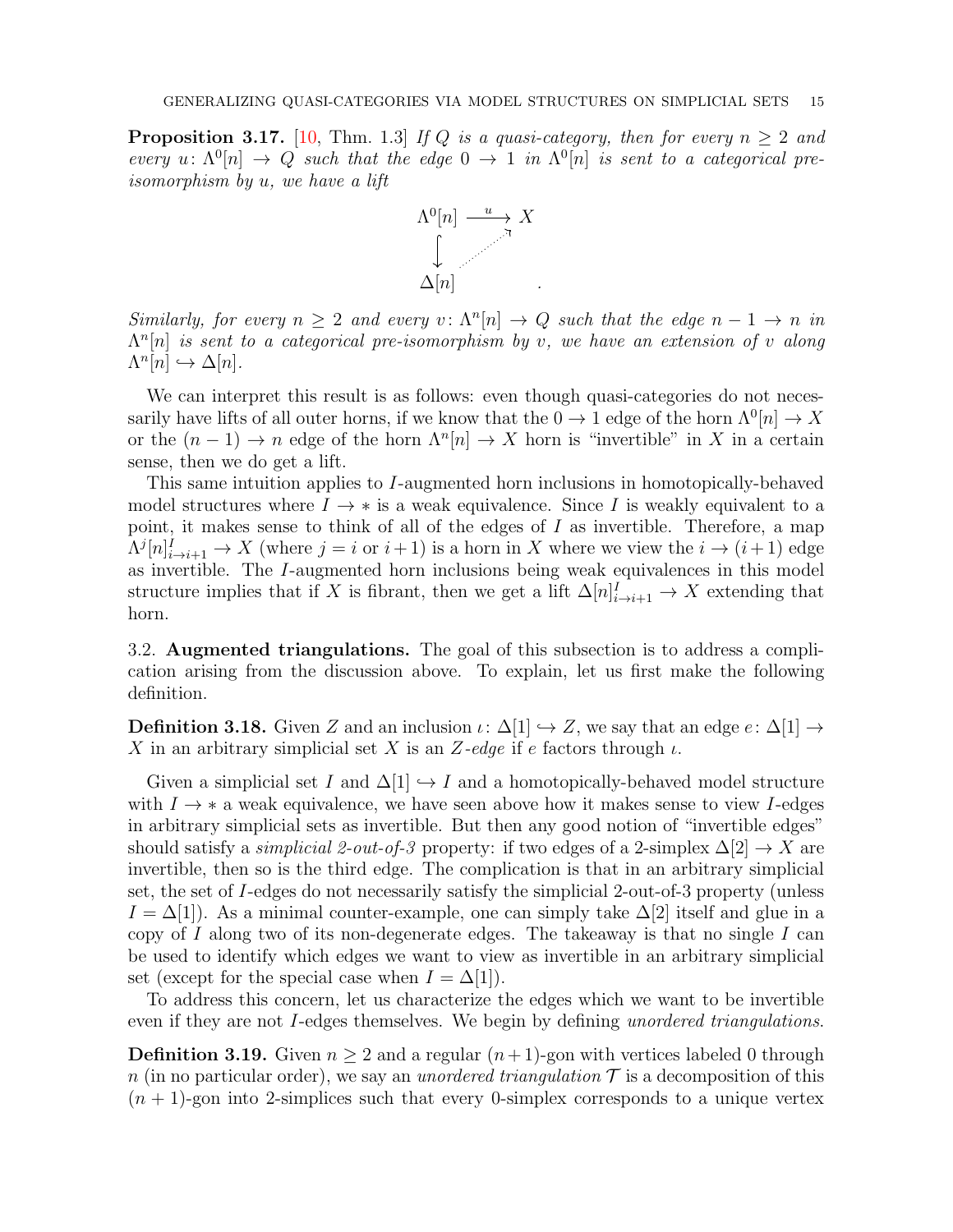of the  $(n + 1)$ -gon and such that the 1-simplices point from lower numbers to higher numbers.

Figure [1](#page-15-0) shows an example of an unordered triangulation of the octagon.

<span id="page-15-0"></span>

<span id="page-15-1"></span>**Example 3.20.** For  $n = 2$ , there is only one unordered triangulation of the triangle, the standard 2-simplex itself. For  $n = 3$ , there are precisely six unordered triangulations of the square,



and

Remark 3.21. For those familiar with 2-Segal objects, we note that these unordered triangulations are similar to the triangulations used to define the 2-Segal condition, except that in the 2-Segal definition one requires the vertices of the  $(n + 1)$ -gon be cyclically ordered with the exception of the  $0 \to n$  edge. The first two triangulations in Example [3.20](#page-15-1) are the triangulations of the square used in the 2-Segal condition.

We now define *augmented unordered triangulations* which characterize edges which we want to view as invertible.

**Definition 3.22.** Given a simplicial set I and  $\Delta[1] \hookrightarrow I$ , an I-augmented unordered *triangulation*  $\mathcal{T}^I$  is an unordered triangulation  $\mathcal T$  with a copy of I glued in along all but one of the outer edges. We say that  $\mathcal{T}^I$  has *size* n if there are  $n+1$  outer edges (and so  $n$  copies of  $I$  glued in). We consider  $I$  itself to be an  $I$ -augmented unordered triangulation of size 1. We say that an edge  $\Delta[1] \rightarrow X$  in an arbitrary simplicial set is an *almost-I-edge* if it is a  $\mathcal{T}^I$ -edge for some  $\mathcal{T}^I$ .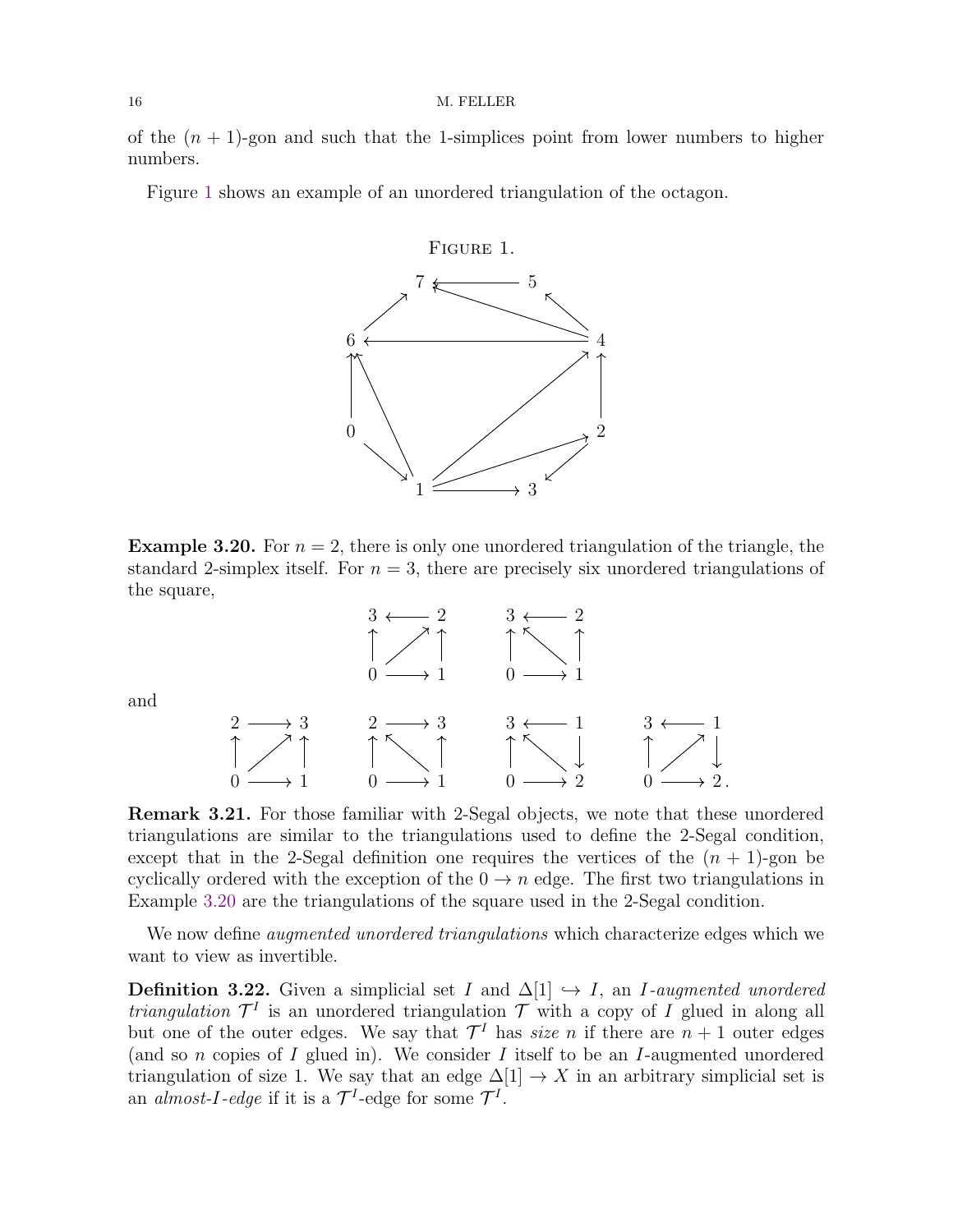In the above definition, all but one of the outer edges being invertible (since they are I-edges) means that we should consider the remaining outer edge to be invertible as well by iterated simplicial 2-out-of-3 arguments. The idea is that if we consider I-

<span id="page-16-0"></span>

edges invertible, then an edge  $e: \Delta[1] \to X$  in an arbitrary simplicial set is forced to be invertible by iterated application of the simplicial 2-out-of-3 property precisely if it is an almost-I-edge. Figure [2](#page-16-0) indicates the inductive argument affirming this intuition, which we spell out in the following propositions.

<span id="page-16-1"></span>Proposition 3.23. Almost-I-edges satisfy the simplicial 2-out-of-3 property. More precisely, if  $\Delta[2] \rightarrow X$  is a 2-simplex in an arbitrary simplicial set where two of the faces are almost-I-edges, then so is the third.

*Proof.* Let  $\mathcal{U}^I$  and  $\mathcal{V}^I$  be *I*-augmented unordered triangulations which the given edges factor through. Call the remaining edge e. Then we can define  $\mathcal{T}^I$  by gluing  $\mathcal{U}^I$  and  $\mathcal{V}^I$ to the appropriate faces of  $\Delta[2]$  as in Figure [2,](#page-16-0) making the remaining edge a  $\mathcal{T}^I$ -edge.  $\Box$ 

**Proposition 3.24.** If the map  $I \rightarrow *$  is a weak equivalence in a given homotopicallybehaved model structure, then so is every  $\mathcal{T}^I \to *$  and every generalized  $\mathcal{T}^I$ -augmented horn inclusion.

*Proof.* We proceed by induction on the size of  $\mathcal{T}^I$ . The base case of size 1, where  $\mathcal{T}^I = I$ , is covered by Proposition [3.10.](#page-12-0)

For  $\mathcal{T}^I$  of size bigger than 1, denote by  $x \xrightarrow{e} y$  the outer edge of  $\mathcal{T}^I$  without a copy of *I*. Then we can break down  $\mathcal{T}^I$  into the 2-simplex of which *e* is a face plus  $\mathcal{U}^I$  and  $\mathcal{V}^I$  of smaller size, as in Figure [2.](#page-16-0) By the inductive hypothesis, we know that  $\mathcal{U}^I \to *$  and  $\mathcal{V}^I \to *$  are weak equivalences, so the inclusion of the point z into  $\mathcal{U}^I$  and  $\mathcal{V}^I$  is as well, and so taking the pushout we see that  $* \hookrightarrow \mathcal{U}^I \cup \mathcal{V}^I$  is as well. But then  $\mathcal{U}^I \cup \mathcal{V}^I \hookrightarrow \mathcal{T}^I$  is a pushout of a  $\mathcal{U}^I$ -augmented 2-horn inclusion (or a  $\mathcal{V}^I$ -augmented 2-horn inclusion). Thus we see that  $* \to \mathcal{T}^I$  is a weak equivalence and hence  $\mathcal{T}^I \to *$ is also by the 2-out-of-3 property. By applying Proposition [3.10](#page-12-0) to  $\mathcal{T}^I$ , we see that all generalized  $\mathcal{T}^I$ -augmented horn inclusions are weak equivalences.

**Definition 3.25.** We say that a (generalized)  $\mathcal{T}^I$ -augmented horn inclusion is a *(gen*eralized) almost-I-augmented horn inclusion.

<span id="page-16-2"></span>Remark 3.26. Given a simplicial set I and  $\Delta[1] \hookrightarrow I$ , there are countably many Iaugmented unordered triangulations  $\mathcal{T}^{I}$ , up to isomorphism. Thus, there are countably many almost-I-augmented horn inclusions up to isomorphism. More generally, given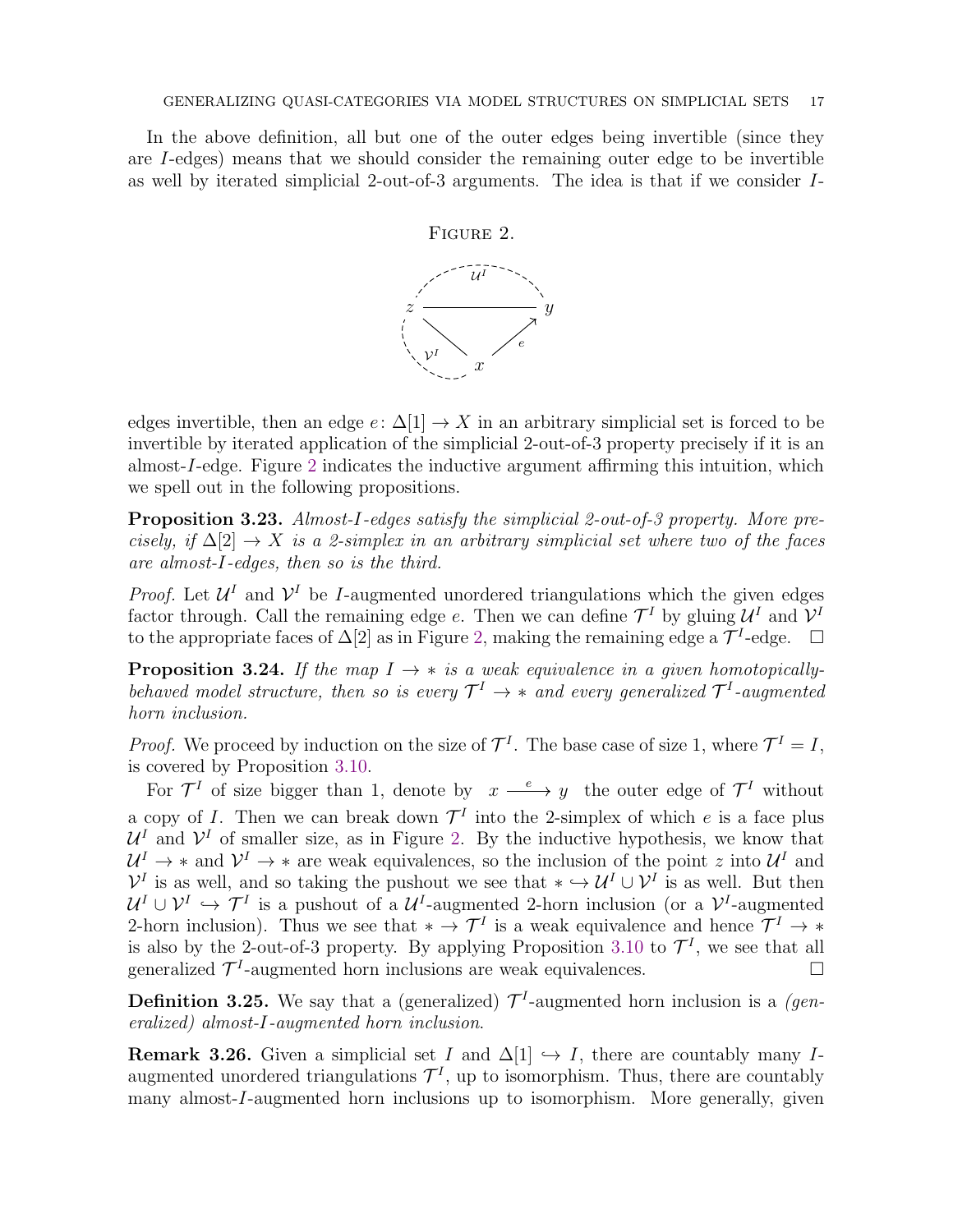any countable set of inclusions  $\{\Delta[1] \leftrightarrow I_r\}_{r \geq 1}$ , the set of all almost- $I_r$ -augmented horn inclusions for varying  $r \geq 1$  is still countable.

We have thus shown that these almost-I-augmented horn inclusions are forced to be weak equivalences in a homotopically-behaved model structure where  $I \rightarrow *$  is a weak equivalence. Our next task is to show that we can apply Cisinski's machinery to this class of maps to get a model structure for certain I.

### 4. Minimal homotopically-behaved model structures

<span id="page-17-0"></span>In this section we apply Cisinski's machinery to produce model structures whose fibrant objects are those with lifts of particular augmented horns. We do so using the new concept of a pointwise exact cylinder. We then show that these model structures are "minimal" in a certain sense, both with respect to being homotopically-behaved and with respect to the chosen exact cylinders.

<span id="page-17-1"></span>4.1. Pointwise cylinders. Our only example of an exact cylinder given above was of the form  $X \mapsto I \times X$  for some simplicial set I. In this subsection, we describe a slightly more complex kind of exact cylinder which we use to construct our model structure.

Let sk<sub>0</sub> denote the endofunctor of sSet that sends a simplicial set X to its 0-skeleton (the simplicial set which has the same 0-simplices as  $X$  but no non-degenerate higher simplices). Given a monomorphism  $\iota: \Delta[1] \hookrightarrow I$ , we let  $\iota \odot X$  be the pushout

$$
\Delta[1] \times sk_0 X \longleftrightarrow \Delta[1] \times X
$$
  
 $\iota \times sk_0 X \downarrow \qquad \qquad \downarrow$   
 $I \times sk_0 X \longleftrightarrow \iota \odot X.$ 

In other words, the simplicial set  $\iota \odot X$  is  $\Delta[1] \times X$  with a copy of I glued in along  $\Delta[1] \times \{x\}$  for each 0-simplex x of X.

**Example 4.1.** When  $X = \Delta[2]$ , we glue in a copy of I along the three red edges of  $\Delta[1] \times \Delta[2]$  depicted in Figure [3.](#page-17-2)

<span id="page-17-2"></span>

**Proposition 4.2.** The above description of  $\iota \circ -$  defines an exact cylinder.

*Proof.* Functoriality follows from  $\iota \odot -$  being a pushout of the functors  $I \times sk_0(-)$ ,  $\Delta[1] \times sk_0(-)$ , and  $\Delta[1] \times -$ . These three functors preserve monomorphisms and small colimits, so their pushout does as well, meaning that  $\iota \odot -$  satisfies axiom (DH1) from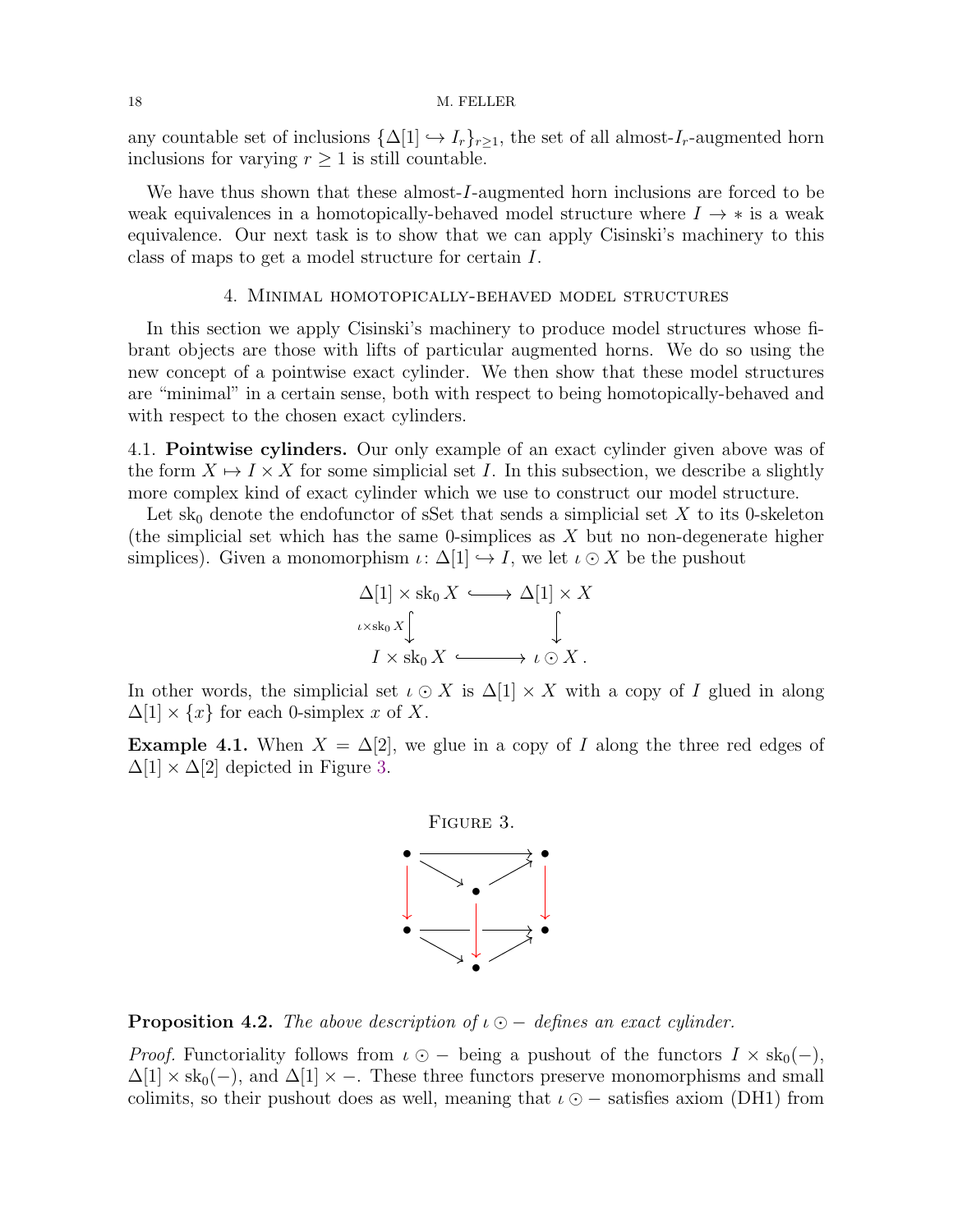Definition [2.6.](#page-7-1) By Remark [2.7,](#page-8-0) to check axiom (DH2) we simply observe that for any inclusion of simplicial sets  $A \hookrightarrow B$ , the simplices of  $\iota \odot B$  which are in both  $\iota \odot A$  and  $\{\varepsilon\} \odot B$  are precisely those in  $\{\varepsilon\} \odot A$ .

**Definition 4.3.** We call the exact cylinder  $\iota \odot$ − the *pointwise cylinder* for the inclusion  $\iota\colon \Delta[1] \hookrightarrow I.$ 

**Example 4.4.** The functor  $(id_{\Delta[1]}) \odot -$  is simply the functor  $\Delta[1] \times -$ , since we do not glue anything extra onto the vertical edges in this case.

<span id="page-18-0"></span>**Example 4.5.** Let  $P$  be the pushout on the left below



and then let K be the pushout on the right, with  $\kappa: \Delta[1] \hookrightarrow K$  being the diagonal composite of the right square. We can view the simplicial set  $K$  as follows



where the dotted arrows indicate degenerate edges. We can think of K as the edge  $\kappa$ with a left inverse g and a right inverse f glued in. We will use the pointwise cylinder  $\kappa \odot$  – in later sections.

**Example 4.6.** Recall that J is the nerve of the free-living isomorphism  $\mathbb{I}$ . Through a slight abuse of notation, we use  $J \odot -$  to denote the pointwise cylinder for the inclusion  $\Delta[1] \hookrightarrow J$ .

<span id="page-18-1"></span>4.2. Constructing the model structures. The rest of this section is devoted to proving the existence of two homotopically-behaved model structures. One is the minimal homotopically-behaved model structure, whose fibrant objects are precisely the simplicial sets with lifts of J-augmented horn inclusions. The other is a localization of this model structure at  $K \to *$  (where K is the simplicial set from Example [4.5\)](#page-18-0), whose fibrant objects are precisely the simplicial sets with lifts of K-augmented horn inclusions. The key to this result is the following proposition; the existence of our desired model structures then follows from Cisinski's Theorem [2.12.](#page-9-1)

## <span id="page-18-2"></span>Proposition 4.7.

- (1) The almost-J-augmented horn inclusions together with the map  $\{0\} \hookrightarrow J$  generate  $a (J \odot -)$ -anodyne class.
- (2) The almost-K-augmented horn inclusions together with the maps  $\{\varepsilon\} \hookrightarrow K$  for  $\varepsilon = 0, 1$  generate a  $(\kappa \odot -)$ -anodyne class.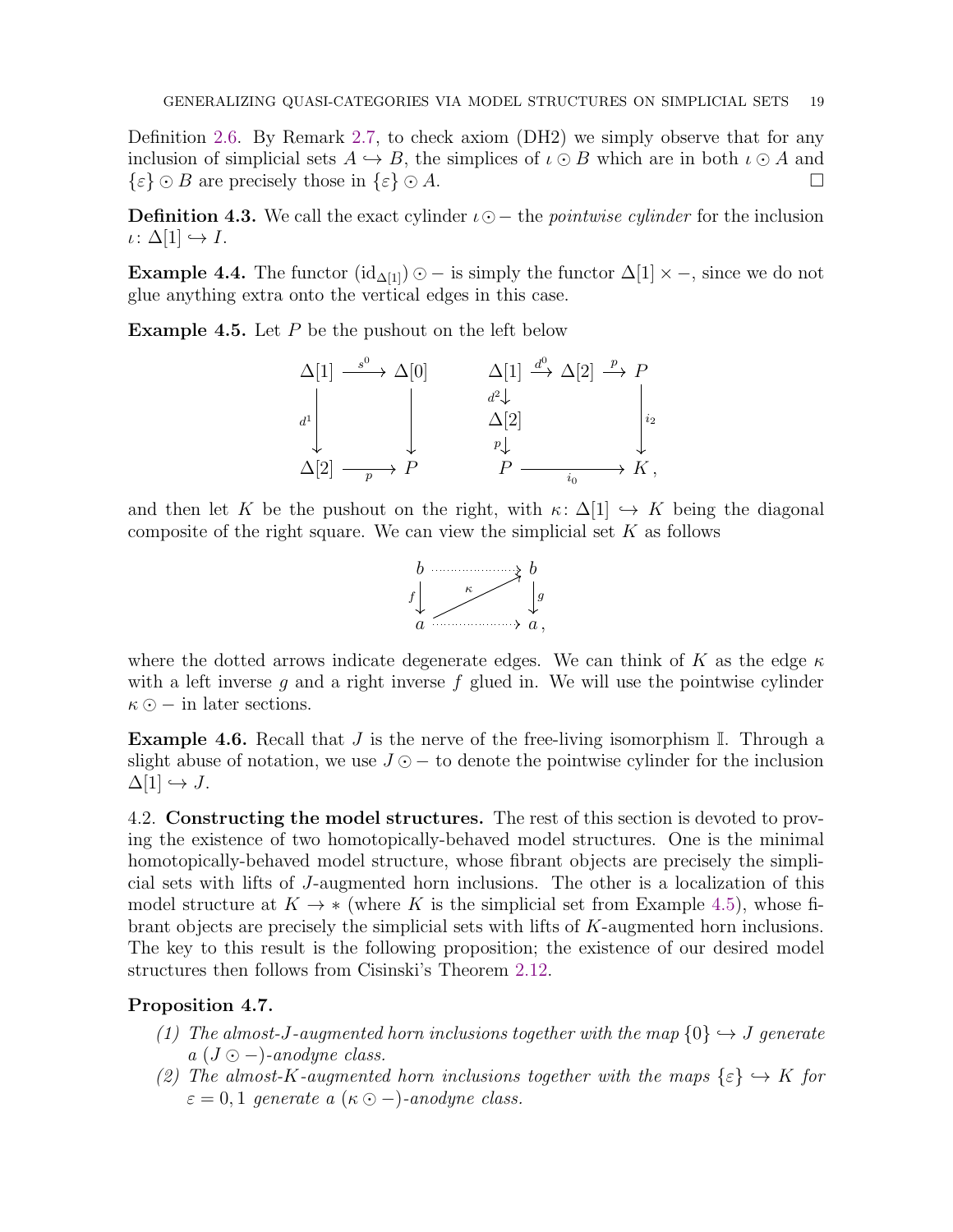Recall that we defined a  $(I \otimes -)$ -anodyne class in Definition [2.9,](#page-8-1) but in Lemma [2.10](#page-8-2) we reformulated the axioms to be easier to check. Thus, proving this proposition amounts to verifying the axioms from Lemma [2.10.](#page-8-2) It turns out that (An1′ ) and all but one case of (An2') can be proved just as easily for arbitrary  $\Delta[1] \hookrightarrow I$  in the place of  $\Delta[1] \hookrightarrow J$ or  $\kappa: \Delta[1] \hookrightarrow K$ . Let us give a name to the  $\Delta[1] \hookrightarrow I$  such that the remaining case of (An2′ ) is satisfied.

**Definition 4.8.** We say that an inclusion  $\Delta[1] \hookrightarrow I$  is anodyne-ready if the maps

$$
(\partial I \odot I) \cup (I \odot \{\varepsilon\}) \hookrightarrow I \odot I
$$

for  $\varepsilon = 0, 1$  are a sequence of pushouts of almost-*I*-augmented horn inclusions.

We can thus break down the proof of Proposition [4.7](#page-18-2) into the following two pieces.

<span id="page-19-0"></span>**Proposition 4.9.** If  $\iota: \Delta[1] \hookrightarrow I$  is anodyne-ready, then the almost-I-augmented horn inclusions together with the maps  $\{\varepsilon\} \hookrightarrow I$  for  $\varepsilon = 0, 1$  generate an  $(\iota \odot -)$ -anodyne class.

<span id="page-19-2"></span>**Proposition 4.10.** The inclusions  $\Delta[1] \hookrightarrow J$  and  $\kappa: \Delta[1] \hookrightarrow K$  are anodyne-ready.

We prove Proposition [4.9](#page-19-0) in Subsection [4.3](#page-19-1) and prove Proposition [4.10](#page-19-2) in Subsection [4.4.](#page-23-0) We discuss the resulting model structures we get from Cisinski's theory in Subsection [4.5.](#page-27-0)

**Remark 4.11.** In our arguments below, we view the simplicial set  $\Delta[1] \times \Delta[n]$  as the nerve of the poset  $[1] \times [n]$ 

$$
(0,0) \longrightarrow (0,1) \longrightarrow \dots \longrightarrow (0,n-1) \longrightarrow (0,n)
$$
  
\n
$$
\downarrow \qquad \qquad \downarrow \qquad \qquad \downarrow
$$
  
\n
$$
(1,0) \longrightarrow (1,1) \longrightarrow \dots \longrightarrow (1,n-1) \longrightarrow (1,n),
$$

and so we view simplices of  $\Delta[1] \times \Delta[n]$  as paths in this poset. We depict the first coordinate vertically.

<span id="page-19-1"></span>4.3. Proving Proposition [4.9.](#page-19-0) Given I and  $\Delta[1] \hookrightarrow I$ , let  $A(I)$  denote the set of Iaugmented horn inclusions plus the maps  $\{\varepsilon\} \hookrightarrow I$ . The inclusion  $\Delta[1] \hookrightarrow I$  is anodyneready precisely if  $A(I)$  partially satisfies axiom  $(An2')$ . In this subsection, we justify this terminology by showing that  $A(I)$  satisfies axiom  $(An1')$  and the rest of  $(An2')$  for arbitrary I and  $\Delta[1] \hookrightarrow I$ , making  $\Delta[1] \hookrightarrow I$  being anodyne ready precisely the missing piece for  $A(I)$  to generate an  $(I \odot -)$ -anodyne class.

We begin by checking that our set of maps  $A(I)$  satisfies axiom  $(An1')$ .

<span id="page-19-3"></span>**Lemma 4.12.** Given a simplicial set I and  $\Delta[1] \hookrightarrow I$ , the maps  $(\{\varepsilon\} \odot \Delta[n]) \cup (I \odot$  $\partial \Delta[n]) \rightarrow I \odot \Delta[n]$  for  $n \geq 1$  and  $\varepsilon = 0, 1$  can be realized as a sequence of pushouts of I-augmented horn inclusions.

*Proof.* We prove the case  $\varepsilon = 0$ ; the argument for  $\varepsilon = 1$  is similar. We begin by identifying which simplices of  $I \odot \Delta[n]$  are neither in  $\{0\} \odot \Delta[n]$  nor in  $I \odot \partial \Delta[n]$ . Because  $n \geq 1$ , the extra copies of I glued in along  $\Delta[1] \times sk_0(\Delta[n])$  are already present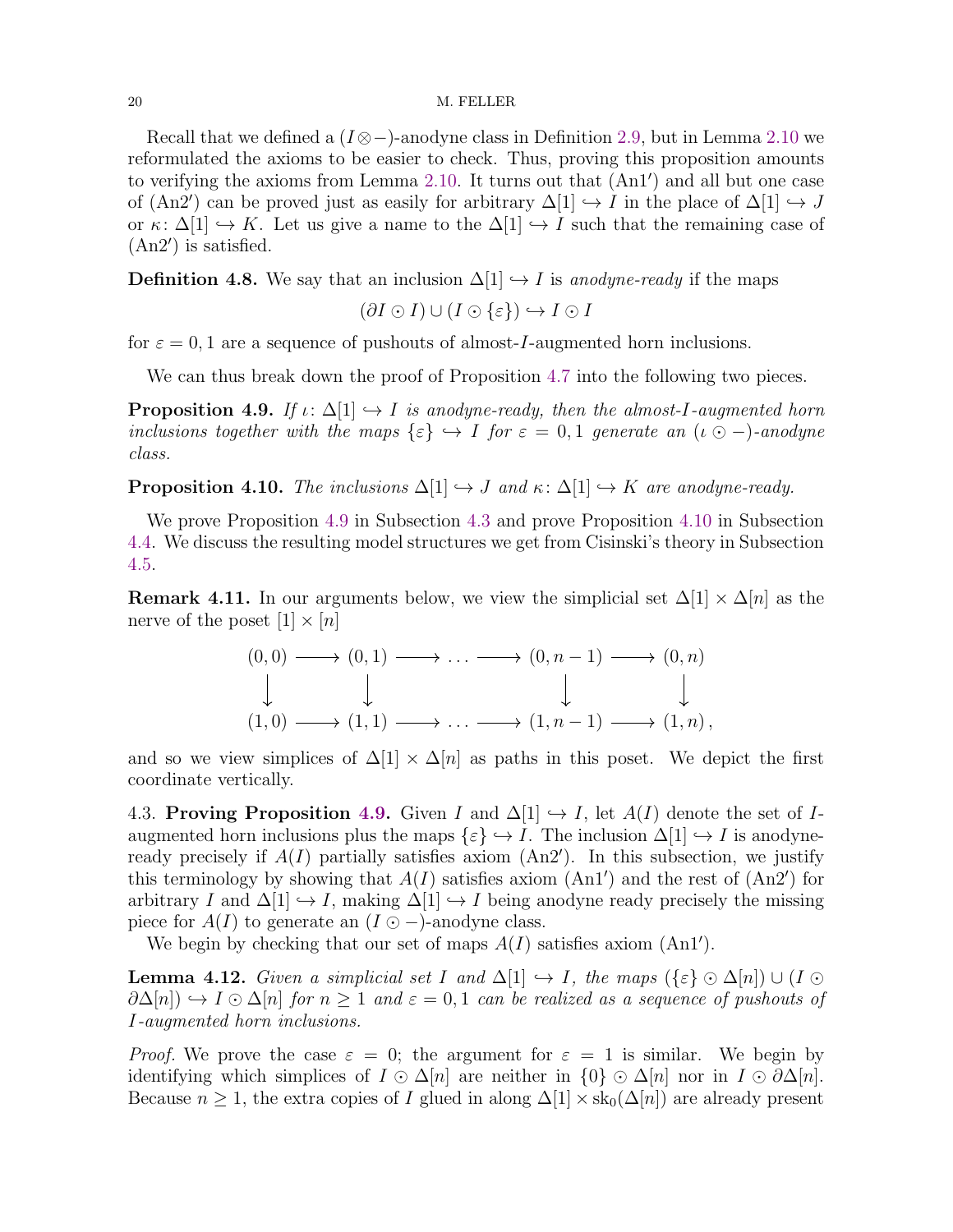in  $I \odot \partial \Delta[n]$ , and so all of the simplices not in the domain of our inclusion must be contained in  $\Delta[1] \times \Delta[n] \subseteq I \odot \Delta[n]$ .

For  $0 \leq j \leq n$ , let  $P_j$  be the  $(n + 1)$ -simplex corresponding to the path

$$
(0,0) \rightarrow \dots \rightarrow (0,j-1) \rightarrow (0,j)
$$
  

$$
\downarrow
$$
  

$$
(1,j) \rightarrow (1,j+1) \rightarrow \dots \rightarrow (1,n),
$$

and for  $0 \leq j \leq n-1$ , let  $Q_{j+1}^j$  be the *n*-simplex corresponding to the path

$$
(0,0) \rightarrow \dots \rightarrow (0,j-1) \rightarrow (0,j)
$$
  

$$
(1,j+1) \rightarrow \dots \rightarrow (1,n).
$$

Let  $Q_0$  denote the *n*-simplex  $(1,0) \rightarrow \ldots \rightarrow (1,n)$ . These simplices are precisely the simplices of  $\Delta[1] \times \Delta[n]$  which are not contained in  $\{0\} \times \Delta[n]$  or in  $\Delta[1] \times \partial \Delta[n]$ , since any other simplex either avoids both vertices  $(0, j)$  and  $(1, j)$  for some  $0 \leq j \leq n$  and so is in  $\Delta[1] \times \partial \Delta[n]$ , or is the *n*-simplex  $(0,0) \to \ldots \to (0,n)$  which is contained in  $\{0\} \times \Delta[n]$ . The diagram in Figure [4](#page-20-0) shows how these simplices fit together, with an arrow indicating that one simplex is a face of another. It remains to describe the process by which we glue in each of these simplices via an I-augmented horn pushout. The red arrows indicate which pairs of simplices are attached at the same step of this process, and conversely a black arrow indicates that the simplices are glued in at different steps.

<span id="page-20-0"></span>

Let us spell out this process explicitly. To attach these simplices via I-augmented horn pushouts, we begin with  $P_n$ , whose only missing face is its  $d_n$  face, the *n*-simplex  $Q_n^{n-1}$ . This horn pushout can be realized as an I-augmented horn pushout because the  $n \to n+1$  edge of  $P_n$  is the vertical edge  $(0, n) \to (1, n)$ , which is an I-edge. We continue inductively, gluing in each  $P_j$  together with its  $d_j$  face for  $j = n-1, n-2, \ldots, 2, 1, 0$ . The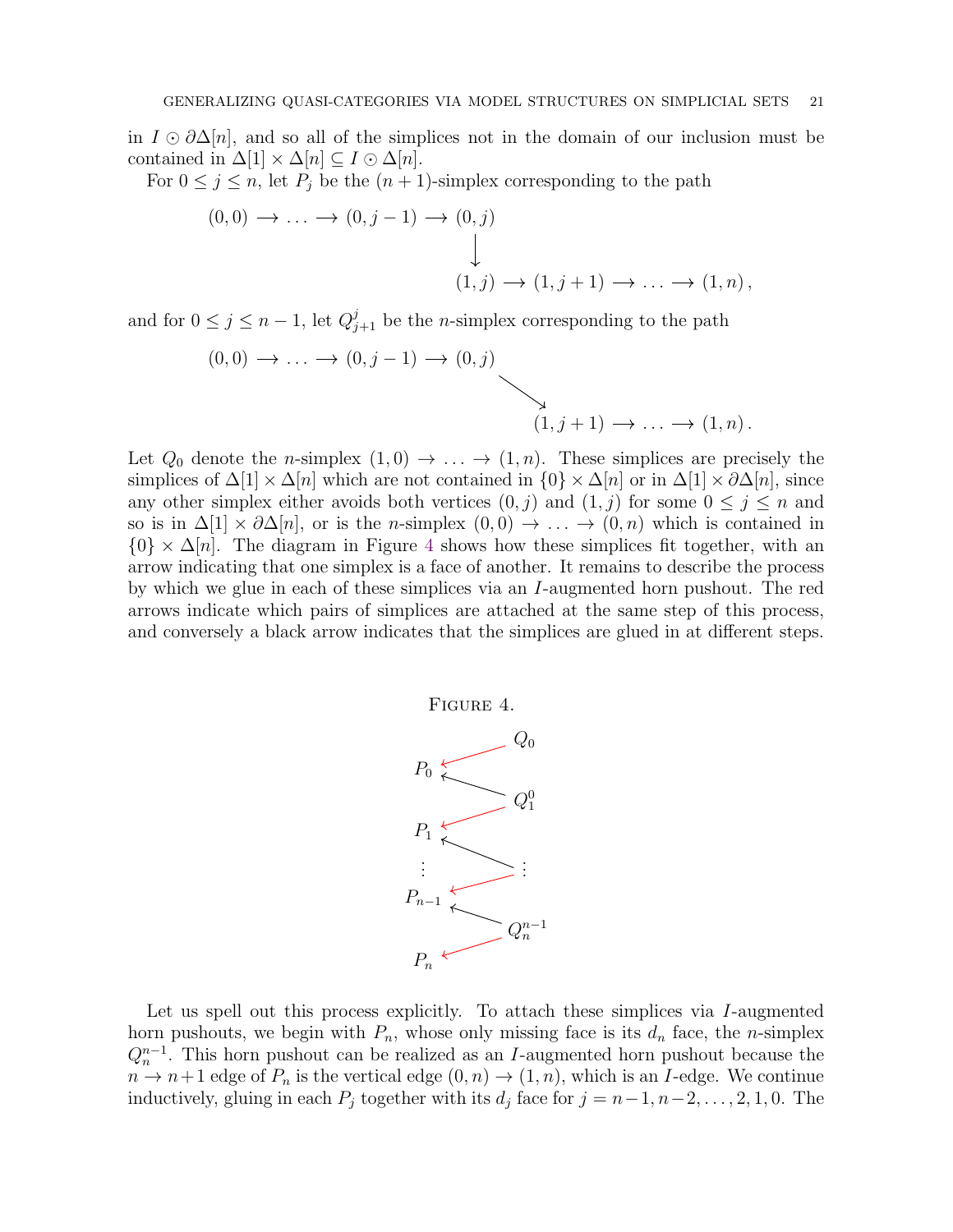red arrows in the diagram highlight the inclusion of the  $d_j$  face into each  $(n+1)$ -simplex  $P_i$ . .

We record a consequence of this lemma for later use.

<span id="page-21-1"></span>**Corollary 4.13.** Given a simplicial set I and  $\Delta[1] \rightarrow I$  and any bijective-on-0-simplices inclusion  $A \hookrightarrow B$ , the maps  $({\{\varepsilon\}\odot B)\cup (I \odot A) \hookrightarrow I \odot B$  for  $\varepsilon = 0,1$  can be realized as a sequence of pushouts of I-augmented horn inclusions.

*Proof.* Since  $A \hookrightarrow B$  is bijective on 0-simplices, it can be witnessed as a sequence of pushouts of boundary inclusions  $\partial \Delta[n] \hookrightarrow \Delta[n]$  for  $n \geq 1$ , and so  $({\{\varepsilon\}}\odot B) \cup (I \odot A) \hookrightarrow$  $I\odot B$  can be witnessed as a sequence of pushouts of the maps  $(\{\varepsilon\}\odot\Delta[n])\cup (I\odot\partial\Delta[n])$   $\hookrightarrow$  $I \odot \Delta[n]$  for  $n \geq 1$ .

Having shown that  $A(I)$  satisfies  $(An1')$ , we turn to proving that part of  $(An2')$  is satisfied, which follows from the following more general lemma (by setting  $I' = \mathcal{T}^I$ ).

<span id="page-21-0"></span>**Lemma 4.14.** Fix  $\Delta[1] \hookrightarrow I'$ . For all  $n \geq 2$  and  $0 \leq i \leq n$ , if  $A \hookrightarrow B$  is a pushout along

 $((\{0\} \sqcup \{1\}) \times \Delta[n]) \cup (\Delta[1] \times \Lambda^i[n]) \hookrightarrow \Delta[1] \times \Delta[n]$ 

such that either the  $(\varepsilon, i - 1) \to (\varepsilon, i)$  edges or the  $(\varepsilon, i) \to (\varepsilon, i + 1)$  edges (for  $\varepsilon = 0, 1$ ) are sent to I'-edges in A, then  $A \hookrightarrow B$  is a finite composite of pushouts of I'-augmented horn inclusions.

*Proof.* We begin by identifying which simplices of  $\Delta[1] \times \Delta[n]$  are not in  $\Delta[1] \times \Lambda^{i}[n]$  or in  $({0} \cup {1}) \times \Delta[n]$ .

A simplex is in  $\Delta[1] \times \Lambda^{i}[n]$  if there is some  $0 \leq j \leq n$  with  $j \neq i$  such that the simplex avoids both of the vertices  $(0, j)$  and  $(1, j)$ . A simplex is in  $({0} \cup {1}) \times \Delta[n]$ if its vertices are all 0 or all 1 in the first coordinate.

Let us fix notation for each of the simplices which avoid satisfying both of these criteria. First, we let  $P_j$  and  $Q_{j+1}^j$  be defined as in the proof of Lemma [4.12.](#page-19-3) For  $0 \le i, j \le n$ such that  $j \neq i$ , let  $R(i)_j$  be the *n*-face of  $P_j$  which skips the  $(\varepsilon, i)$  vertex (where  $\varepsilon = 0$ if  $j > i$  and  $\varepsilon = 1$  if  $j < i$ ). For  $0 \le i \le n$  and  $0 \le j \le n-1$  such that  $j \ne i-1, i$ , let  $S(i)_{j+1}^j$  be the  $(n-1)$ -face of  $Q_{j+1}^j$  which skips the  $(\varepsilon, i)$  vertex (where  $\varepsilon = 0$  if  $j > i$ and  $\varepsilon = 1$  if  $j < i - 1$ ). Let  $S(i)_{i+1}^{i-1}$  be the  $(n-1)$ -simplex corresponding to the path



Figure [5](#page-22-0) shows how these simplices fit together, with an arrow indicating that one simplex is a face of another. As in Figure [4](#page-20-0) from the proof of Lemma [4.12,](#page-19-3) the differentcolored arrows indicate which pairs of simplices are attached at the same step of the process below, while black arrows indicate that the simplices are glued in at different steps.

To describe  $A \hookrightarrow B$  as a sequence of pushouts of I'-augmented horn inclusions, we consider the case where the  $(\varepsilon, i) \to (\varepsilon, i+1)$  edges are sent to I'-edges in A. (The other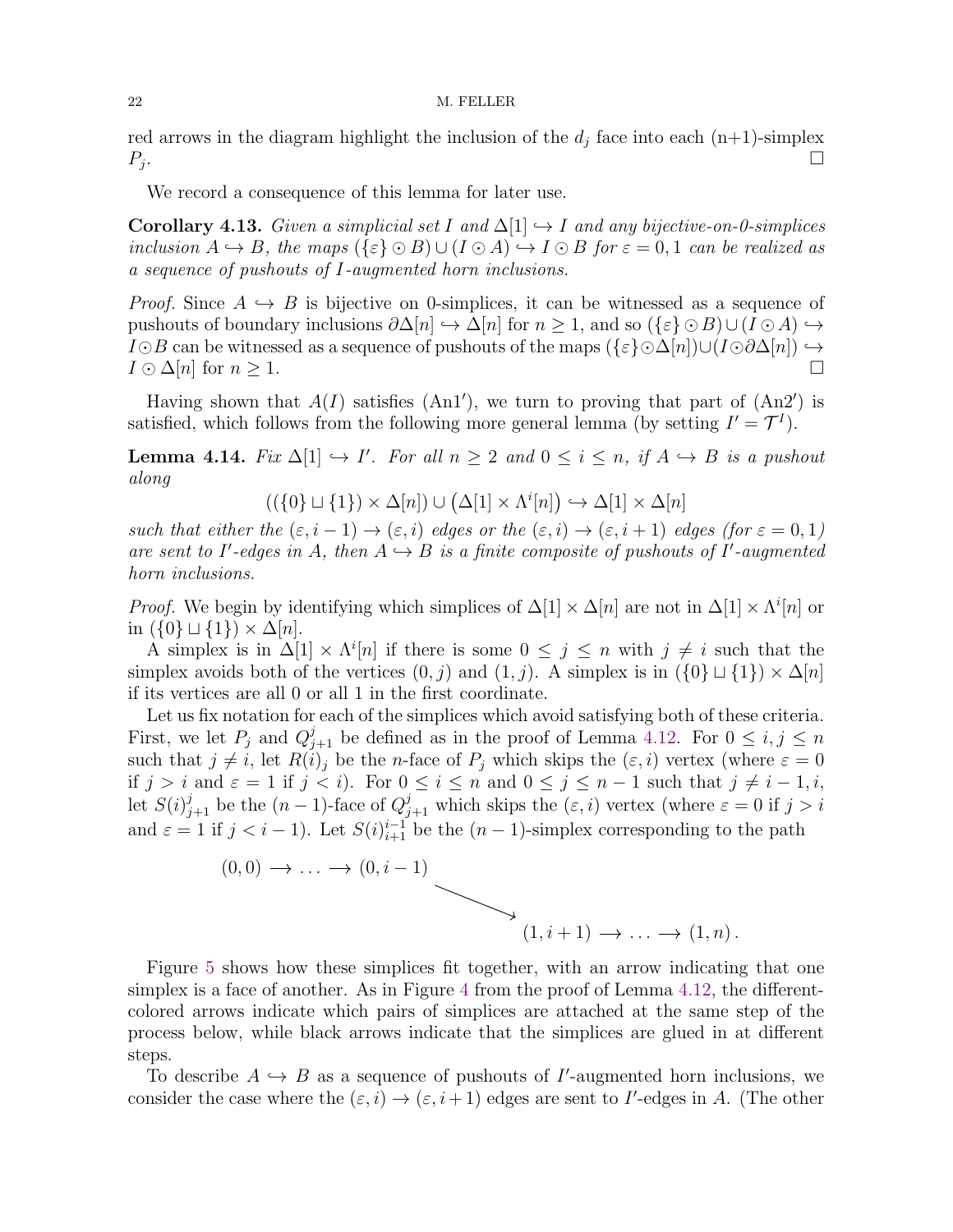<span id="page-22-0"></span>

case is similar.) For  $0 \leq j \leq i-1$  and  $i+1 \leq j \leq n-1$ , the only face of  $Q_{j+1}^j$  which is not already in A is its  $d_i$  face  $S(i)_{j+1}^j$ . When  $0 \le j \le i-1$ , the  $(1,i) \to (1,i+1)$  edge is in  $Q_{j+1}^j$ , and when  $i+1 \leq j \leq n-1$ , the  $(0,i) \to (0,i+1)$  edge is in  $Q_{j+1}^j$ , in both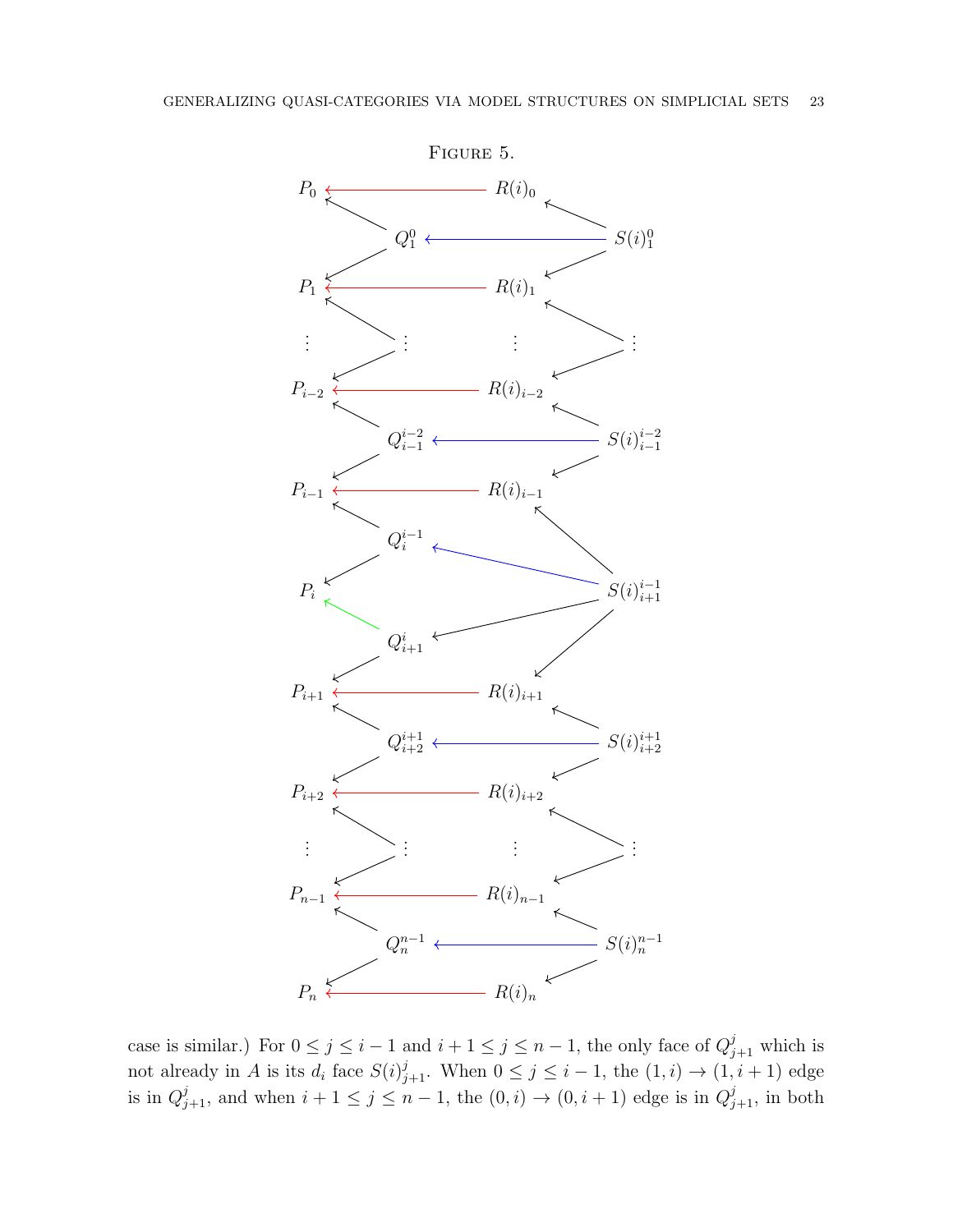cases corresponding to the  $i \to (i+1)$  edge of the *n*-simplex  $Q_{j+1}^j$ . We also have  $S(i)_{i+1}^{i-1}$  $i+1$ as the  $d_i$  face of  $Q_i^{i-1}$ , where the edge  $(1,i) \rightarrow (1,i+1)$  is the  $i \rightarrow (i+1)$  edge of  $Q_i^{i-1}$ . We can therefore glue in every Q simplex (along with its  $d_i$  face) except for  $Q_{i+1}^i$  as the first steps in our sequence of I'-augmented horn pushouts. The pairs of simplices glued in at this step are indicated by the blue arrows in the diagram. Then for  $0 \leq j \leq i - 1$ the  $d_{i+1}$  face of  $P_j$  is  $R(i)_j$  and the  $i+1 \to i+2$  edge is  $(1,i) \to (1,i+1)$ , and for  $i+1 \leq j \leq n-1$  the  $d_i$  face of  $P_j$  is  $R(i)_j$  and the  $i \to (i+1)$  edge is  $(0, i) \to (0, i+1)$ , so we can now glue in every P simplex (along with its missing  $d_i$  or  $d_{i+1}$  face) except for  $P_i$  as the next steps in our sequence of pushouts. These steps are indicated by the red arrows. All that is left is  $P_i$  and its  $d_{i+1}$  face  $Q_{i+1}^i$ , and since the  $i+1 \to i+2$  edge of  $P_i$  is  $(1,i) \rightarrow (1,i+1)$ , these remaining simplices are glued in via an I'-augmented horn pushout as well, indicated by the green arrow.

By applying Lemma [4.14](#page-21-0) when  $I' = \mathcal{T}^I$ , we get the following corollary which says that  $A(I)$  satisfies part of  $(An2')$ .

<span id="page-23-1"></span>Corollary 4.15. Given a simplicial set I and  $\Delta[1] \hookrightarrow I$ , for every almost-I-augmented horn inclusion

$$
\Lambda^j[n]_{i\to i+1}^{\mathcal{T}^I} \hookrightarrow \Delta[n]_{i\to i+1}^{\mathcal{T}^I}
$$

(where  $i = i \text{ or } i + 1$ ), the map

$$
(\partial J \odot \Delta[n]_{i\to i+1}^{\mathcal{T}^I}) \cup (I \odot \Lambda^j[n]_{i\to i+1}^{\mathcal{T}^I}) \hookrightarrow I \odot \Delta[n]_{i\to i+1}^{\mathcal{T}^I}
$$

is a finite composite of pushouts of almost-I-augmented horn inclusions.

*Proof.* This map satisfies the hypotheses of Lemma [4.14](#page-21-0) when  $I' = \mathcal{T}^I$ 

We have now assembled the necessary ingredients to prove Proposition [4.9,](#page-19-0) which says that  $\Delta[1] \hookrightarrow I$  being anodyne-ready is indeed the missing piece for the set of maps  $A(I)$ to generate an anodyne class.

*Proof of Proposition [4.9.](#page-19-0)* To check that axiom  $(An1')$  is satisfied, we note that the map

$$
(\{\varepsilon\} \odot \Delta[0]) \cup (I \odot \partial \Delta[0]) \hookrightarrow I \odot \Delta[0]
$$

for  $\varepsilon = 0, 1$  is isomorphic to  $\{\varepsilon\} \hookrightarrow I$ , which takes care of the  $n = 0$  case. For  $n \ge 1$  we apply Lemma [4.12.](#page-19-3)

To check that axiom (An2′ ) is satisfied, we use Corollary [4.15](#page-23-1) to account for all of the almost-I-augmented horn inclusions. The remaining maps  $\{\varepsilon\} \hookrightarrow I$  are accounted for because we assumed  $\Delta[1] \hookrightarrow I$  to be anodyne-ready.

<span id="page-23-0"></span>4.4. Proving Proposition [4.10.](#page-19-2) We now turn to showing that  $\Delta[1] \hookrightarrow J$  and  $\Delta[1] \hookrightarrow$ K are anodyne-ready. An important ingredient of the proof will be the following observation about when we can upgrade ordinary horn inclusions to augmented horn inclusions.

<span id="page-23-2"></span>**Lemma 4.16.** Given a simplicial set I and  $\Delta[1] \hookrightarrow I$  and  $k \geq 2$ , if  $\Lambda^{j}[k] \to X$  is a khorn in some simplicial set such that all of the edges of  $\Lambda^{j}[k]$  are sent to almost-I-edges, then all of the edges of  $\Delta[k]$  are sent to almost-I-edges in  $\Delta[k] \sqcup_{\Lambda^j[k]} X$ . Furthermore, the inclusion  $X \hookrightarrow \Delta[k] \sqcup_{\Lambda^j[k]} X$  can be witnessed as a pushout of almost-I-augmented horn inclusion.

. — Первый проста в сервести проста в сервести проста в сервести проста в сервести проста в сервести проста в<br>В сервести проста в сервести проста в сервести проста в сервести проглашата в сервести проста в сервести прост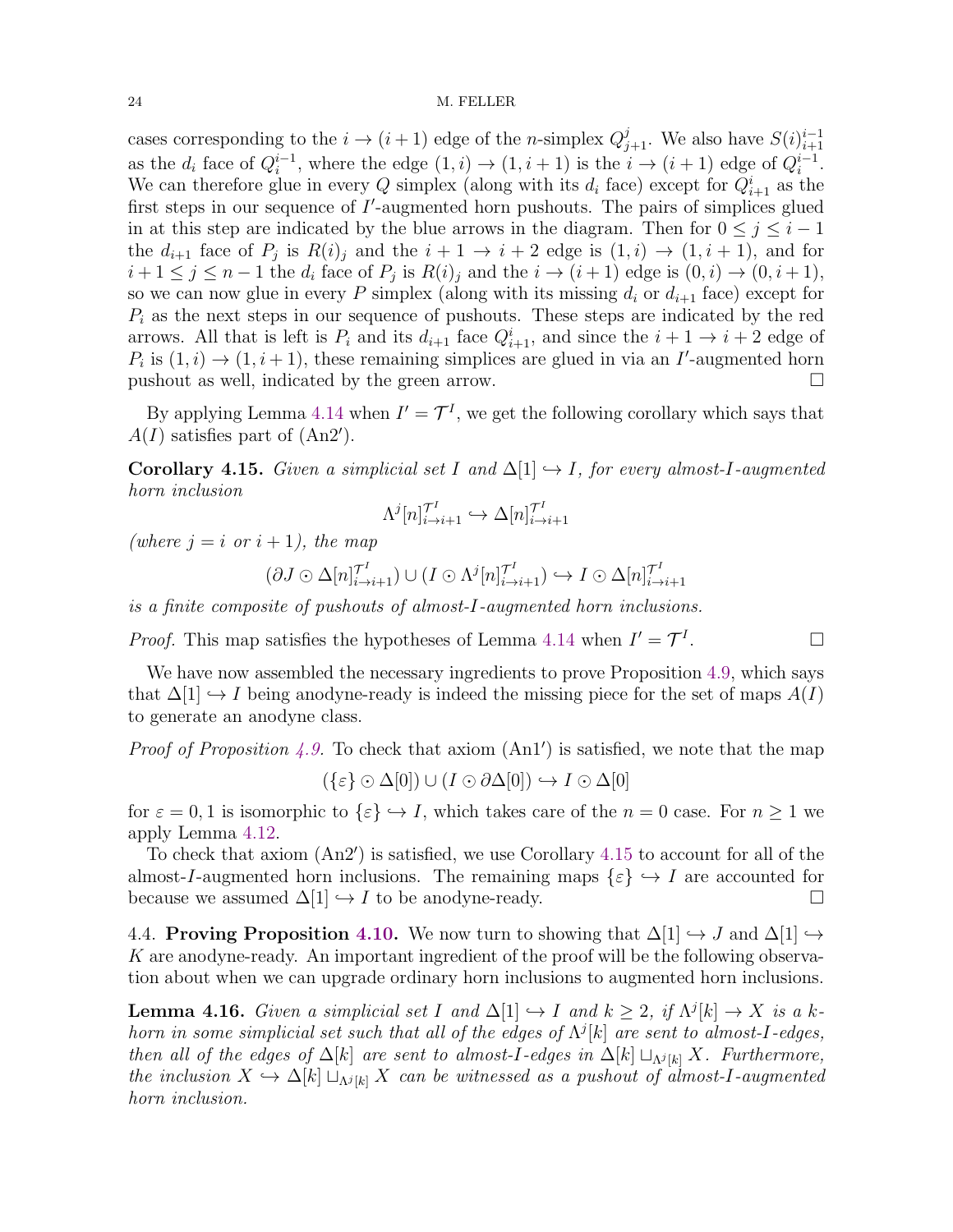*Proof.* For  $k > 2$ , there are no new edges added in the pushout, so the first claim is immediate. For  $k = 2$ , since the two edges of  $\Lambda^{j}[2]$  are sent to almost-*I*-edges, the new edge is also an almost-I-edge in the pushout  $X \sqcup_{\Lambda^{j}[2]} \Delta[2]$  by applying the simplicial 2-out-of-3 property from Proposition [3.23.](#page-16-1) In each of these cases, the inclusion  $X \hookrightarrow$  $\Delta[k] \sqcup_{\Lambda^j[k]} X$  can be upgraded to an almost-*I*-augmented horn pushout because every edge of the horn in X is an almost-I-edge.  $\square$ 

Iterated application of Lemma [4.16](#page-23-2) yields the following corollary.

<span id="page-24-1"></span>Corollary 4.17. Given a simplicial set I and  $\Delta[1] \hookrightarrow I$ , if  $A \hookrightarrow B$  is a sequence of pushouts of k-horns for varying  $k \geq 2$ , and  $A \rightarrow X$  is a map such that all of the edges of A are sent to almost-I-edges, then all of the edges of B are sent to almost-I-edges in  $B \sqcup_A X$ . Furthermore, the inclusion  $X \hookrightarrow B \sqcup_A X$  can be witnessed as a sequence of pushouts of almost-I-augmented horn inclusions.

Another ingredient to the proof of Proposition [4.10](#page-19-2) is the following observation that the given inclusions are themselves a sequence of pushouts of ordinary k-horns.

<span id="page-24-0"></span>**Lemma 4.18.** The inclusions  $\Delta[1] \hookrightarrow J$  and  $\kappa: \Delta[1] \hookrightarrow K$  are obtained via a sequence of pushouts of k-horn inclusions for  $k \geq 2$ .

*Proof.* We first consider  $\Delta[1] \hookrightarrow J$ . Recall that J has precisely two non-degenerate nsimplices for all  $n \geq 0$ . Furthermore, for each *n*-simplex, only the  $d_0$  and  $d_n$  faces are non-degenerate. We may therefore inductively build J from  $\Delta[1]$  as follows: for the base case, we observe that  $\Delta[1] \subseteq J$  contains both 0-simplices and one of the non-degenerate 1-simplices. Now, assuming for  $n \geq 1$  that we have glued in all  $(n-1)$ -simplices and exactly one of the non-degenerate *n*-simplices, we may glue in one of the  $(n+1)$ -simplices along an  $(n + 1)$ -horn (where  $n + 1 \geq 2$ ) since it is missing exactly one of its faces. We then have all of the *n*-simplices and exactly one of the non-degenerate  $(n + 1)$ -simplices.

Now let us consider  $\kappa: \Delta[1] \hookrightarrow K$ . We build K out of  $\Delta[1]$  by pushout along outer 2-horns where the  $0 \rightarrow 2$  edge is degenerate.

Combining Lemma [4.18](#page-24-0) and Corollary [4.17](#page-24-1) yields the following corollary.

**Corollary 4.19.** Given a simplicial set X, if an edge  $\Delta[1] \rightarrow X$  is an almost-J-edge, then the inclusion  $X \hookrightarrow J \sqcup_{\Delta[1]} X$  can be witnessed as a pushout of almost-J-augmented horns. Similarly, if  $\Delta[1] \to X$  is an almost-K-edge, then the inclusion  $X \to K \sqcup_{\Delta[1]} X$ can be witnessed as a pushout of almost-K-augmented horns.

The last ingredient to the proof of Proposition [4.10](#page-19-2) is the observation that each inclusion

$$
(\partial \Delta[1] \times I) \cup (\Delta[1] \times \{\varepsilon\}) \hookrightarrow (\Delta[1] \times I)
$$

for  $I = J$ , K and  $\varepsilon = 0, 1$  is also obtained via a sequence of pushouts of ordinary k-horns. The following two lemmas handle the two cases  $I = J$  and  $I = K$  separately.

<span id="page-24-2"></span>**Lemma 4.20.** The inclusion  $(\partial \Delta[1] \times J) \cup (\Delta[1] \times \{0\}) \hookrightarrow \Delta[1] \times J$  is a sequence of pushouts of k-horn inclusions for varying  $k \geq 2$ .

*Proof.* For each  $\ell \geq 0$ , let  $B_{\ell}$  denote the non-degenerate  $\ell$ -simplex of J whose initial vertex is 0. Each  $\overline{B}_{\ell}$  contains all m-simplices for  $m < \ell$ , so  $J = \bigcup_{\ell \geq 0} B_{\ell}$ . Notice that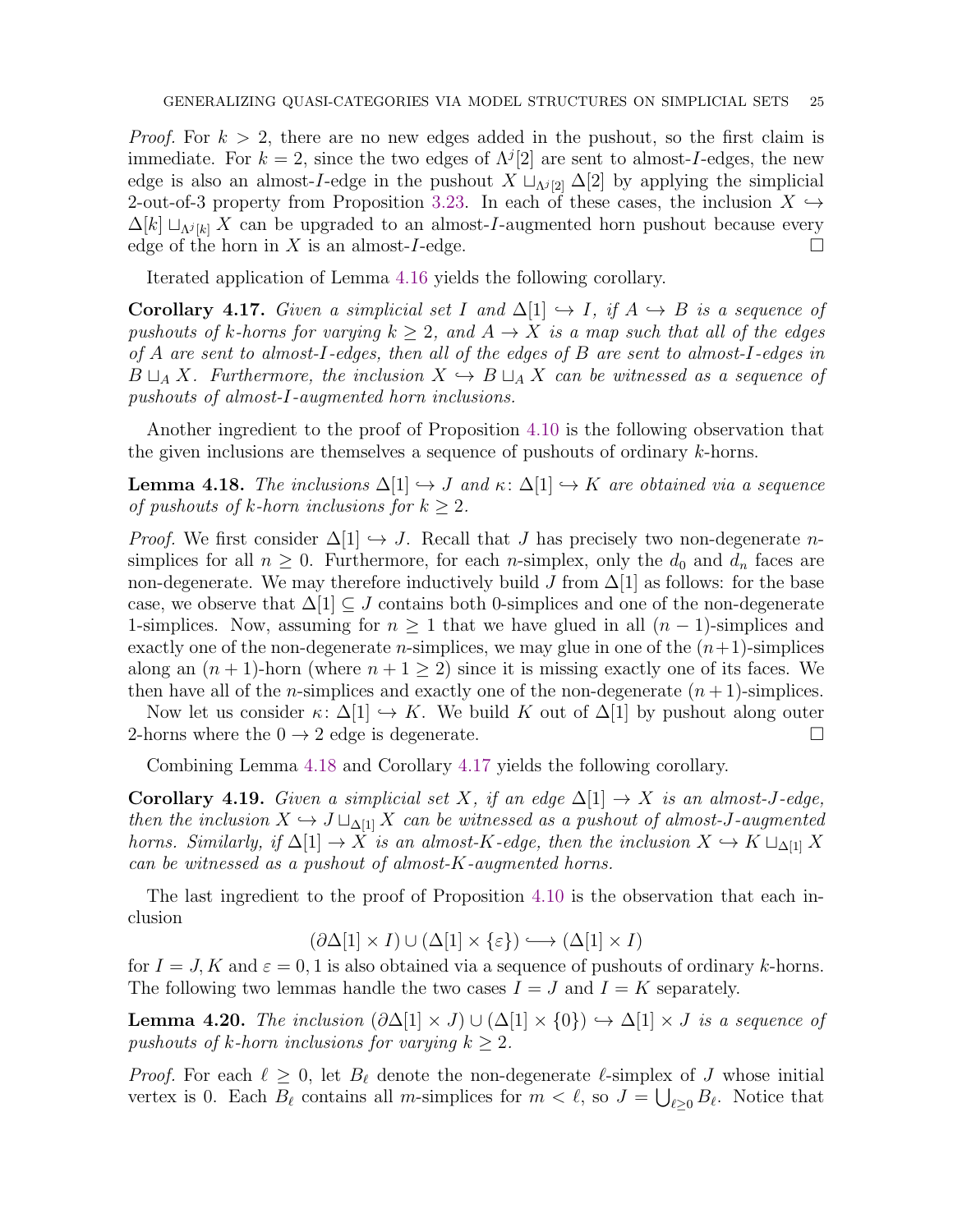$B_0 = \{0\}$ , so  $(\partial \Delta[1] \times J) \cup (\Delta[1] \times \{0\})$  is precisely  $(\partial \Delta[1] \times J) \cup (\Delta[1] \times B_0)$ . It therefore suffices to show that each inclusion

$$
(\partial \Delta[1] \times J) \cup (\Delta[1] \times B_{\ell}) \hookrightarrow (\partial \Delta[1] \times J) \cup (\Delta[1] \times B_{\ell+1})
$$

for all  $\ell \geq 0$  is a sequence of pushouts of  $(\ell+1)$ -horns and  $(\ell+2)$ -horns, with  $(\ell+1)$ -horns only necessary when  $\ell \geq 1$ . Recalling the notation from Figure [5](#page-22-0) in the proof of Lemma [4.14,](#page-21-0) we depict in Figure [6](#page-25-0) the simplices of  $\Delta[1] \times B_{\ell+1}$  which are not in  $\Delta[1] \times B_{\ell}$ . We

<span id="page-25-0"></span>

can proceed by gluing in the  $Q_{i+1}^i$  simplices together with the  $S(0)_{i+1}^i$  simplices for each  $i \geq 1$  via pushouts of  $(\ell+1)$ -horn, indicated by the blue arrows. Note that this first step is only necessary if  $\ell \geq 1$ . Then we can glue in via an  $(\ell + 2)$ -horn the  $P_0$  simplex with  $Q_1^0$ , as indicated by the red arrow. Finally, we glue each  $P_i$  together with  $R(0)_i$  for each  $i \geq 1$ , also via  $(\ell + 2)$ -horns, as indicated by the green arrows.

<span id="page-25-1"></span>**Lemma 4.21.** Given  $\varepsilon = 0, 1$ , the inclusion  $(\partial \Delta[1] \times K) \cup (\Delta[1] \times \{\varepsilon\}) \hookrightarrow \Delta[1] \times K$  is a sequence of pushouts of 2-horn and 3-horn inclusions.

Proof. We start by including all of the missing 1-simplices, which we can do working in  $\Delta[1] \times sk_1 K$ . For this proof, let us rename the 0 and 1 vertices of K to a and b, respectively, and let  $f, g, h$  denote the non-degenerate edges of K. The 1-simplices of  $\Delta[1]\times K$  that we start with can then be pictured as in the first diagram of Figure [7.](#page-26-0) The latter three diagrams in Figure [7](#page-26-0) show the order in which we can glue in four 2-horns to end up with all of the 1-simplices of  $\Delta[1] \times K$ .

From here, we must glue in the missing 3-simplices as well as the remaining 2-simplices. First, we attach the 3-simplices outlined by the edges

$$
\Delta[1]\times a \downarrow \xrightarrow[1\times g]{}
$$
 
$$
\xrightarrow[1\times h]{}
$$
 
$$
\xrightarrow[1\times h]{}
$$
 
$$
\Delta[1]\times a
$$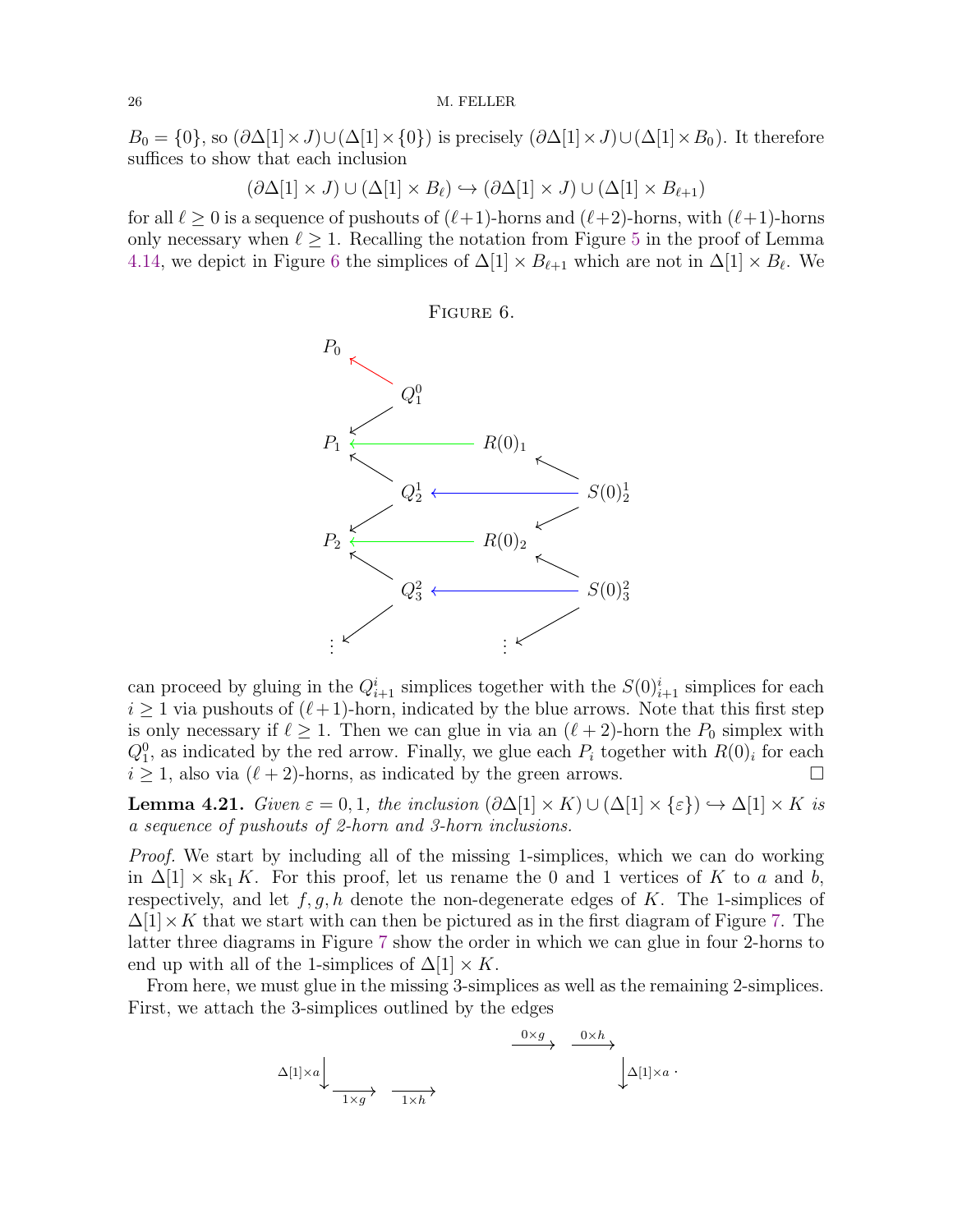<span id="page-26-0"></span>

The 3-simplex on the left is only missing its  $d_1$  face, and the 3-simplex on the right is only missing its  $d_2$  face (which are different 2-simplices), so we can attach them both via 3-horn extensions. Having done so, we can then glue in the 3-simplex



which is now only missing its  $d_0$  face (which was left empty in the diagram above). We now have all of the non-degenerate 3-simplices which involve the h edges. For those involving the f edges, the order

$$
\xrightarrow{0 \times f} \xrightarrow{0 \times g} \Delta[1] \times b
$$
\n
$$
\xrightarrow{0 \times f} \Delta[1] \times a
$$
\n
$$
\Delta[1] \times b
$$
\n
$$
\Delta[1] \times b
$$
\n
$$
\Delta[1] \times b
$$
\n
$$
\Delta[1] \times b
$$
\n
$$
\Delta[1] \times b
$$
\n
$$
\Delta[1] \times b
$$

works because the first 3-simplex is only missing its  $d_2$  face, then the second 3-simplex is only missing its  $d_1$  face, and then the last 3-simplex is only missing its  $d_3$  face.  $\Box$ 

We now have all of the pieces to prove Proposition [4.10.](#page-19-2)

*Proof of Proposition [4.10.](#page-19-2)* Let  $I = J$  or K. We wish to show that the maps  $(\partial I \odot I) \cup$  $(I \odot \{\varepsilon\}) \hookrightarrow I \odot I$  for  $\varepsilon = 0,1$  can be realized as a sequence of pushouts of almost-I-augmented horn inclusions. The central claim of the proof is that all of the missing simplices of  $\Delta[1] \times I \subseteq I \otimes I$  can be glued in via a sequence of pushouts of k-horns for varying  $k \geq 2$ , which we proved for  $I = J$  in Lemma [4.20](#page-24-2) and for  $I = K$  in Lemma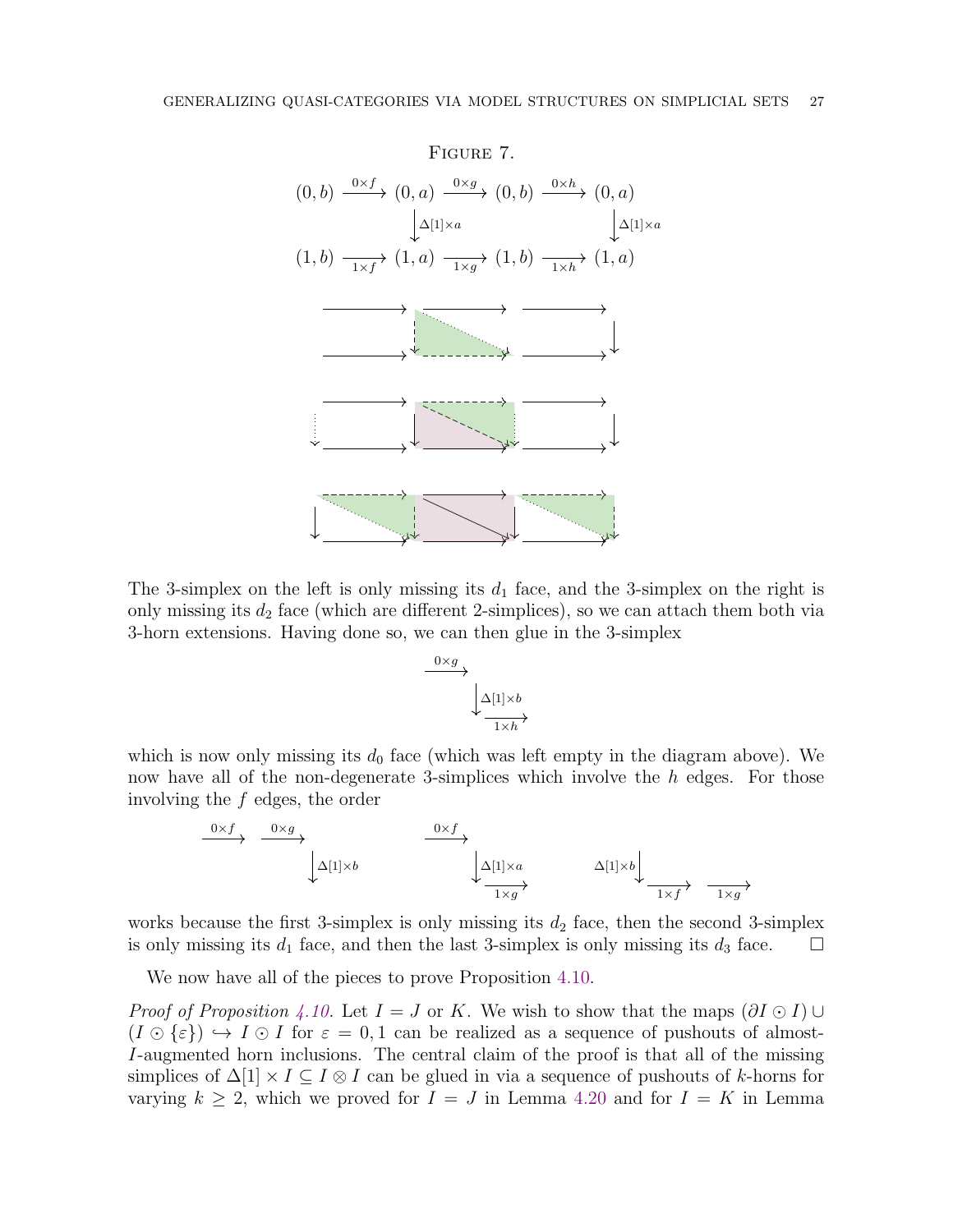[4.21.](#page-25-1) Now, we apply Lemma [4.16](#page-23-2) to upgrade it to a sequence of pushouts of almost-Iaugmented horn inclusions, and note that all of the new edges are also almost-I-edges. The last step is to glue in a copy of  $I$  along the vertical edge that was missing when we started, i.e., the edge  $\Delta[1] \times {\epsilon'}$  where  ${\epsilon'} \neq {\epsilon}$ . We can witness this gluing as a sequence of pushouts of almost-I-augmented horn inclusions by Corollary [4.17.](#page-24-1)

<span id="page-27-0"></span>4.5. The resulting model structures. Having proved Proposition [4.9](#page-19-0) and Proposition [4.10,](#page-19-2) and therefore Proposition [4.7,](#page-18-2) Cisinski's theory gives us our desired model structures.

<span id="page-27-1"></span>**Proposition 4.22.** For  $I = J$  or K, there is a cofibrantly generated model structure on sSet whose cofibrations are the monomorphisms, and whose fibrant objects are are the simplicial sets X such that  $X \to *$  has the right lifting property with respect to the set of almost-I-augmented horn inclusions.

*Proof.* Let S denote the set containing the maps  $\{\varepsilon\} \hookrightarrow I$  for  $\varepsilon = 0, 1$  together with the almost-I-augmented horn inclusions. By Proposition [4.7,](#page-18-2) the set  $S$  generates an (I ⊙−)-anodyne class, so Theorem [2.12](#page-9-1) gives us a model structure whose fibrant objects are the simplicial sets X such that  $S \boxtimes (X \to *)$ . Since  $(* \hookrightarrow A) \boxtimes (Y \to *)$  for all simplicial sets  $A$  and  $Y$ , a simplicial set is fibrant in this model structure if it has lifts of almost-I-augmented horn inclusions.

Remark 4.23. Recall that Theorem [2.12](#page-9-1) gives a description of the weak equivalences in this model structure as well, but that we do not get an explicit description of the fibrations.

To check that a simplicial set is fibrant in one of these model structures, it is actually not necessary to check all almost-I-augmented horn inclusions.

<span id="page-27-2"></span>**Proposition 4.24.** Given  $I \neq \Delta[1]$  with two 0-simplices and an inclusion  $\Delta[1] \hookrightarrow I$ , if X is a simplicial set such that  $X \rightarrow *$  has the right lifting property with respect to all I-augmented horn inclusions, then every almost-I-edge is an I-edge too.

*Proof.* The result follows if we can show that if an edge  $\Delta[1] \rightarrow X$  factors through some  $\mathcal{T}^I$  then it factors through a  $\mathcal{U}^I$  of strictly smaller size. Since there is at least one 2-simplex of every I-augmented unordered triangulation where two of the edges are I-edges, it suffices to show that if two edges of a 2-simplex in  $X$  are I-edges, then so is the third edge.

Since  $\Delta[1] \hookrightarrow I$  is bijective on 0-simplices, we know by Corollary [4.13](#page-21-1) that the maps  $g_{\varepsilon}$ :  $({\{\varepsilon\}\odot I}) \cup (I \odot \Delta[1]) \hookrightarrow I \odot I$  can be witnessed as sequences of pushouts of Iaugmented horn inclusions for  $\varepsilon = 0, 1$ , so  $X \to *$  has the right lifting property with respect to  $g_{\varepsilon}$ . Let  $\mathcal{W}^{I}$  be  $\Delta[2]$  with a copy of I glued along two edges. Then we can choose  $\varepsilon \neq \varepsilon'$  and a surjective map  $f : (\{\varepsilon\} \odot I) \cup (I \odot \Delta[1]) \rightarrow \mathcal{W}^I$  which sends the  $\{\varepsilon'\}\times\Delta[1]$  edge to the edge e of  $\mathcal{W}^I$  which is not an *I*-edge. Let  $g' : \mathcal{W}^I \to P$  be the pushout of q along f, so that  $X \to *$  also has the right lifting property with respect to g'. Note that the edge e becomes an I-edge in P, so we have shown that every  $W^I$ -edge of X is also an I-edge because we can extend every  $\mathcal{W}^I \to X$  along  $g' : \mathcal{W}^I \hookrightarrow P$ .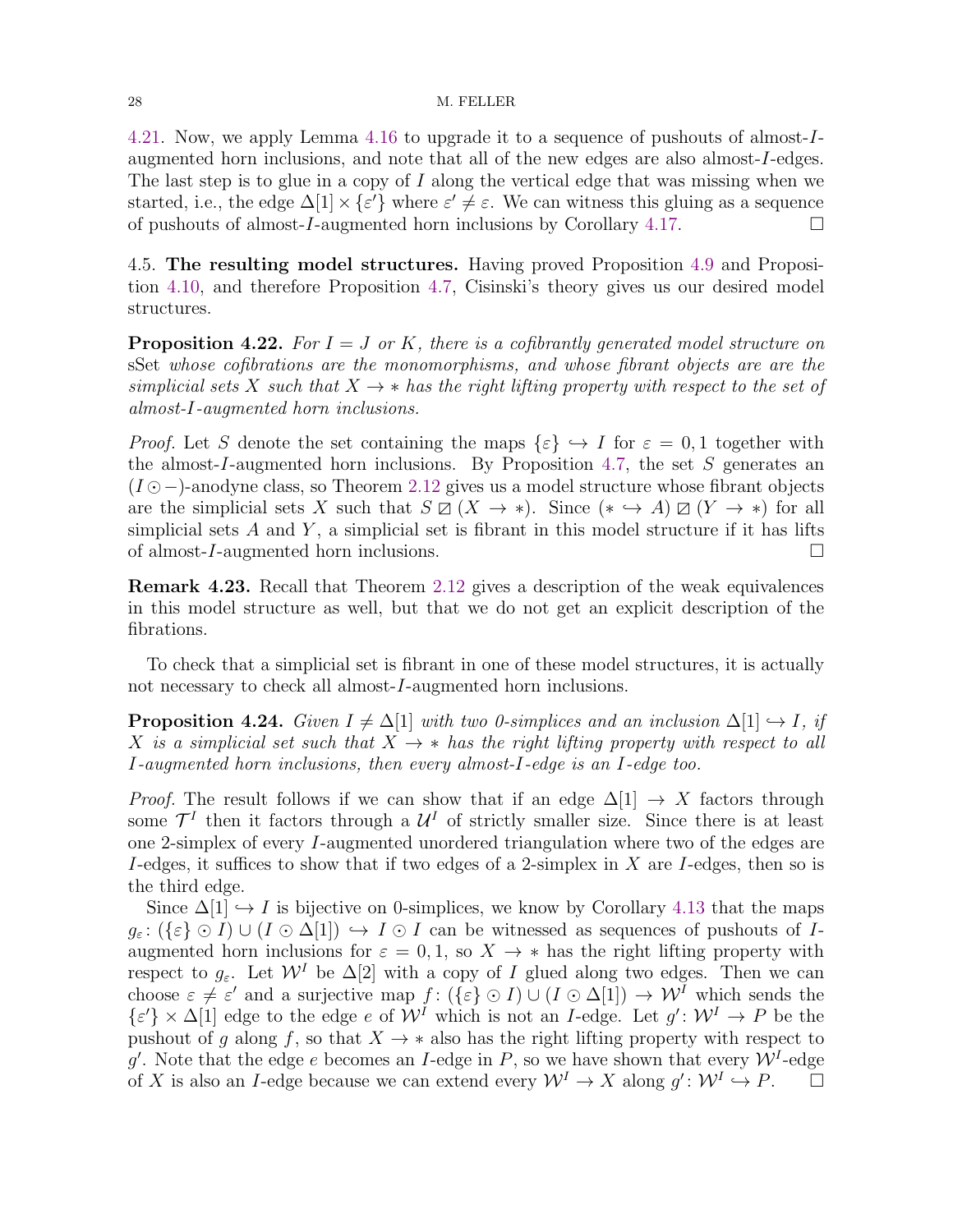<span id="page-28-3"></span>**Corollary 4.25.** Let  $I = J$  or K. A simplicial set X is fibrant in the model structure from Proposition [4.22](#page-27-1) if and only if  $X \rightarrow *$  has the right lifting property with respect to all I-augmented horn inclusions.

Proof. The forward implication is immediate because every I-augmented horn inclusion is also an almost-I-augmented horn inclusion. For the other implication, let us assume  $X \rightarrow *$  has the right lifting property with respect to all I-augmented horn inclusions. Given an almost-I-augmented horn in X, by Proposition [4.24](#page-27-2) the almost-I edge of the horn can be turned into an *I*-edge, so we get a lift.

**Definition 4.26.** We call the model structures from Proposition [4.22](#page-27-1) the *minimal* homotopically-behaved model structure and K-minimal homotopically-behaved model structure.

The word "minimal" in the above definition is justified by the following remark.

<span id="page-28-2"></span>Remark 4.27. By Corollary [3.14,](#page-13-1) a Cisinski model structure is homotopically-behaved if and only if the J-augmented horn inclusions are weak equivalences in that model structure. The minimal homotopically-behaved model structure therefore has the smallest class of weak equivalences possible for a homotopically-behaved model structure. Similarly, if the map  $K \to *$  is a weak equivalence in a Cisinski model structure, then that model structure is homotopically-behaved if and only if all  $K$ -augmented horn inclusions are weak equivalences as well, so the K-minimal homotopically-behaved model structure has smallest class of weak equivalences possible for a homotopically-behaved model structure where  $K \to *$  is a weak equivalence.

<span id="page-28-0"></span>Corollary 4.28. The Joyal model structure is a localization of the K-minimal homotopically-behaved model structure.

*Proof.* Let X be a quasi-category. Given a K-augmented horn  $\Lambda^{j}[n]_{i\to i+1}^{K} \to X$ , there are two cases: either  $0 < j < n$ , in which case the horn is inner so there is a lift, or the horn is an outer horn with edge  $0 \to 1$  or  $n - 1 \to n$  factoring through K. In the latter case, the edge factoring through  $K$  means it is sent to a categorical pre-isomorphism, making the horn a special outer horn, so there is a lift in this case as well.

We have shown that every fibrant object in the Joyal model structure is also fibrant in the K-minimal homotopically-behaved model structure, which implies that the  $K$ minimal homotopically-behaved model structure is a localization of the Joyal model structure since their cofibrations are the same.

Furthermore, these model structures are also minimal with respect to the exact cylinders  $J \odot -$  and  $\kappa \odot -$ , as we now explain.

<span id="page-28-1"></span>**Remark 4.29.** Observe that for all  $n \geq 2$ , the *I*-augmented horn inclusion  $\Lambda^1[n]_{0\to 1}^I \hookrightarrow$  $\Delta[n]_{0\rightarrow 1}^I$  is a retract of the inclusion

$$
(\{0\} \odot \Delta[n-1]) \cup (I \odot \partial \Delta[n-1]) \hookrightarrow I \odot \Delta[n-1].
$$

The same cannot be said of  $\Lambda^{j}[n]_{0\to 1}^{I} \hookrightarrow \Delta[n]_{j-1\to j}^{I}$  for  $1 < j \leq n$ . However, it is instead true that it is a retract of a closely related inclusion. To illustrate, recall the notation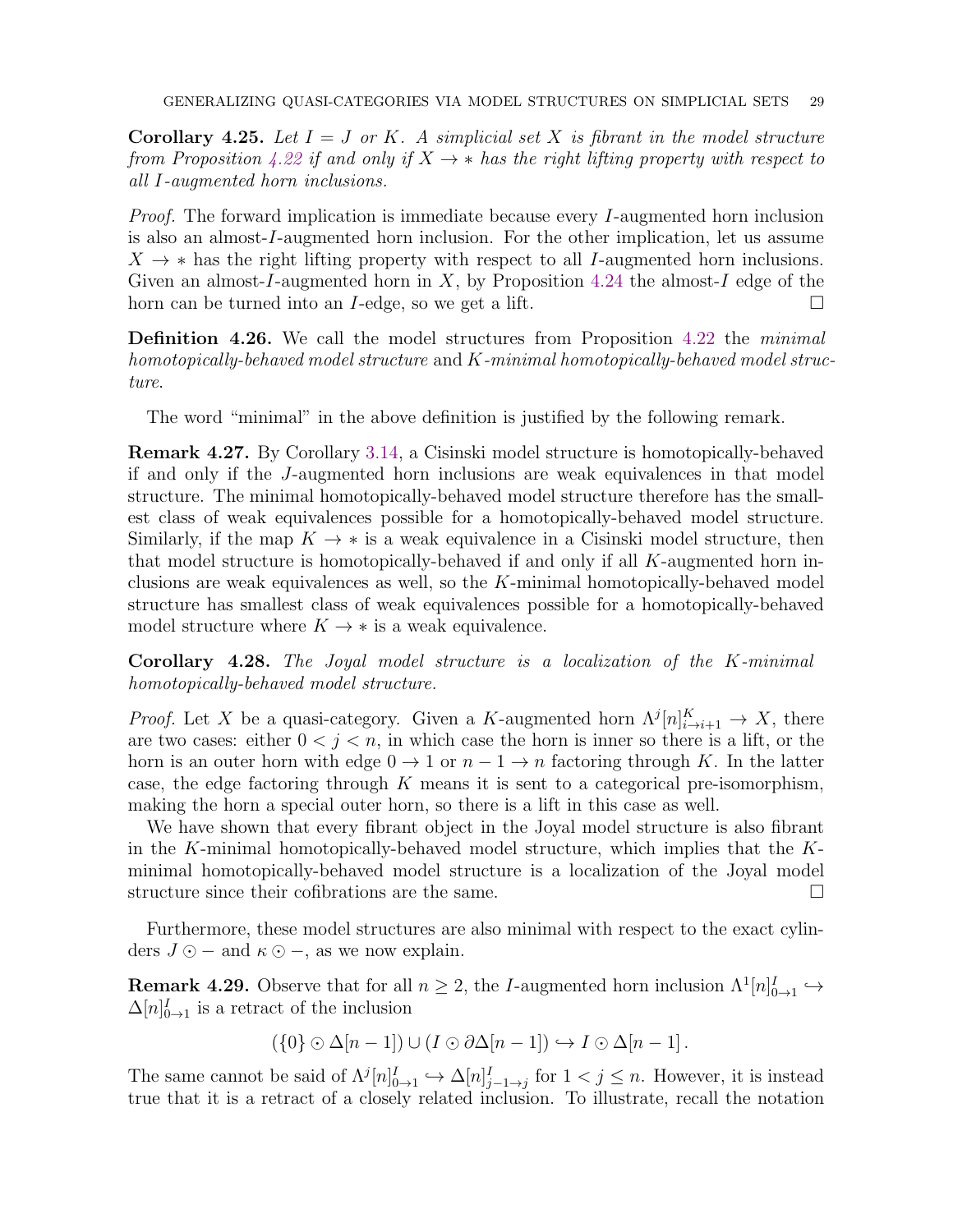from Lemma [4.12,](#page-19-3) along with the diagram



showing the simplices of  $\Delta[1]\odot\Delta[n]$  which are not in  $(\lbrace 0 \rbrace \odot \Delta[n])\cup (I\odot \partial \Delta[n])$ . Let us denote by  $A_j$  the union of  $(\{0\} \odot \Delta[n]) \cup (I \odot \partial \Delta[n])$  with the simplices  $P_{n-j}, P_{n-j+1}, \ldots, P_n$ . Then  $\Lambda^{j}[n]_{0\to 1}^{I} \hookrightarrow \Delta[n]_{j-1\to j}^{I}$  is a retract of  $A_j \hookrightarrow I \odot \Delta[n-1]$ .

The above remark sets us up to prove the following proposition inductively.

<span id="page-29-0"></span>**Proposition 4.30.** Given a simplicial set I and  $\Delta[1] \rightarrow I$  and  $n \geq 2$ , if the map

$$
(\{0\} \odot \Delta[n-1]) \cup (I \odot \partial \Delta[n-1]) \hookrightarrow I \odot \Delta[n-1]
$$

is a weak equivalence, then so is every I-augmented horn inclusion of the form

$$
\Lambda^j[n]_{0\to 1}^I \hookrightarrow \Delta[n]_{j-1\to j}^I.
$$

Similarly, if the map

$$
(\{1\} \odot \Delta[n-1]) \cup (I \odot \partial \Delta[n-1]) \hookrightarrow I \odot \Delta[n-1]
$$

is a weak equivalence, then so is every I-augmented horn inclusion of the form

$$
\Lambda^j[n]_{0\to 1}^I \hookrightarrow \Delta[n]_{j\to j+1}^I.
$$

*Proof.* We prove the first claim, as the second is similar. We proceed by induction on  $j$ . As observed in Remark [4.29,](#page-28-1) for the base case  $j = 1$ , the inclusion

$$
\Lambda^j[n]_{0\to 1}^I \hookrightarrow \Delta[n]_{j-1\to j}^I
$$

is a retract of

$$
(\{0\} \odot \Delta[n-1]) \cup (I \odot \partial \Delta[n-1]) \hookrightarrow I \odot \Delta[n-1],
$$

so is a weak equivalence. Now, assuming  $1 < j \leq n$  and each

$$
\Lambda^{\ell}[n]_{0\to 1}^{I} \hookrightarrow \Delta[n]_{\ell-1\to \ell}^{I}
$$

for  $1 \leq \ell \leq j$  is a weak equivalence, then, using the notation from Remark [4.29,](#page-28-1) the inclusion

$$
(\{0\} \odot \Delta[n-1]) \cup (I \odot \partial \Delta[n-1]) \hookrightarrow A_j
$$

is a weak equivalence, and so  $A_j \hookrightarrow I \odot \Delta[n-1]$  is by the 2-out-of-3 property, and therefore

$$
\Lambda^j[n]_{0\to 1}^I \hookrightarrow \Delta[n]_{j-1\to j}^I
$$

is a weak equivalence since it is a retract of  $A_j \hookrightarrow I \odot \Delta[n-1]$ .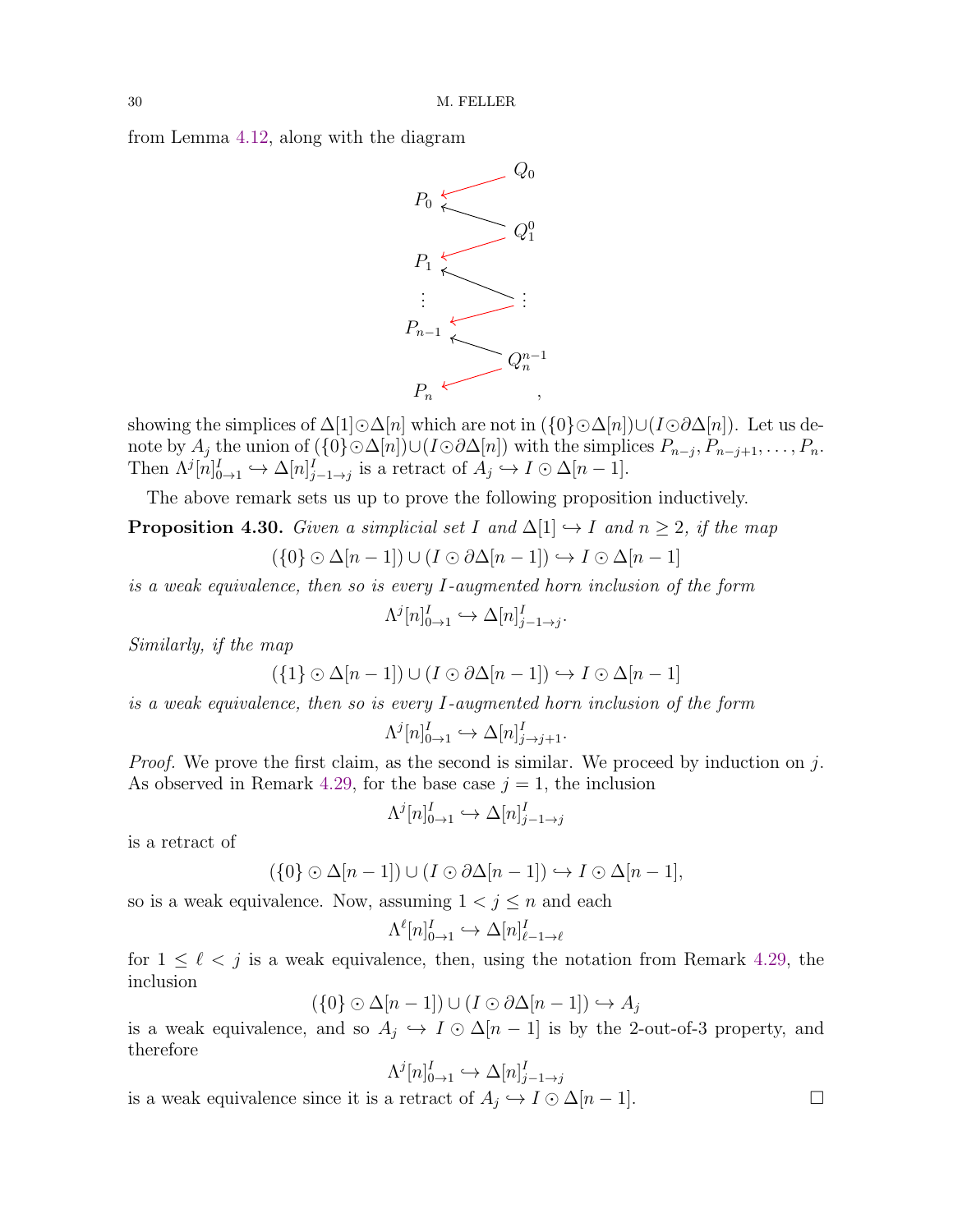Corollary 4.31. Let S be a set of monomorphisms.

- (1) If S generates an  $(I \odot -)$ -anodyne class for some I, then the corresponding Cisinski model structure M (whose fibrant objects are simplicial sets with the right lifting property with respect to  $S$ ) is a localization of the minimal homotopicallybehaved model structure.
- (2) If S generates a  $(\kappa \odot -)$ -anodyne class, then the corresponding Cisinski model structure M is a localization of the K-minimal homotopically-behaved model structure.

*Proof.* We first prove (1). The maps  $({\{\varepsilon\}}\odot\Delta[n-1])\cup (I\odot\partial\Delta[n-1]) \hookrightarrow I\odot\Delta[n-1]$  are necessarily in  $\mathbb{Z}(S^{\mathbb{Z}})$  and hence weak equivalences for  $\varepsilon = 0, 1$  and  $n \geq 2$  in M, and so by Proposition [4.30](#page-29-0) all of the I-augmented horn inclusions are also weak equivalences. Since the inclusion  $\{0\} \hookrightarrow I$  is also in  $\mathbb{Z}(S^{\mathbb{Z}})$  and hence a weak equivalence, by the 2-out-of-3 property the map  $I \rightarrow *$  is also a weak equivalence. We may therefore apply Corollary [3.14](#page-13-1) to see that  $\mathcal M$  is homotopically-behaved, and so is a localization of the minimal homotopically-behaved model structure by Remark [4.27.](#page-28-2)

To prove (2), we apply (1) with  $I = K$  to see that M is homotopically-behaved. In our proof of (1) we also see that  $K \to *$  is a weak equivalence in M, so by Remark [4.27](#page-28-2) we can conclude that  $M$  is a localization of the K-minimal homotopically-behaved model structure.

<span id="page-30-1"></span>**Remark 4.32.** We note that K-augmented horns  $\Lambda^{i}[n]_{i\to i+1}^{K}$  are themselves fibrant in the minimal homotopically-behaved model structure, but not in the  $K$ -minimal homotopicallybehaved model structure, so these model structures are distinct. Furthermore, the map  $K \to *$  is not a weak equivalence in the minimal homotopically-behaved model structure because otherwise Proposition [3.10](#page-12-0) would imply that all K-augmented horn inclusions would be as well and so the model structures would be the same.

We summarize the results of this section with the following theorem.

<span id="page-30-0"></span>**Theorem 4.33.** Let  $\mathcal{M}_{\text{mhb}}$  be the minimal homotopically-behaved model structure on sSet, and let  $\mathcal{M}_{K,\text{mhb}}$  be the K-minimal homotopically-behaved model structure on sSet.

- (1) (a) Every homotopically-behaved model structure is a localization of  $\mathcal{M}_{\text{mhb}}$ .
	- (b) Every Cisinski model structure corresponding to an  $(I \odot -)$ -anodyne class for some I is a localization of  $\mathcal{M}_{\text{mhb}}$ .
	- (c) The fibrant objects in  $\mathcal{M}_{\text{mhb}}$  are the simplicial sets with the right lifting property with respect to all J-augmented horn inclusions.
	- (d) The Joyal model structure is a localization of  $\mathcal{M}_{\text{mhb}}$ .
- (2) (a) The model structure  $\mathcal{M}_{K,\text{mhb}}$  is the localization of  $\mathcal{M}_{\text{mhb}}$  with respect to  $K \rightarrow *$ .
	- (b) Every Cisinski model structure corresponding to a  $(K \odot -)$ -anodyne class is a localization of  $\mathcal{M}_{K,\text{mhb}}$ .
	- (c) The fibrant objects in  $\mathcal{M}_{K,\text{mhb}}$  are the simplicial sets with the right lifting property with respect to all K-augmented horn inclusions.
	- (d) The Joyal model structure is a localization of  $\mathcal{M}_{K,\text{mbb}}$ .

We conclude this section with one more useful corollary to this theorem.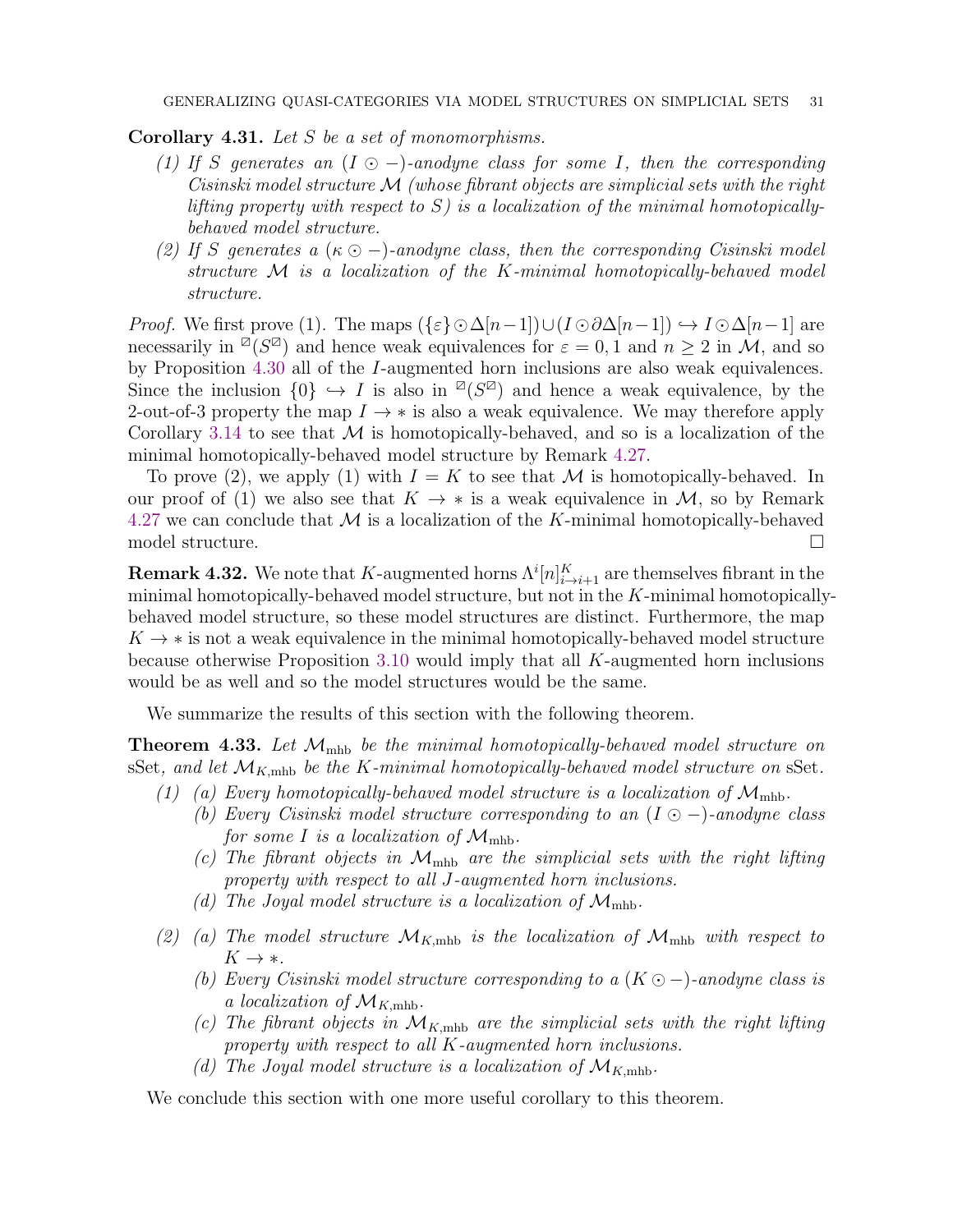**Corollary 4.34.** Given a set of monomorphisms  $S = \{A_i \hookrightarrow B_i\}$  of simplicial sets such that the inclusions

$$
(A_i \times \Delta[1]) \cup (B_i \times \partial \Delta[1]) \hookrightarrow B_i \times \Delta[1]
$$

are in  $\mathbb{Z}(S^{\mathbb{Z}})$ , there exists a homotopically-behaved model structure on sSet whose fibrant objects are those with lifts against S and all J-augmented horn inclusions.

*Proof.* We claim that the set S together with  $\{0\} \hookrightarrow J$  and the set of almost-J-augmented horn inclusions generates a ( $J \otimes -$ )-anodyne class. Because we know that  $\{0\} \hookrightarrow J$ together with the J-augmented horn inclusions generate such a class, it suffices to check that S satisfies axiom (An2'). However, the maps which we must show are in  $\mathbb{Z}(S^{\mathbb{Z}})$  are pushouts of the maps we have assumed are in  $\mathbb{Z}(S^{\mathbb{Z}})$ , so we are done.

## 5. A model structure for special horn inclusions

<span id="page-31-0"></span>Intuitively, considering I-edges to be "invertible" implies we want I-augmented horn inclusions to be weak equivalences. So far, the invertibility of I-edges has come from  $I \to *$  being a weak equivalence. In particular, since every  $\mathcal{T}^K \to *$  is a weak equivalence in the Joyal model structure, the almost- $K$ -augmented horn inclusions are also Joyal weak equivalences. However, the Joyal model structure comes with its own notion of invertible edges, the categorical pre-isomorphisms. The following example demonstrates that, in an arbitrary simplicial set, a categorical pre-isomorphism need not be an almost-K-edge.

<span id="page-31-1"></span>**Example 5.1.** Let  $T$  be a simplicial set depicted by



with  $e_T : \Delta[1] \hookrightarrow T$  the vertical edge in the middle. We have a non-degenerate 2-simplex for each of the four triangles in the picture. The dotted arrows indicate degenerate edges. If T were Joyal equivalent to  $\Delta[0]$ , then every edge of T would be a categorical pre-isomorphism, but in fact  $e_T$  is the only non-degenerate categorical pre-isomorphism in T as the functor  $T \to \text{Set}$ 



which sends every other non-degenerate edge of  $T$  to a non-isomorphism in Set, demonstrates.

Furthermore, there is no simplicial set T' which is Joyal equivalent to  $\Delta[0]$  such that the inclusion  $e_T: \Delta[1] \hookrightarrow T$  from the above example factors through  $e_{T'}: \Delta[1] \hookrightarrow T'$ , because the sequence of edges in  $T'$  that provide a left inverse to  $e_{T'}$  are all categorical pre-isomorphisms, but there is no sequence of categorical pre-isomorphisms in T from  $y$  to  $x$ . Therefore, while all T-edges are necessarily categorical pre-isomorphisms, this example shows that they need not be almost- $K$ -edges.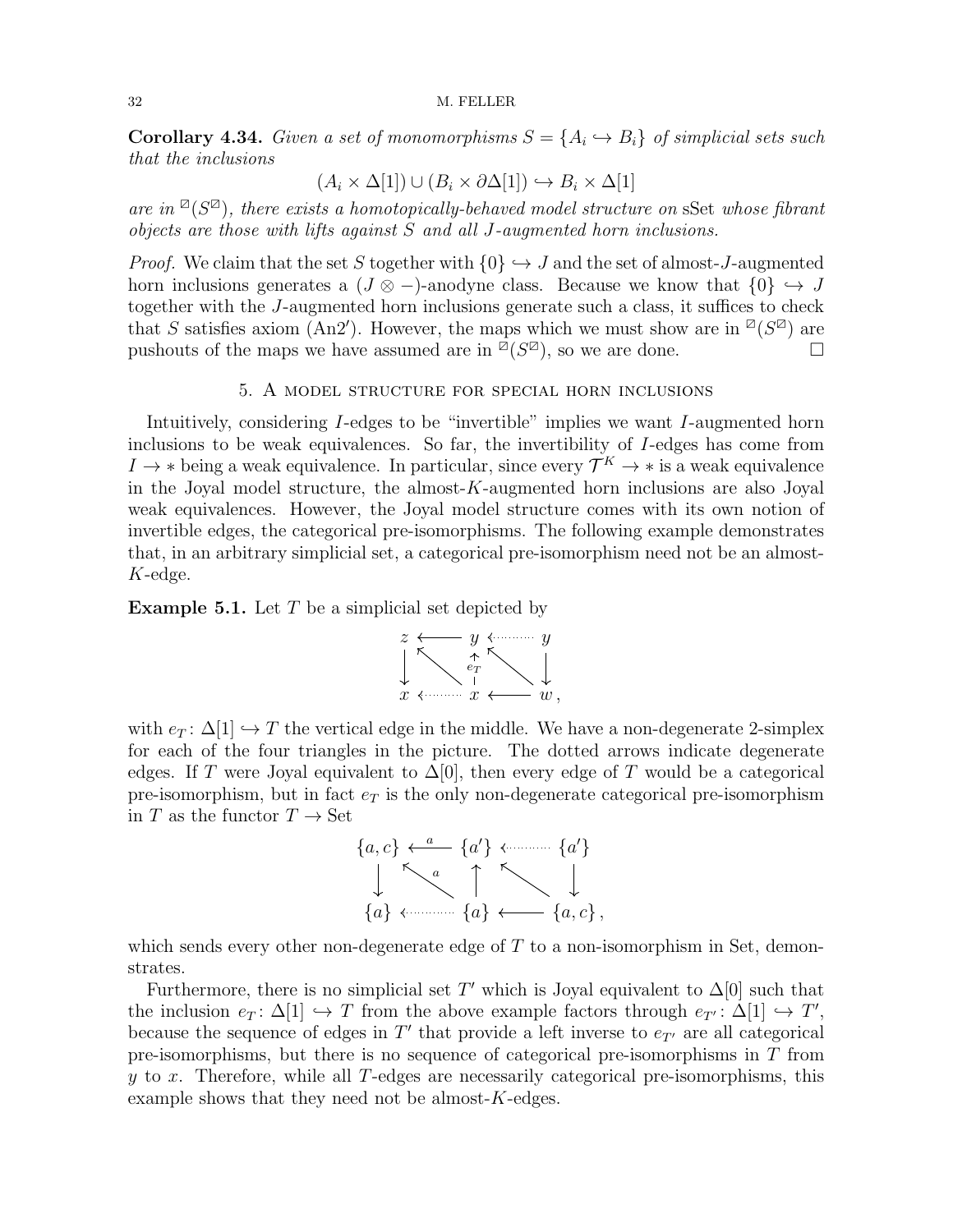The goal of this section is to address this disparity. We identify a set of inclusions  $\mathcal{E} =$  ${\{\Delta[1] \hookrightarrow T\}}$  such that an edge in an arbitrary simplicial set is a categorical equivalence if and only if it is a T-edge for some  $\Delta[1] \hookrightarrow T$  in E. We then define the set of special horn *inclusions* to be the set of T-augmented horn inclusions for all  $\Delta[1] \hookrightarrow T$  in  $\mathcal{E}$ . There turns out to be an intermediate model structure between the  $K$ -minimal homotopicallybehaved model structure and the Joyal model structure where the fibrant objects are precisely the simplicial sets with lifts of special horn inclusions.

We begin by establishing notation and terminology. This first definition is standard.

**Definition 5.2.** For  $n \geq 1$ , let  $Sp[n]$  denote the *spine* of  $\Delta[n]$ , the union of the edges  $i \to (i+1)$  in  $\Delta[n]$  ranging over  $0 \leq i \leq n-1$ .

For the purposes of this section, we introduce some new notions in the following definitions.

**Definition 5.3.** For  $n \geq 1$  and  $1 \leq i \leq n$ , let  $C_i[n, n+1]$  denote the union in  $\Delta[n+1]$ of  $Sp[n+1]$  with the 2-simplex  $(i-1) \rightarrow i \rightarrow (i+1)$ . Call  $C_i[n, n+1]$  a composition tile.

**Remark 5.4.** There are two inclusions of spines into the composition tile  $C_i[n, n+1]$ which preserve the initial and final vertex, the inclusion  $Sp[n+1] \hookrightarrow C_i[n, n+1]$  which hits every vertex of  $C_i[n, n+1]$  and the inclusion  $Sp[n] \hookrightarrow C_i[n, n+1]$  which avoids the ith vertex. These inclusions are depicted in Figure [8.](#page-32-0)

<span id="page-32-0"></span>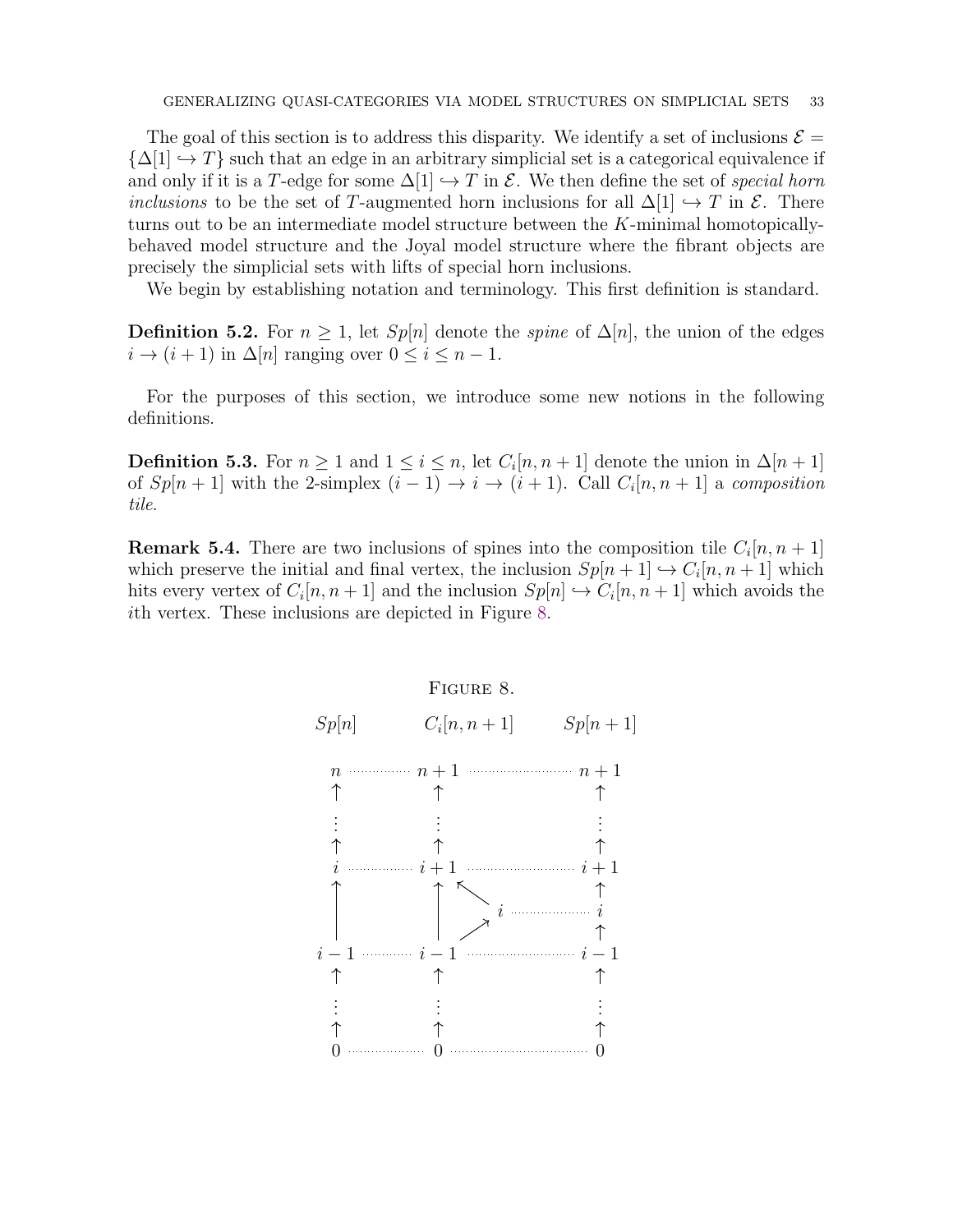Definition 5.5. Call a simplicial set a *composition tiling* if it is a colimit of a diagram of the form



built out of the inclusions from above. (For such a diagram to make sense, we must have  $n^{(j)} = n^{(j+1)} \pm 1$  and  $m^{(j)} = \max(n^{(j)}, n^{(j+1)})$  for all  $0 \le j \le k - 1$ .)

A composition tiling C comes with two important inclusions of spines, coming from the unused inclusions of the composition tiles on the left and right in the diagram above. These spines must start at the same vertex and end at the same vertex, and their union is precisely the outer edges of the composition tiling. We view a composition tiling as linking these two spines. For our purposes, those two spines are the crucial data to keep track of in a composition tiling, so we use  $C^{r,s}$  to denote a composition tiling linking a length  $r$  spine to a length  $s$  spine.

<span id="page-33-1"></span>Example 5.6. We visualize the components of the diagram



along with the leftmost and rightmost spines as shown in Figure [9,](#page-33-0) and then taking the

<span id="page-33-0"></span>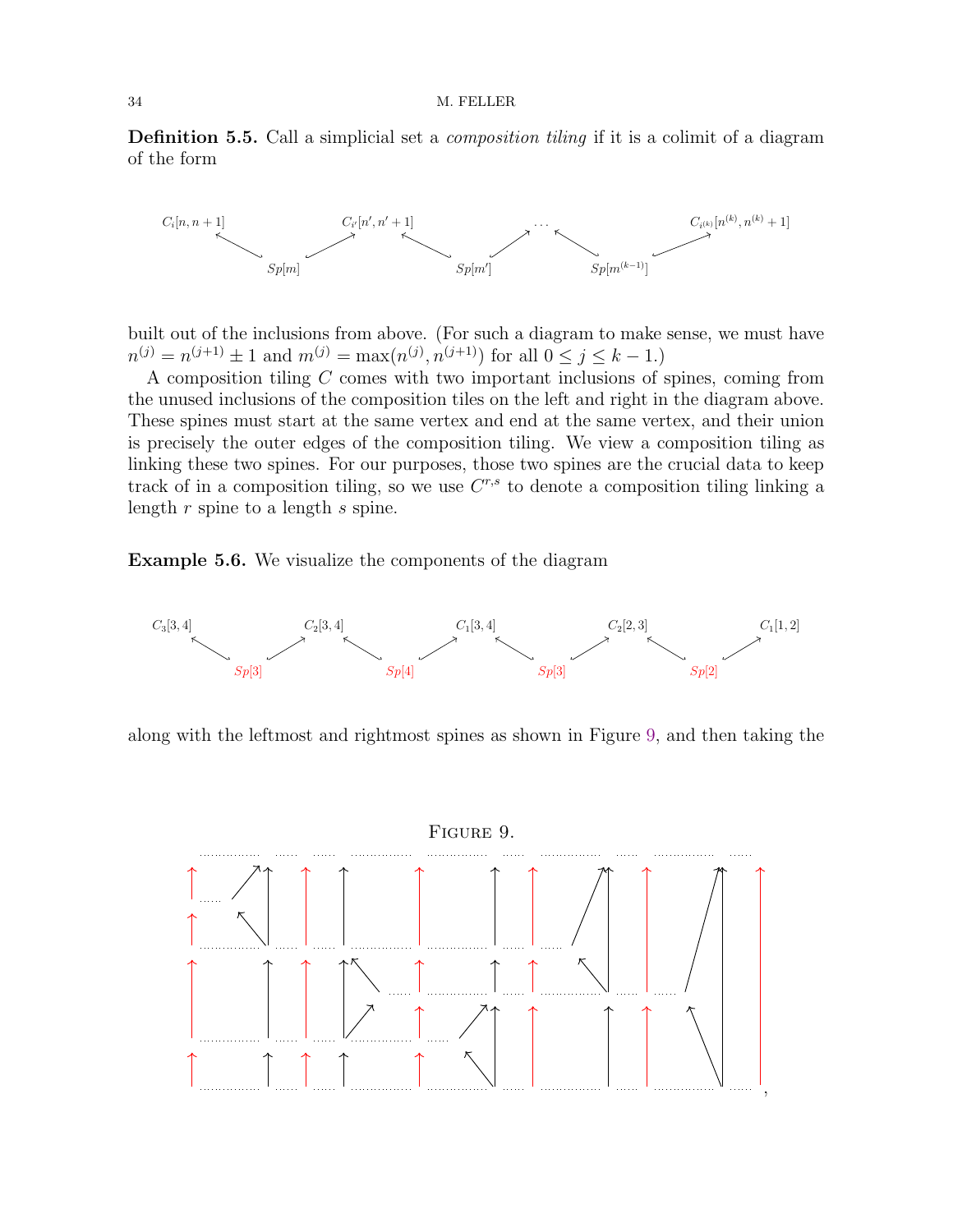colimit we get a composition tiling  $C^{4,1}$ 



The green edges show the spine  $Sp[4] \hookrightarrow C^{4,1}$  and the blue edge shows  $Sp[1] \hookrightarrow C^{4,1}$ .

Example 5.7. An unordered triangulation need not be a composition tiling. For example, in the unordered triangulation



there is not a choice of precisely two spines whose union is the set of outer edges. However, every (ordered) triangulation of the  $(n+1)$ -gon is a composition tiling, linking the spine  $0 \to 1 \to \ldots (n-1) \to n$  with the spine  $0 \to n$ . At the same time, not every composition tiling from  $Sp[n]$  to  $Sp[1]$  is a triangulation since in general composition tilings can have interior vertices.

<span id="page-34-0"></span>**Remark 5.8.** Recall that  $h: SSet \to Cat$  is the left adjoint of the nerve functor. Given a simplicial set X, we can construct  $hX$  explicitly by first letting the set of objects of hX equal the set of 0-simplices  $X_0$ . To define  $\text{Hom}_{hX}(x, y)$  for  $x, y \in X_0$ , we take the set of all maps  $Sp[n] \to X$  (for varying n) which start at x and end at y and then quotient out by the equivalence relation where  $f: Sp[r] \to X$  is equivalent to  $g: Sp[s] \to X$  if there exists a composition tiling  $C^{r,s}$  and a map  $C^{r,s} \to X$  such that restricting along  $Sp[r] \hookrightarrow C^{r,s}$  is f and restricting along  $Sp[s] \hookrightarrow C^{r,s}$  is g. The composition functions are induced by concatenation of spines.

Although this construction of  $hX$  is nonstandard, one can check that is just another way of phrasing the more standard explicit construction given in [\[15\]](#page-41-2).

**Definition 5.9.** For any  $r \geq 1$  and composition tiling  $C^{r,1}$ , call the pushout



a pinched tiling. Call the inclusions  $\Delta[1] \hookrightarrow Sp[r] \hookrightarrow C^r$  coming from the  $0 \to 1$  and  $(r-1) \rightarrow r$  edge inclusions  $\Delta[1] \rightarrow Sp[r]$  the *first edge inclusion* and *last edge inclusion*, respectively.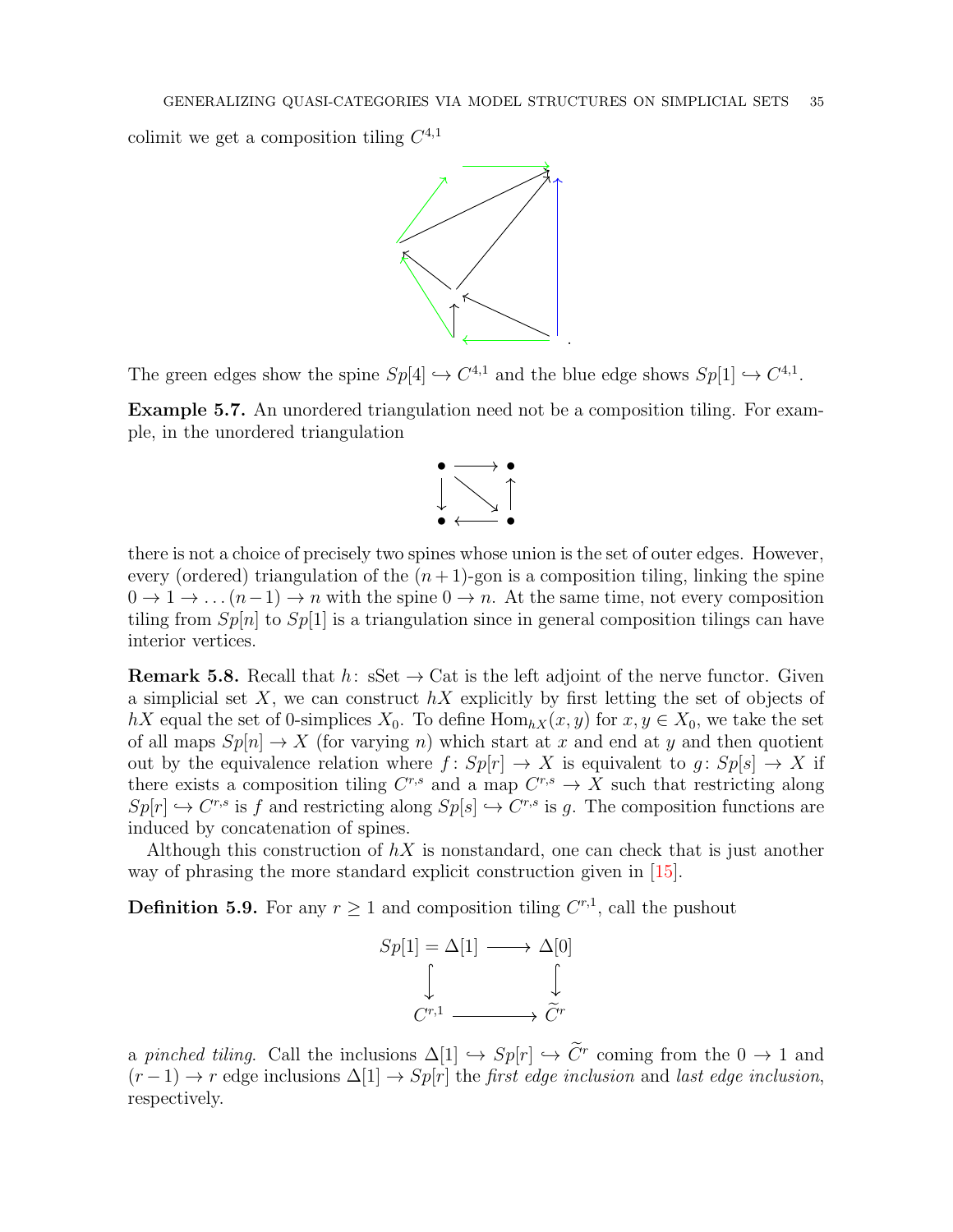**Example 5.10.** In Example [5.6,](#page-33-1) we collapse the rightmost arrow of  $C^{4,1}$  to a degeneracy to get a pinched tiling  $\tilde{C}^4$ . The first edge inclusion is the bottom-most edge, and the last edge inclusion is the top-most edge in the picture.

**Example 5.11.** The standard 2-simplex  $\Delta[2]$  is itself a composition tiling  $C^{2,1}$ . We collapse the  $0 \to 2$  edge to get a pinched tiling  $\tilde{C}^2$ , whose first edge inclusion is  $0 \to 1$ and last edge inclusion is  $1 \rightarrow 2$ .

Since a map from a composition tiling  $C^{r,1} \to X$  is capturing that the restriction to  $Sp[r] \to X$  and to  $\Delta[1] \to X$  correspond to the same morphism in hX, we can see that a map from the respective pinched tiling  $\widetilde{C}^r \to X$  is capturing that the restriction to  $Sp[r] \to X$  becomes the identity in hX. In particular, the first edge inclusion of a pinched tiling (the  $0 \rightarrow 1$  edge of the spine  $Sp[r]$ ) has a left inverse (coming from the  $1 \rightarrow 2 \rightarrow \ldots \rightarrow r$  edges), and the last edge inclusion (the  $(r-1) \rightarrow r$  edge) has a right inverse  $(0 \to 1 \to \dots \to (r-1))$ . In fact, by Remark [5.8,](#page-34-0) an edge  $\Delta[1] \to X$  has a right or left inverse in  $hX$  if and only it extends along a pinched tiling. We record this observation as a lemma.

<span id="page-35-0"></span>**Lemma 5.12.** Given an edge  $e: \Delta[1] \to X$ , the morphism  $h(e)$  has left (right) inverse in hX if and only if there exists a pinched tiling  $\widetilde{C}^r$  and a map  $\widetilde{C}^r \to X$  which restricts to e along the first (last) edge inclusion.

Since we can use pinched tilings to identify edges of a simplicial set  $X$  which have left or right inverses, we can use a pushout of pinched tilings to identify edges which have both inverses.

**Definition 5.13.** Given two pinched tilings  $\tilde{C}^r$  and  $(\tilde{C}')^s$ , let T be the pushout



Call T an *inverting tiling*, and let  $e_T$  denote the diagonal composite map  $\Delta[1] \hookrightarrow T$ . Call  $e_T$  the *inverting inclusion* of T.

The following proposition shows that categorical pre-isomorphisms are characterized by maps out of inverting tilings.

**Proposition 5.14.** An edge  $e: \Delta[1] \rightarrow X$  is a categorical pre-isomorphism if and only if there exists an inverting tiling  $T$  such that e extends along the inclusion  $e_T$ .



*Proof.* By Lemma [5.12,](#page-35-0) the morphism  $h(e)$  has a left and a right inverse if and only if there exist two pinched tilings such that  $e$  extends along the first inclusion of one and the last inclusion of the other, which happens if and only if e extends along the pushout of those inclusions.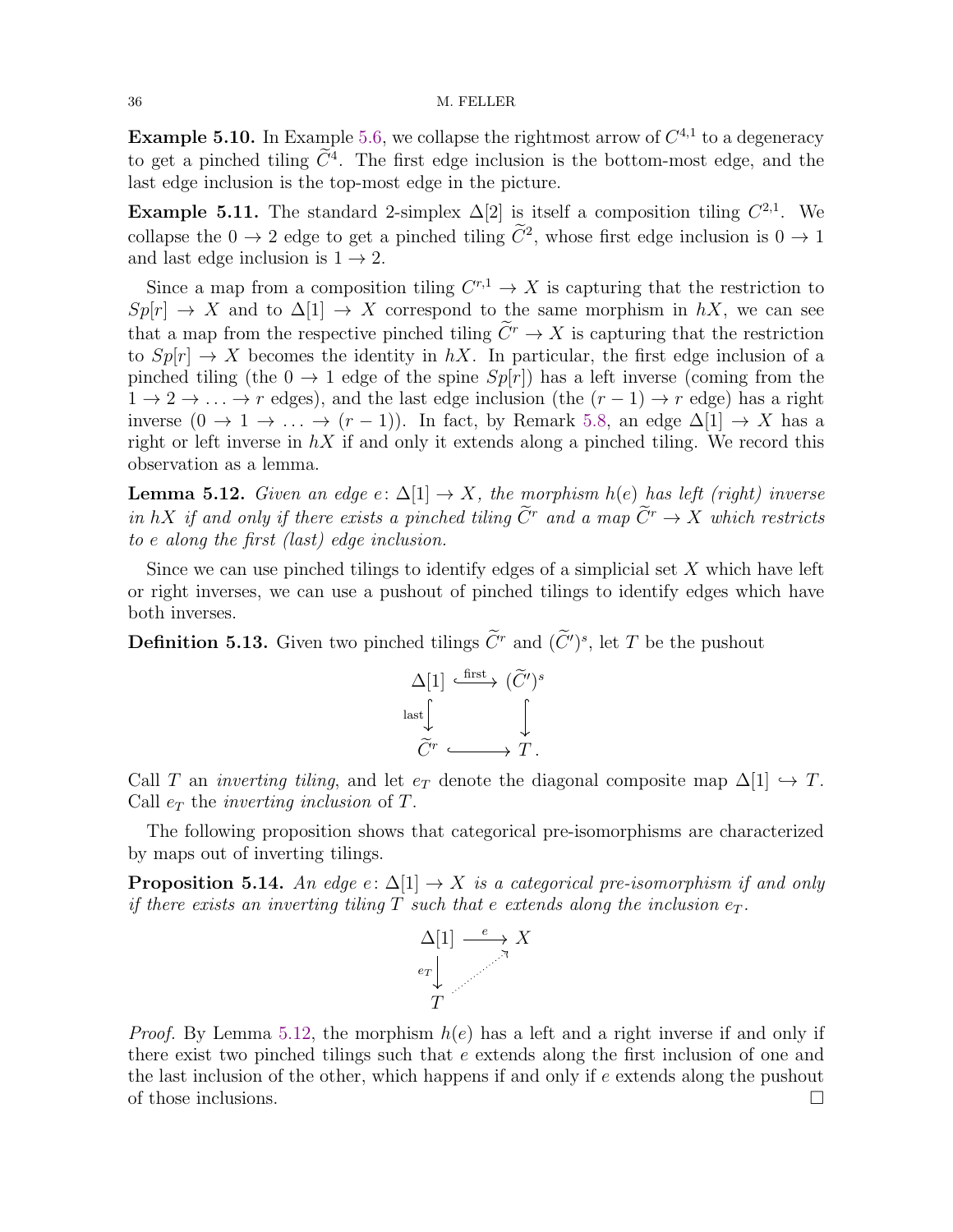**Example 5.15.** The simplicial set K from Example [4.5](#page-18-0) is an inverting tiling built out of the pinched tiling  $\tilde{C}^2$ .

This set of inverting tilings  $\{T\}$  characterizes which edges of a simplicial set we want to think of as invertible, in the context of the Joyal model structure. So, in the spirit of Section [4,](#page-17-0) let us consider the set of T-augmented horn inclusions from Definition [3.3.](#page-10-0)

**Definition 5.16.** Let  $\mathcal{E} = {\{\Delta[1] \hookrightarrow T\}}$  be the set of all inverting inclusions into inverting tilings. Given  $\Delta[1] \hookrightarrow T$  in  $\mathcal{E}$ , we say that a T-augmented horn inclusion is a special horn inclusion. If the horn is outer, we say that it is a special outer horn inclusion. Let SpHorn be the set of all special horn inclusions and let SpOH be the set of all special outer horn inclusions.

Remark 5.17. The sets SpHorn and SpOH are countable by Remark [3.26.](#page-16-2)

Recall that the standard phrasing of the special outer horn lifting property of quasicategories is that there exist lifts of outer horns so long as they satisfy the additional property that a certain edge is sent to a categorical pre-isomorphism. We can now rephrase this condition directly as a lifting condition with respect to the set of special horn inclusions.

**Proposition 5.18.** If Q is a quasi-category, then  $Q \rightarrow *$  has the right lifting property with respect to SpOH.

Proof. All inner special horns are pushouts of ordinary inner horns, so it suffices just to check outer special horns. By symmetry, it suffices to consider an inverting inclusion  $\Delta[1] \hookrightarrow T$  and a special horn map  $\Lambda^0[n]_{0\to 1}^T \to Q$ . Because the edge  $0 \to 1$  factors through  $T \to Q$ , it is sent to a categorical pre-isomorphism in Q, and so by the special horn lifting property, we get an extension of the horn  $\Lambda^0[n] \to Q$  to  $\Delta[n] \to Q$ , inducing a lift of the original special horn map  $\Delta[n]_{0\to1}^T \to Q$ .

We now turn to constructing the special horn model structure using Cisinski's theory.

<span id="page-36-0"></span>Lemma 5.19. The class generated by the set of special horn inclusions satisfies axiom (An2′ ) from Lemma [2.10.](#page-8-2)

*Proof.* Apply Lemma [4.14](#page-21-0) where  $I' = T$ , the inverting tiling for a given special horn.  $\Box$ 

<span id="page-36-1"></span>**Corollary 5.20.** The class generated by SpHorn  $\cup \{\{\varepsilon\} \to K\}$  together with the set of almost-K-augmented horn inclusions is  $(\kappa \odot -)$ -anodyne.

Proof. We already knew from Proposition [4.7](#page-18-2) that axiom  $(An1')$  is satisfied, as well as (An2<sup>'</sup>) for  $\{\{\varepsilon\} \hookrightarrow K\}$  together with the set of almost-K-augmented horn inclusions. Lemma [5.19](#page-36-0) tells us that  $(An2')$  is satisfied for the remaining maps.

<span id="page-36-2"></span>**Theorem 5.21.** There is a Cisinski model structure on sSet whose fibrant objects are are the simplicial sets X such that  $X \to *$  has the right lifting property with respect to the set of special horn inclusions.

Proof. By Theorem [2.12,](#page-9-1) we get a Cisinski model structure from Corollary [5.20](#page-36-1) whose fibrant objects are those with lifts against SpHorn  $\cup \{\{\varepsilon\} \hookrightarrow K\}$  as well as the set of K-augmented horn inclusions. We claim that simply knowing  $X \to *$  has lifts of special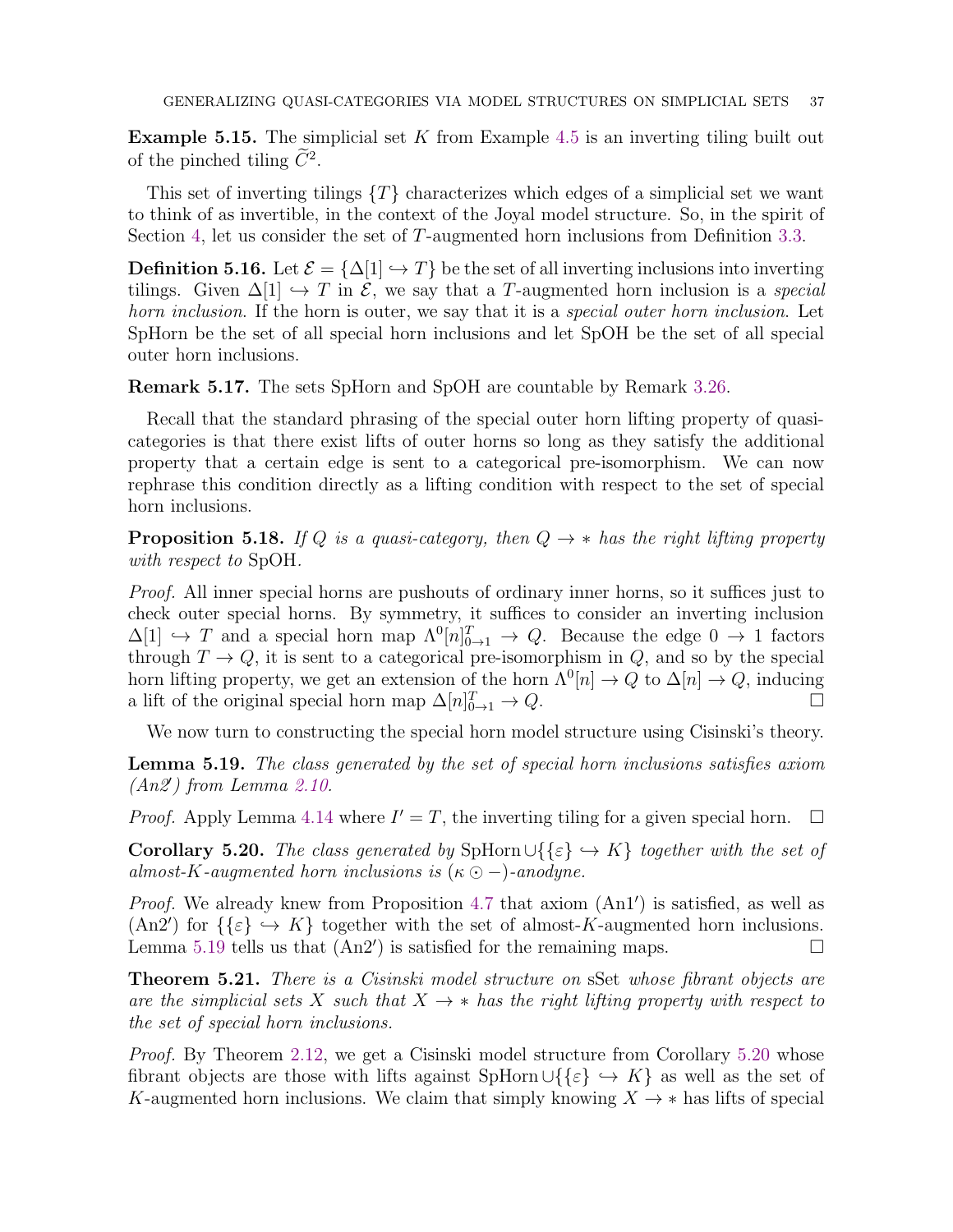horn inclusions is enough to conclude that  $X$  is fibrant in this model structure. We first note that  $X \to *$  has the right lifting property with respect to  $\{\{\varepsilon\} \to K\}$  for all simplicial sets X. Now, note that K is itself an inverting tiling, so if  $X \to *$  has lifts of special horn inclusions, it in particular has lifts of  $K$ -augmented horn inclusions, so by Corollary [4.25](#page-28-3) we see that  $X \to *$  has lifts of all almost-K-augmented horn  $\Box$ inclusions.  $\Box$ 

**Definition 5.22.** We call the model structure in Theorem [5.21](#page-36-2) the *special horn model* structure. We say a simplicial set is *special horn fibrant* if it is fibrant in this model structure.

<span id="page-37-1"></span>Remark 5.23. The special outer horn lifting property of quasi-categories implies that the Joyal model structure is a localization of the special horn model structure. While these model structures have a close relationship in sharing a notion of "invertible edges," they are distinct because  $\Lambda^1[2]$  is fibrant in the special horn model structure but not in the Joyal model structure.

The fact that  $K$  is itself an inverting tiling means that every special horn fibrant simplicial set has lifts of  $K$ -augmented horns. Therefore, the special horn model structure is a localization of the  $K$ -minimal homotopically-behaved model structure. These model structures are also distinct; if T is as in Example [5.1,](#page-31-1) then the special horns  $\Lambda^{i}[n]_{i\to i+1}^{T}$  are fibrant in the K-minimal homotopically-behaved model structure but not in the special horn model structure.

The special horn model structure is therefore a curious intermediate between the Kminimal homotopically-behaved model structure and the Joyal model structure. The fibrant objects are very similar to those of the K-minimal homotopically-behaved model structure, making it tempting to claim it as a model structure with "the homotopical properties of quasi-categories without the composition aspects." However, compositionality actually does play a subtle but key role in determining the notion of homotopy for the special horn model structure.

We conclude this section by conjecturing a partial characterization of the trivial cofibrations in the Joyal model structure.

<span id="page-37-0"></span>Conjecture 5.24. The class of trivial cofibrations in the Joyal model structure which are bijective-on-0-simplices is generated by the set of inner horn inclusions together with the set of special outer horn inclusions. That is, the bijective-on-0-simplices trivial cofibrations are precisely  $\mathbb{Z}((IH \cup SpOH)^{\mathbb{Z}})$ .

Remark 5.25. The special outer horn inclusions are weak equivalences in the special horn model structure, and so are also Joyal weak equivalences. The uncertain aspect of the conjecture is whether the containment of  $\mathbb{Z}((IH \cup SpOH)\mathbb{Z})$  in the class of bijectiveon-0-simplices trivial cofibrations in the Joyal model structure is strict.

Joyal [\[11\]](#page-40-11) left open whether the inner horn inclusions alone generated the bijective-on-0-simplices trivial cofibrations in his model structure, but Campbell [\[1\]](#page-40-12) recently provided a counter-example of a map which is bijective-on-0-simplices and a weak equivalence in the Joyal model structure but is not in  $\mathbb{Z}(\mathrm{IH}^{\mathbb{Z}})$ . Since Campbell's map is in fact a pushout of a special 2-horn, it is not a counter-example to Conjecture [5.24.](#page-37-0)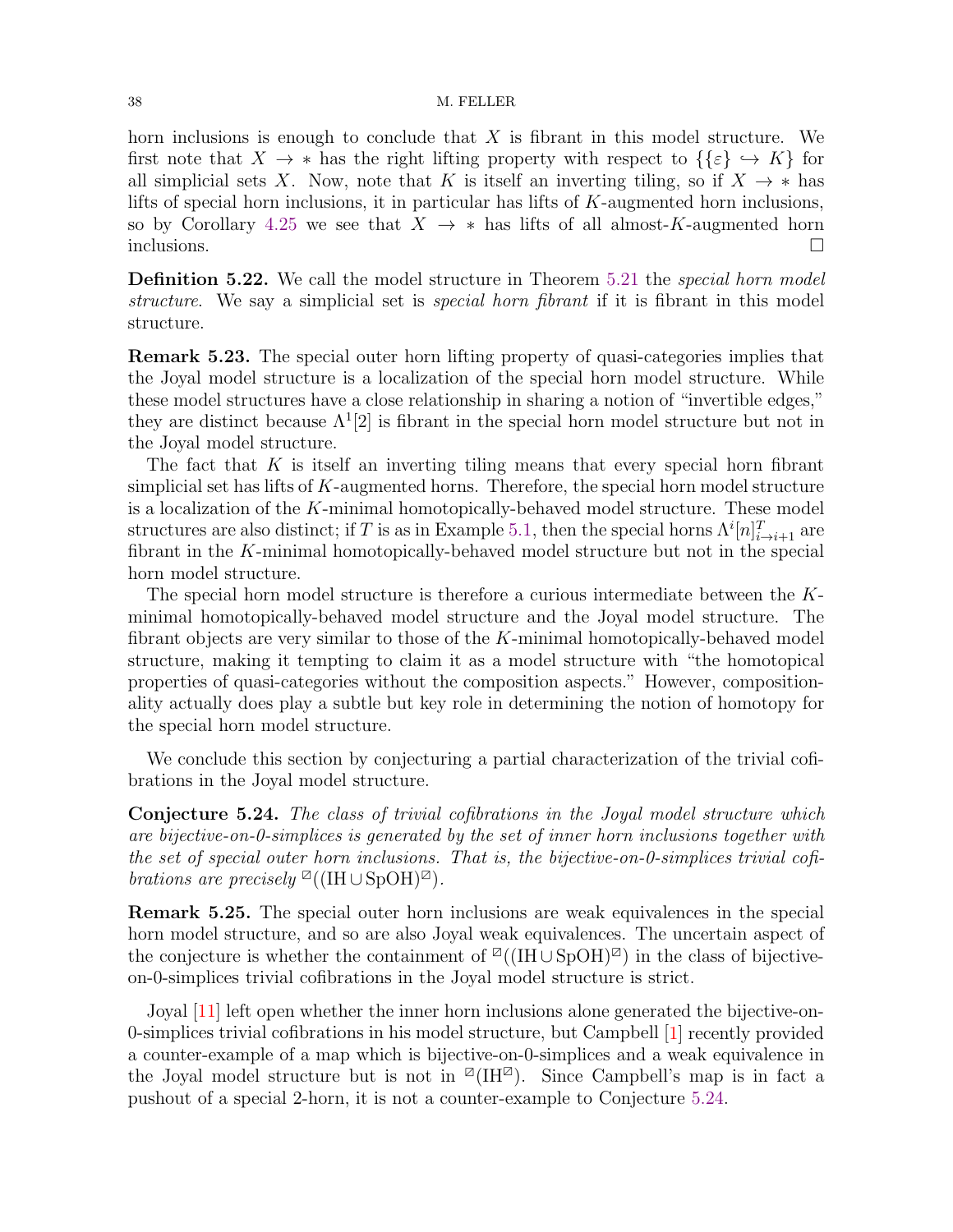An intuitive argument for Conjecture [5.24](#page-37-0) is that this set of maps seems as close as possible to the set of ordinary horn inclusions (which generate the trivial cofibrations of the Kan-Quillen model structure on sSet) while still being weak equivalences in the Joyal model structure.

We also state a similar conjecture for the special horn model structure.

Conjecture 5.26. The class of bijective-on-0-simplices trivial cofibrations in the special horn model structure is generated by the set of special horn inclusions. That is, the bijective-on-0-simplices trivial cofibrations are precisely  $\mathbb{Z}(\text{Sphfon}^{\mathbb{Z}})$ .

## 6. Comparing model structures

<span id="page-38-0"></span>In this section, we compare the fibrant objects in the minimal model structure to the fibrant objects of homotopically-behaved model structures to get a better understanding of what it means to be homotopically-behaved. We begin by explaining the horn-based characterization of the minimal model structure's fibrant objects from [\[7\]](#page-40-9).

<span id="page-38-1"></span>**Definition 6.1.** Fix  $n \geq 1$  and  $0 \leq i \leq n-1$ . Let  $[n]_i$  denote the category  $[n]$  with the morphism  $c_i \rightarrow c_{i+1}$  inverted

$$
c_0 \to c_1 \to \ldots \to c_{i-1} \to c_i \rightleftarrows c_{i+1} \to c_{i+2} \to \ldots \to c_{n-1} \to c_n,
$$

and let  $\nabla_i[n]$  denote the nerve of  $[n]_i$ . Call  $\nabla_i[n]$  an *n*-isoplex, or simply an isoplex.

Let  $d_j \nabla_i[n]$  denote the nerve of the full subcategory of  $[n]_i$  which includes all but the jth vertex. Call  $d_j \nabla_i[n]$  the jth face of  $\nabla_i[n]$ .

For  $j \neq i, i + 1$ , the  $d_j$  face of the isoplex  $\nabla_i[n]$  is an  $(n-1)$ -isoplex, while the  $d_i$  and  $d_{i+1}$  faces are standard  $(n-1)$ -simplices. We can therefore think of the *n*-isoplex as an "isomorphism of  $(n-1)$ -simplices" between its  $d_{i+1}$  face and its  $d_i$  face.

Having defined our "iso" analogue of simplices and faces, we can now define "isohorns" to be the union of all but one face of an isoplex. However, just like we saw with augmented horns, we want to limit ourselves to horns which omit the  $d_k$  or  $d_{k+1}$  face, where  $k \to k+1$  is a J-edge. Furthermore, due to the symmetry of isoplexes, it suffices just to consider horns where the  $d_k$  face is missing.

**Definition 6.2.** Let  $n \geq 1$  and  $0 \leq i \leq n-1$  be as in Definition [6.1.](#page-38-1) Let  $\mathbb{V}_i[n]$  be the union of all but the *i*th face of  $\overline{\nabla}_i[n]$ . We call  $\mathbb{V}_i[n]$  an *iso-horn*, and call the inclusion  $\mathbb{V}_i[n] \hookrightarrow \overline{\nabla}_i[n]$  an *iso-horn inclusion*.

We can now state the main result of  $[7]$ .

**Theorem 6.3.** A simplicial set  $X$  is fibrant in the minimal model structure if and only if it has lifts of iso-horn inclusions.

The takeaway of this theorem is that, from a certain perspective, isoplexes are the fundamental building blocks of homotopies in the minimal model structure, and hence in any Cisinski model structure. They are inherently equipped with all the higher invertibility data we want from a good notion of homotopy.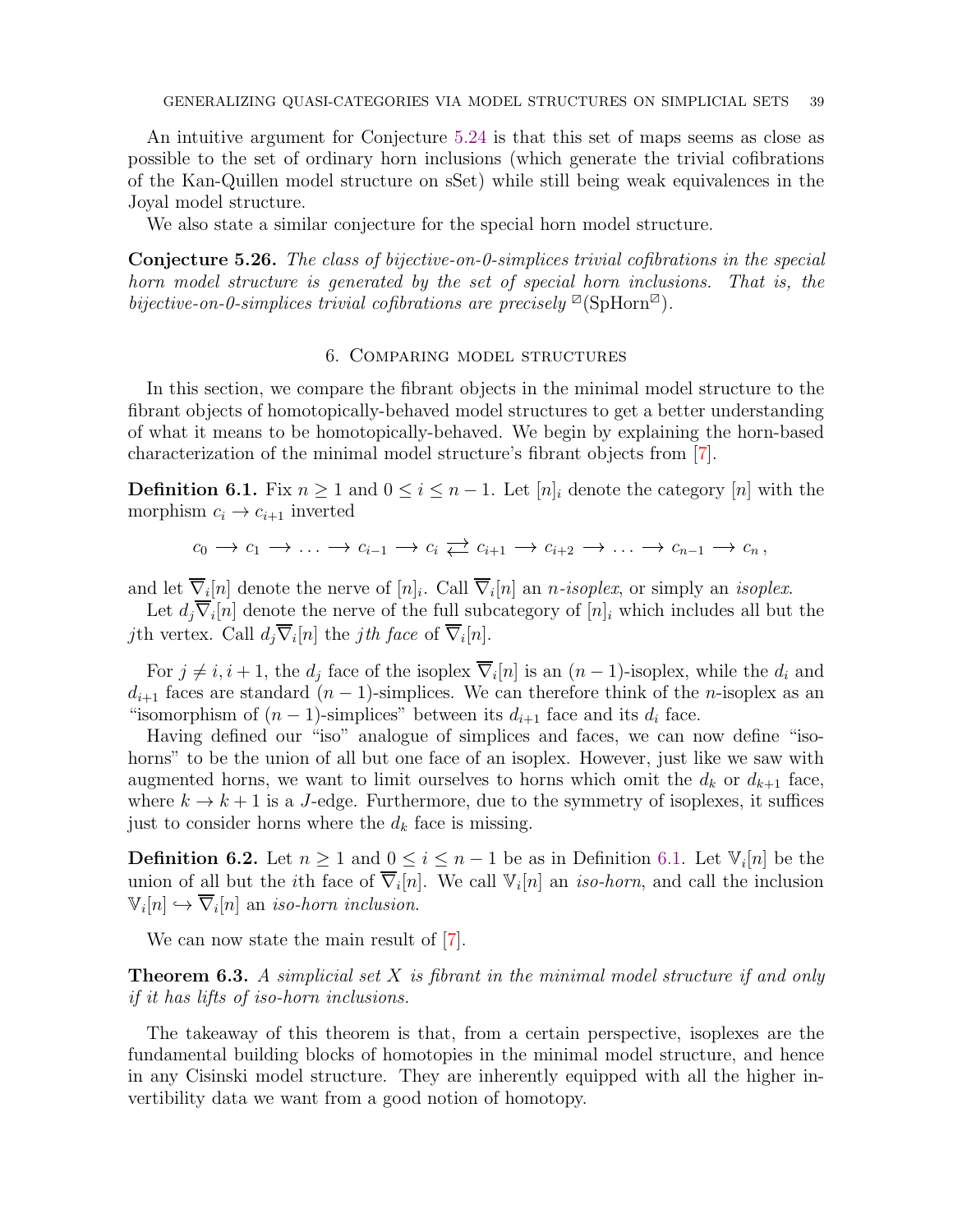To understand what is happening when we localize to a homotopically-behaved model structure, consider the diagram



Since the map on the right is a weak equivalence in any Cisinski model structure, by localizing with respect to the maps on the left to yield a homotopically-behaved model structure, we are equivalently localizing with respect to the horizontal maps. These maps being weak equivalences is effectively saying that "n-simplices with a J-edge along  $i \to (i+1)$  extend to full-fledged homotopies of  $(n-1)$ -simplices." In other words, we are justified in considering a *n*-simplex with a  $J$ -edge in its spine to be a "homotopy" since all of the higher invertibility data comes along for free.

We conclude by reviewing the broader picture of Cisinski model structures on sSet which localize to the Joyal model structure. Figure [10](#page-39-0) shows the model structures discussed in this paper, with an arrow drawn to indicate that the target is a localization of the source. (The minimal model structure is denoted by  $Min(\emptyset)$ , and its localization with respect to  $K \to *$  by Min $(K \to *)$ . The minimal and K-minimal homotopicallybehaved model structures are depicted in the second column.) By Remark [5.23,](#page-37-1) the

#### <span id="page-39-0"></span>FIGURE 10.



two localizations on the right are nontrivial. The vertical arrows indicate nontrivial localizations because  $K \to *$  is not a weak equivalence in the two upper model structures by Remark [4.32.](#page-30-1) The upper horizontal arrow indicates a nontrivial localization because the simplicial set  $\Delta[2]^*_{0\to 1}$  is fibrant in the minimal model structure but not in the minimal homotopically-behaved model structure. The remaining localization is nontrivial by the following lemma.

**Lemma 6.4.** Given a simplicial set I with exactly two vertices a and b and with 1simplices  $a \rightarrow b$  and  $b \rightarrow a$ , the localization of the minimal model structure at the map  $I \rightarrow *$  is not homotopically-behaved.

*Proof.* Since the map  $\Delta[2]^*_{0 \to 1} \to *$  is a weak equivalence but not a trivial fibration in a homotopically-behaved model structure, it cannot be a fibration. So, it suffices to show that  $\Delta[2]^*_{0\to 1}$  is fibrant in the minimal model structure localized at  $I \to *$ . A similar argument as in Section 3 of [\[7\]](#page-40-9) shows that a simplicial set is fibrant in this model structure if and only if it has lifts with respect to all maps in the set

$$
\mathcal{A}_I = \{(I \times \partial \Delta[n]) \cup (\{v\} \times \Delta[n]) \hookrightarrow I \times \Delta[n]\}_{v \in \{a,b\}, n \ge 0}.
$$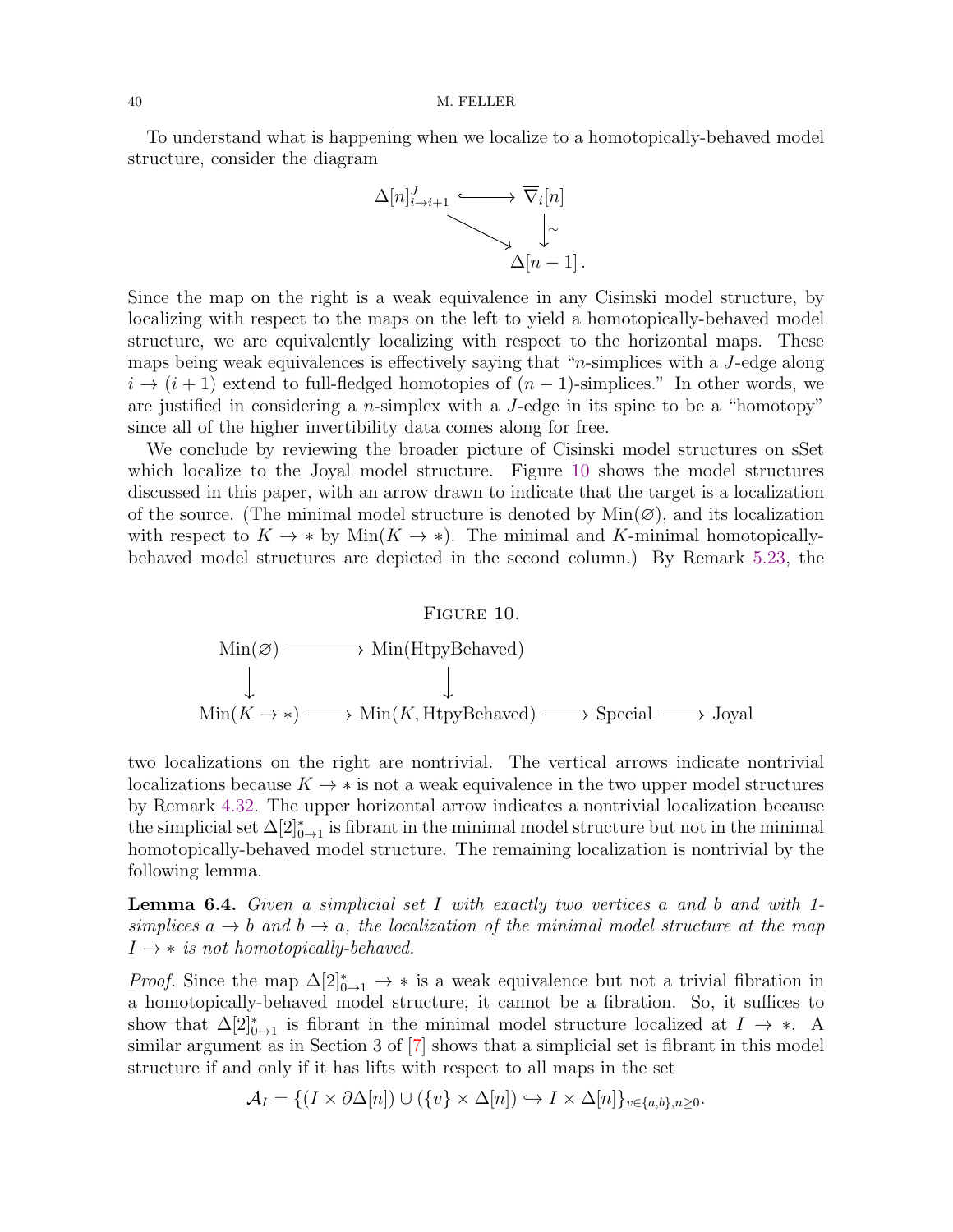We therefore see that  $\Delta[2]^*_{0\rightarrow 1}$  is fibrant by observing that any map

$$
(I \times \partial \Delta[n]) \cup (\{v\} \times \Delta[n]) \to \Delta[2]_{0 \to 1}^*
$$

either factors through the collapse map  $(I \times \partial \Delta[n]) \cup (\{v\} \times \Delta[n]) \to \Delta[n]$  or factors through  $\Delta[1] \hookrightarrow \Delta[2]^*_{0\to 1}$  because of the 1-simplices of I going in opposite directions.  $\square$ 

In Figure [11,](#page-40-13) we indicate how we expect the 2-Segal analogue of these model structures to fit in. In particular, it appears likely that there is a separate simplicial set  $K'$  which

## <span id="page-40-13"></span>FIGURE 11.



plays the same role for the 2-Segal situation as  $K$  does for quasi-categories. It also seems likely that there be a notion of 2-Segal pre-isomorphism which is distinct from categorical pre-isomorphisms, and hence a notion of 2-special horns which is distinct from that of special horns. These model structures are the topic of future work.

## <span id="page-40-0"></span>**REFERENCES**

- <span id="page-40-12"></span>[1] A. CAMPBELL. A counterexample in quasi-category theory. Proc. Amer. Math. Soc. 148 (2020), no. 1, 37–40.
- <span id="page-40-7"></span>[2] A. CAMPBELL and E. LANARI. On truncated quasi-categories. Cahiers Topol. Géom. Différ. Catég. 61 (2020), no. 2, 157–207.
- <span id="page-40-8"></span><span id="page-40-6"></span>[3] D.-C. CISINSKI. Les préfaisceaux comme type d'homotopie, vol. 308 of Astérisque, Soc. Math. France, 2006.
- [4] D.-C. Cisinski. Higher Categories and Homotopical Algebra, Cambridge Studies in Advanced Mathematics 180, Cambridge University Press, 2019.
- <span id="page-40-5"></span>[5] D. DUGGER and D. SPIVAK. Mapping spaces in quasi-categories. Algebr. Geom. Topol. 11 (2011), no. 1, 263–325.
- <span id="page-40-1"></span>[6] T. Dyckerhoff and M. Kapranov. Higher Segal spaces. No. 2244 in Lecture Notes in Mathematics, Spinger-Verlag, 2019.
- <span id="page-40-9"></span>[7] M. Feller A horn-like characterization of the fibrant objects in the minimal model structure on simplicial sets. Preprint. [arXiv:2201.13400](http://arxiv.org/pdf/2201.13400)
- <span id="page-40-2"></span>[8] I. GÁLVEZ-CARRILLO, J. KOCK, and A. TONKS. Decomposition spaces, incidence algebras and Möbius inversion I: basic theory. Adv. Math.  $331$  (2018), 952-1015.
- <span id="page-40-4"></span>[9] P. Hirschhorn. Model Categories and Their Localizations, vol. 99 of Mathematical Surveys and Monographs. American Mathematical Society, 2003.
- <span id="page-40-11"></span><span id="page-40-10"></span>[10] A. JOYAL. *Quasi-categories and Kan complexes*. Journal of Pure and Applied Algebra 175 (2002), 207–222.
- <span id="page-40-3"></span>[11] A. Joyal. Notes on quasi-categories. <https://www.math.uchicago.edu/~may/IMA/Joyal.pdf>
- [12] A. JOYAL. The theory of quasi-categories and its applications. <https://mat.uab.cat/~kock/crm/hocat/advanced-course/Quadern45-2.pdf>